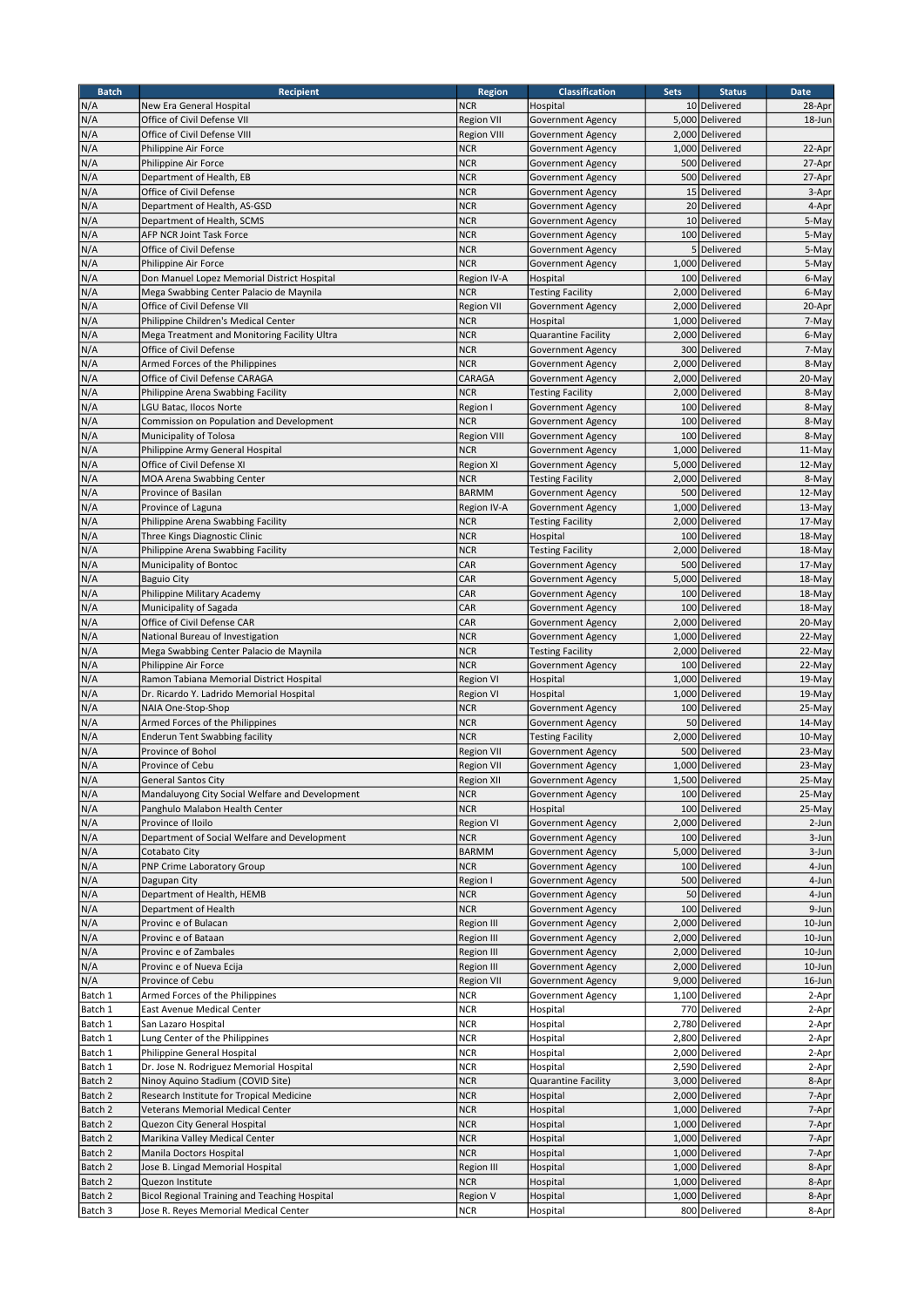| Batch 3 | <b>Tondo Medical Center</b>                                      | <b>NCR</b>         | Hospital                   | 800 Delivered   | 8-Apr  |
|---------|------------------------------------------------------------------|--------------------|----------------------------|-----------------|--------|
| Batch 3 | National Children's Hospital                                     | <b>NCR</b>         | Hospital                   | 1,300 Delivered | 8-Apr  |
| Batch 3 | National Center for Mental Health                                | NCR                | Hospital                   | 800 Delivered   | 9-Apr  |
| Batch 3 | <b>Rizal Medical Center</b>                                      | <b>NCR</b>         | Hospital                   | 1,300 Delivered | 8-Apr  |
| Batch 3 | Las Piñas General Hospital and Satellite Trauma Center           | <b>NCR</b>         | Hospital                   | 1,300 Delivered | 8-Apr  |
| Batch 3 | Quirino Memorial Medical Center                                  | <b>NCR</b>         | Hospital                   | 800 Delivered   | 9-Apr  |
| Batch 3 | National Kidney and Transplant Institute                         | <b>NCR</b>         | Hospital                   | 1,300 Delivered | 8-Apr  |
| Batch 3 | Ilocos Regional Training Medical Center                          | Region I           | Hospital                   | 1,300 Delivered | 8-Apr  |
| Batch 3 | <b>Batangas Medical Center</b>                                   | Region IV-A        | Hospital                   | 1,300 Delivered | 9-Apr  |
| Batch 3 | Baguio General Hospital and Medical Center                       | CAR                | Hospital                   | 1,000 Delivered | 9-Apr  |
| Batch 4 | Jose N. Rodriguez Memorial Hospital                              | <b>NCR</b>         | Hospital                   | 1,300 Delivered | 9-Apr  |
| Batch 4 | Jose Fabella Memorial Hospital                                   | <b>NCR</b>         | Hospital                   | 1,100 Delivered | 9-Apr  |
| Batch 4 | Philippine Orthopedic Center                                     | <b>NCR</b>         | Hospital                   | 1,100 Delivered | 9-Apr  |
| Batch 4 | Philippine Air Force                                             | <b>NCR</b>         | Government Agency          | 2.000 Delivered | 10-Apr |
| Batch 4 | Philippine Children's Medical Center                             | <b>NCR</b>         | Hospital                   | 800 Delivered   | 9-Apr  |
| Batch 4 | Valenzuela Medical Center                                        | <b>NCR</b>         | Hospital                   | 1,300 Delivered | 9-Apr  |
| Batch 4 | San Lorenzo Ruiz General Hospital                                | <b>NCR</b>         | Hospital                   | 1,100 Delivered | 9-Apr  |
| Batch 4 | World Trade Center                                               | <b>NCR</b>         | Quarantine Facility        | 1,300 Delivered | 9-Apr  |
| Batch 4 | Philippine International Convention Center                       | <b>NCR</b>         | <b>Quarantine Facility</b> | 1,300 Delivered | 9-Apr  |
| Batch 4 | Sta. Ana Hospital                                                | <b>NCR</b>         | Hospital                   | 600 Delivered   | 9-Apr  |
| Batch 4 | St. Luke's Medical Center - BGC                                  | <b>NCR</b>         | Hospital                   | 500 Delivered   | 9-Apr  |
| Batch 4 | University of Perpetual Help Hospital - Las Pinas                | <b>NCR</b>         | Hospital                   | 500 Delivered   | 9-Apr  |
| Batch 4 | Pangasinan Provincial Hospital                                   | Region I           | Hospital                   | 1,300 Delivered | 11-Apr |
| Batch 4 | <b>Bulacan Medical Center</b>                                    | Region III         | Hospital                   | 1,300 Delivered | 9-Apr  |
| Batch 4 | Department of Education                                          | <b>NCR</b>         | Government Agency          | 50 Delivered    | 10-Apr |
| Batch 4 | Philippine Coast Guard                                           | <b>NCR</b>         | <b>Government Agency</b>   | 200 Delivered   | 10-Apr |
| Batch 5 | Amang Rodriguez Memorial Medical Center                          | <b>NCR</b>         | Hospital                   | 1,500 Delivered | 10-Apr |
| Batch 5 | Dr. Fe del Mundo Medical Center                                  | <b>NCR</b>         | Hospital                   | 1,500 Delivered | 10-Apr |
| Batch 5 | Makati Medical Center                                            | <b>NCR</b>         | Hospital                   | 1,300 Delivered | 10-Apr |
| Batch 5 | Center for Health Development II                                 | Region II          | Government Agency          | 1,300 Delivered | 10-Apr |
| Batch 5 | Cagayan Valley Medical Center                                    | Region II          | Hospital                   | 2,000 Delivered | 10-Apr |
| Batch 5 | Tuguegarao City Peoples Emergency Hospital                       | Region II          | Hospital                   | 1,200 Delivered | 10-Apr |
| Batch 5 | St. Paul Hospital of Tuguegarao, Inc.                            | Region II          | Hospital                   | 1,000 Delivered | 10-Apr |
| Batch 5 | Region II Trauma and Medical Center (Veterans Regional Hospital) | Region II          | Hospital                   | 300 Delivered   | 13-Apr |
| Batch 5 | Center for Health Development III                                | Region III         | Government Agency          | 1,000 Delivered | 10-Apr |
| Batch 5 | Talavera General Hospital                                        | <b>Region III</b>  | Hospital                   | 1,300 Delivered | 10-Apr |
| Batch 5 | Paulino J. Garcia Memorial Research and Medical Center           | Region III         | Hospital                   | 1,300 Delivered | 10-Apr |
| Batch 5 | Premiere Medical Center - Nueva Ecija                            | Region III         | Hospital                   | 1,300 Delivered | 10-Apr |
| Batch 5 | City Government of Paranaque                                     | <b>NCR</b>         | Government Agency          | 50 Delivered    | 13-Apr |
| Batch 5 | Center for Health Development IX                                 | Region IX          | Government Agency          | 1,500 Delivered | 15-Apr |
| Batch 6 | Diliman Doctors Hospital                                         | <b>NCR</b>         | Hospital                   | 800 Delivered   | 13-Apr |
| Batch 6 | East Avenue Medical Center                                       | <b>NCR</b>         | Hospital                   | 800 Delivered   | 13-Apr |
| Batch 6 | Dr. Jose N. Rodriguez Memorial Hospital                          | <b>NCR</b>         | Hospital                   | 1,200 Delivered | 14-Apr |
| Batch 6 | Lung Center of the Philippines                                   | <b>NCR</b>         | Hospital                   | 1,200 Delivered | 14-Apr |
| Batch 6 | Center for Health Development NCR                                | <b>NCR</b>         | <b>Government Agency</b>   | 500 Delivered   | 14-Apr |
| Batch 6 | James L. Gordon Memorial Hospital                                | Region III         | Hospital                   | 600 Delivered   | 14-Apr |
| Batch 6 | Center for Health Development CALABARZON                         | Region IV-A        | <b>Government Agency</b>   | 500 Delivered   | 14-Apr |
| Batch 6 | Center for Health Development MIMAROPA                           | Region IV-B        | <b>Government Agency</b>   | 400 Delivered   | 14-Apr |
|         | Center for Health Development X                                  |                    |                            |                 |        |
| Batch 6 | Southern Philippines Medical Center                              | Region XI          | Hospital                   | 1,000 Delivered | 15-Apr |
| Batch 6 | Davao Regional Hospital                                          | Region XI          | Hospital                   | 1,000 Delivered | 15-Apr |
|         | Center for Health Development XII                                |                    |                            |                 |        |
|         | Center for Health Development CARAGA                             |                    |                            |                 |        |
|         | Center for Health Development BARMM                              |                    |                            |                 |        |
| Batch 7 | Center for Health Development I                                  | Region I           | Government Agency          | 1,000 Delivered | 20-Apr |
| Batch 7 | Region I Medical Center                                          | Region I           | Hospital                   | 1,000 Delivered | 20-Apr |
| Batch 7 | Mariano Marcos Memorial Hospital and Medical Center              | Region I           | Hospital                   | 1,000 Delivered | 21-Apr |
| Batch 7 | New Clark City                                                   | Region III         | Quarantine Facility        | 1,000 Delivered | 21-Apr |
| Batch 7 | Bataan General Hospital and Medical Center                       | Region III         | Hospital                   | 1,000 Delivered | 20-Apr |
| Batch 7 | Bataan St. Joseph Hospital and MC                                | Region III         | Hospital                   | 500 Delivered   | 21-Apr |
| Batch 7 | Mariveles Mental Hospital                                        | Region III         | Hospital                   | 500 Delivered   | 21-Apr |
| Batch 7 | Center for Health Development V                                  | Region V           | Government Agency          | 1,000 Delivered | 22-Apr |
| Batch 7 | <b>Bicol Medical Center</b>                                      | Region V           | Hospital                   | 1,000 Delivered | 21-Apr |
| Batch 7 | Center for Health Development VI                                 | Region VI          | Government Agency          | 1,000 Delivered | 24-Apr |
| Batch 7 | Western Visayas Medical Center                                   | Region VI          | Hospital                   | 1,200 Delivered | 24-Apr |
| Batch 7 | Corazon Locsin Montelibano Memorial RH                           | Region VI          | Hospital                   | 1,200 Delivered | 24-Apr |
| Batch 7 | Center for Health Development VII                                | Region VII         | Government Agency          | 1,000 Delivered | 24-Apr |
| Batch 7 | Vicente Sotto Memorial Medical Center                            | <b>Region VII</b>  | Hospital                   | 1,000 Delivered | 24-Apr |
| Batch 7 | Center for Health Development VIII                               | <b>Region VIII</b> | Government Agency          | 1,000 Delivered | 24-Apr |
| Batch 7 | Eastern Visayas Regional Medical Center                          | Region VIII        | Hospital                   | 1,200 Delivered | 24-Apr |
| Batch 7 | Center for Health Development X                                  | Region X           | Government Agency          | 1,000 Delivered | 23-Apr |
| Batch 7 | Bukidnon Provincial Hospital - Manolo Fortich                    | Region XI          | Hospital                   | 500 Delivered   | 23-Apr |
| Batch 7 | Southern Philippines Medical Center                              | Region XI          | Hospital                   | 1,200 Delivered | 23-Apr |
| Batch 7 | Davao Regional Hospital                                          | Region XI          | Hospital                   | 1,200 Delivered | 23-Apr |
| Batch 7 | Davao Medical School Foundation                                  | Region XI          | Hospital                   | 500 Delivered   | 23-Apr |
| Batch 7 | Center for Health Development XII                                | Region XII         | Government Agency          | 1,000 Delivered | 23-Apr |
| Batch 7 | Gensan Medical Center                                            | Region XII         | Hospital                   | 500 Delivered   | 23-Apr |
| Batch 7 | Dr. Jorge P. Royeca Hospital                                     | Region XII         | Hospital                   | 500 Delivered   | 23-Apr |
| Batch 7 | Center for Health Development CARAGA                             | CARAGA             | Government Agency          | 1,000 Delivered | 23-Apr |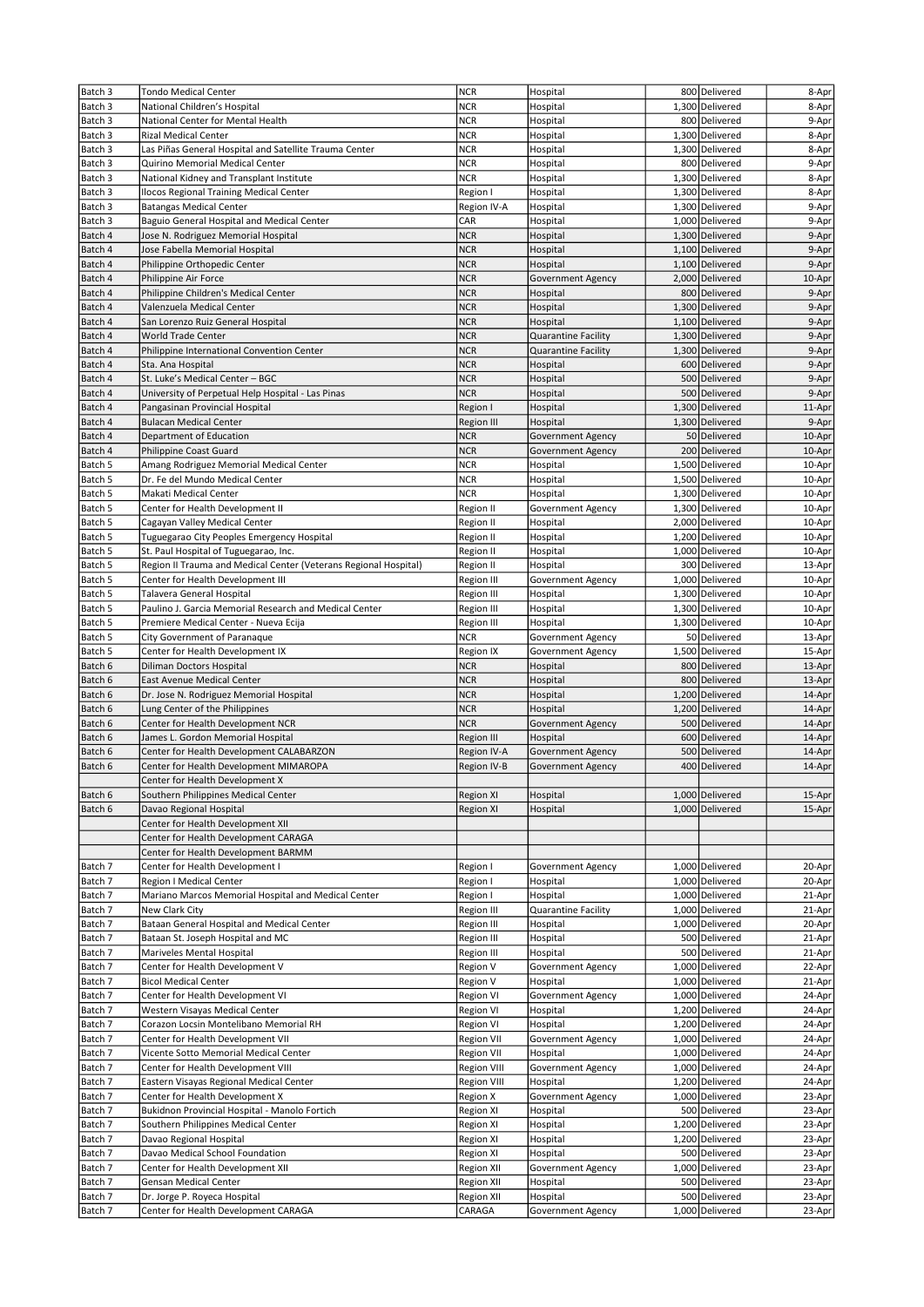| Batch 7  | <b>CARAGA Regional Hospital</b>                                | CARAGA             | Hospital                   | 500 Delivered   | 23-Apr           |
|----------|----------------------------------------------------------------|--------------------|----------------------------|-----------------|------------------|
| Batch 7  | Center for Health Development BARMM                            | <b>BARMM</b>       | Government Agency          | 500 Delivered   | 23-Apr           |
| Batch 7  | Anda Riverview Medical Center                                  | Region XI          | Hospital                   | 400 Delivered   | 19-Apr           |
| Batch 7  | Philippine Air Force                                           | <b>NCR</b>         | Government Agency          | 1,000 Delivered | 19-Apr           |
| Batch 7  | Department of Health, HPSDT                                    | <b>NCR</b>         | Government Agency          | 100 Delivered   | 21-Apr           |
| Batch 8  | Ospital ng Maynila                                             | <b>NCR</b>         | Hospital                   | 500 Delivered   | 22-Apr           |
|          |                                                                |                    |                            |                 |                  |
| Batch 8  | Las Pinas Doctors Hospital                                     | <b>NCR</b>         | Hospital                   | 400 Delivered   | 22-Apr           |
| Batch 8  | University of Sto. Tomas Hospital                              | <b>NCR</b>         | Hospital                   | 600 Delivered   | 22-Apr           |
| Batch 8  | Dr. Fe del Mundo Medical Center                                | <b>NCR</b>         | Hospital                   | 500 Delivered   | 22-Apr           |
| Batch 8  | Makati Medical Center                                          | <b>NCR</b>         | Hospital                   | 500 Delivered   | 22-Apr           |
| Batch 8  | The Medical City Ortigas                                       | <b>NCR</b>         | Hospital                   | 500 Delivered   | 22-Apr           |
| Batch 8  | St. Luke's Medical Center - Quezon City                        | <b>NCR</b>         | Hospital                   | 500 Delivered   | 22-Apr           |
| Batch 8  | St. Luke's Medical Center - BGC                                | <b>NCR</b>         | Hospital                   | 500 Delivered   | 22-Apr           |
| Batch 8  | Cardinal Santos Medical Center                                 | <b>NCR</b>         | Hospital                   | 500 Delivered   | 22-Apr           |
| Batch 8  | <b>UERM Memorial Medical Center</b>                            | <b>NCR</b>         | Hospital                   | 500 Delivered   | 22-Apr           |
| Batch 8  | New Era General Hospital                                       | <b>NCR</b>         | Hospital                   | 500 Delivered   | 22-Apr           |
| Batch 8  | PNP Crime Laboratory Group                                     | <b>NCR</b>         | Government Agency          | 100 Delivered   | 23-Apr           |
| Batch 8  | <b>PNP General Hospital</b>                                    | <b>NCR</b>         | Hospital                   | 200 Delivered   |                  |
| Batch 8  | Philippine Air Force General Hospital                          | <b>NCR</b>         | Hospital                   | 200 Delivered   | 23-Apr           |
| Batch 8  | Mandaluyong City Medical Center                                | <b>NCR</b>         | Hospital                   | 400 Delivered   | 22-Apr           |
| Batch 8  | Medical Center Manila, Inc.                                    | <b>NCR</b>         | Hospital                   | 400 Delivered   | 22-Apr           |
| Batch 8  | Gat Andres Bonifacio Memorial Medical Center                   | <b>NCR</b>         | Hospital                   | 400 Delivered   | 22-Apr           |
| Batch 8  | Royal Care Dialysis Center                                     | <b>NCR</b>         | Hospital                   | 200 Delivered   |                  |
| Batch 8  | Fatima University Medical Center - Valenzuela                  | <b>NCR</b>         |                            | 400 Delivered   | 22-Apr<br>22-Apr |
|          |                                                                |                    | Hospital                   |                 |                  |
|          | Treatment and Rehabilitation Center - Bataan                   |                    |                            |                 |                  |
| Batch 8  | Fatima University Medical Center - Antipolo                    | Region IV-A        | Hospital                   | 400 Delivered   | 22-Apr           |
| Batch 8  | Magsaysay Memorial District Hospital                           | Region IV-A        | Hospital                   | 400 Delivered   | 24-Apr           |
| Batch 8  | Our Lady of Caysasay Medical Center                            | Region IV-A        | Hospital                   | 100 Delivered   | 23-Apr           |
|          | Quezon Medical Center                                          |                    |                            |                 |                  |
| Batch 8  | Daniel O. Mercado Medical Center                               | Region IV-A        | Hospital                   | 400 Delivered   | 23-Apr           |
| Batch 8  | Manila East Medical Center                                     | Region IV-A        | Hospital                   | 400 Delivered   | 22-Apr           |
| Batch 8  | DOH Treatment and Rehabilitation Center - Iloilo               | Region VI          | Hospital                   | 1,000 Delivered | 24-Apr           |
| Batch 8  | Talisay District Hospital                                      | <b>Region VII</b>  | Hospital                   | 1,000 Delivered | 24-Apr           |
| Batch 8  | Governor Celestino Gallares Memorial Hospital                  | <b>Region VII</b>  | Hospital                   | 1,000 Delivered | 24-Apr           |
| Batch 8  | Schistosomiasis Control and Research Center                    | <b>Region VIII</b> | Hospital                   | 1,000 Delivered | 24-Apr           |
| Batch 8  | Northern Mindanao Medical Center                               | <b>Region X</b>    | Hospital                   | 1,000 Delivered | 23-Apr           |
| Batch 8  | Mayor Hilarion A. Ramiro Sr. Medical Center                    | <b>Region X</b>    | Hospital                   | 1,000 Delivered | 23-Apr           |
| Batch 8  | <b>Cotabato Regional and Medical Center</b>                    | <b>Region XII</b>  | Hospital                   | 1,000 Delivered | 23-Apr           |
| Batch 8  | Cotabato Sanitarium Hospital                                   | <b>Region XII</b>  | Hospital                   | 1,000 Delivered | 23-Apr           |
|          |                                                                | <b>NCR</b>         |                            | 700 Delivered   | 23-Apr           |
| Batch 9  | Victoriano Luna General Hospital                               | <b>NCR</b>         | Hospital                   | 700 Delivered   | 23-Apr           |
| Batch 9  | Manila Central University Hospital                             |                    | Hospital                   |                 |                  |
| Batch 9  | Las Pinas Doctors Hospital                                     | <b>NCR</b>         | Hospital                   | 600 Delivered   | 23-Apr           |
| Batch 9  | Ospital ng Makati                                              | <b>NCR</b>         | Hospital                   | 700 Delivered   | 23-Apr           |
| Batch 9  | Dr. Victor Potenciano Medical Center                           | <b>NCR</b>         | Hospital                   | 700 Delivered   | 23-Apr           |
| Batch 9  | Chinese General Hospital and Medical Center                    | <b>NCR</b>         | Hospital                   | 700 Delivered   | 23-Apr           |
| Batch 9  | Hospital of the Infant Jesus Medical Center                    | <b>NCR</b>         | Hospital                   | 600 Delivered   | 28-Apr           |
| Batch 9  | Manila Doctors Hospital                                        | <b>NCR</b>         | Hospital                   | 700 Delivered   | 25-Apr           |
| Batch 9  | Mary Chiles General Hospital, Inc.                             | <b>NCR</b>         | Hospital                   | 600 Delivered   | 23-Apr           |
| Batch 9  | May Johnston Hospital, Inc.                                    | <b>NCR</b>         | Hospital                   | 700 Delivered   | 23-Apr           |
| Batch 9  | Seamen's Hospital                                              | <b>NCR</b>         | Hospital                   | 600 Delivered   | 25-Apr           |
| Batch 9  | St. Jude General Hospital and Medical Center                   | <b>NCR</b>         | Hospital                   | 600 Delivered   | 25-Apr           |
| Batch 9  | University of Sto. Tomas Hospital                              | <b>NCR</b>         | Hospital                   | 700 Delivered   | 23-Apr           |
| Batch 9  | Medical Center Paranaque, Inc.                                 | <b>NCR</b>         | Hospital                   | 600 Delivered   | 23-Apr           |
| Batch 9  |                                                                | <b>NCR</b>         |                            | 700 Delivered   |                  |
| Batch 9  | Adventist Medical Center Manila                                | <b>NCR</b>         | Hospital<br>Hospital       | 700 Delivered   | 25-Apr           |
|          | Pasay City General Hospital                                    |                    |                            |                 | 23-Apr           |
|          | San Juan de Dios Education Foundation, Inc.                    |                    |                            |                 |                  |
| Batch 9  | Delos Santos Medical Center                                    | <b>NCR</b>         | Hospital                   | 700 Delivered   | 23-Apr           |
| Batch 9  | Dr. Jesus Delgado Memorial Hospital                            | <b>NCR</b>         | Hospital                   | 600 Delivered   | 23-Apr           |
|          | United Doctors Medical Center                                  |                    |                            |                 |                  |
| Batch 9  | <b>UERM Memorial Medical Center</b>                            | <b>NCR</b>         | Hospital                   | 600 Delivered   | 24-Apr           |
|          | Pasig City General Hospital                                    |                    |                            |                 |                  |
|          | Capitol Medical Center                                         |                    |                            |                 |                  |
| Batch 9  | Cardinal Santos Medical Center                                 | <b>NCR</b>         | Hospital                   | 700 Delivered   | 23-Apr           |
| Batch 9  | Fatima University Medical Center - Valenzuela                  | <b>NCR</b>         | Hospital                   | 600 Delivered   | 24-Apr           |
| Batch 9  | <b>Bulacan Medical Center</b>                                  | Region III         | Hospital                   | 1,000 Delivered | 24-Apr           |
| Batch 9  | Gen. Emilio Aguinaldo Memorial Hospital                        | Region IV-A        | Hospital                   | 500 Delivered   | 25-Apr           |
| Batch 10 | Bureau of Jail Management and Penology - National Headquarters | <b>NCR</b>         | <b>Government Agency</b>   | 1,000 Delivered | 27-Apr           |
| Batch 10 | World Trade Center                                             | <b>NCR</b>         | <b>Quarantine Facility</b> | 1,000 Delivered | 27-Apr           |
| Batch 10 | Ninoy Aquino Stadium (Quarantine Facility)                     | <b>NCR</b>         | <b>Quarantine Facility</b> | 1,000 Delivered | 27-Apr           |
| Batch 10 | Rizal Coliseum                                                 | <b>NCR</b>         | Quarantine Facility        | 1,000 Delivered | 27-Apr           |
|          |                                                                |                    |                            |                 |                  |
| Batch 10 | La Union Medical Center                                        | Region I           | Hospital                   | 1,000 Delivered | 30-Apr           |
| Batch 10 | Bethany Hospital, Inc.                                         | Region I           | Hospital                   | 1,000 Delivered | 30-Apr           |
| Batch 10 | Bacnotan District Hospital                                     | <b>Region III</b>  | Hospital                   | 1,000 Delivered | 30-Apr           |
| Batch 10 | Agoo Family Hospital                                           | Region I           | Hospital                   | 1,000 Delivered | 30-Apr           |
| Batch 10 | Rosario District Hospital                                      | Region I           | Hospital                   | 1,000 Delivered | 30-Apr           |
| Batch 10 | Nagulian District Hospital                                     | Region I           | Hospital                   | 1,000 Delivered | 30-Apr           |
| Batch 10 | Balaoan District Hospital                                      | Region III         | Hospital                   | 1,000 Delivered | 30-Apr           |
| Batch 10 | Caba District Hospital                                         | Region I           | Hospital                   | 1,000 Delivered | 30-Apr           |
| Batch 10 | La Union Medical Diagnostic Center and Hospital                | Region I           | Hospital                   | 1,000 Delivered | 30-Apr           |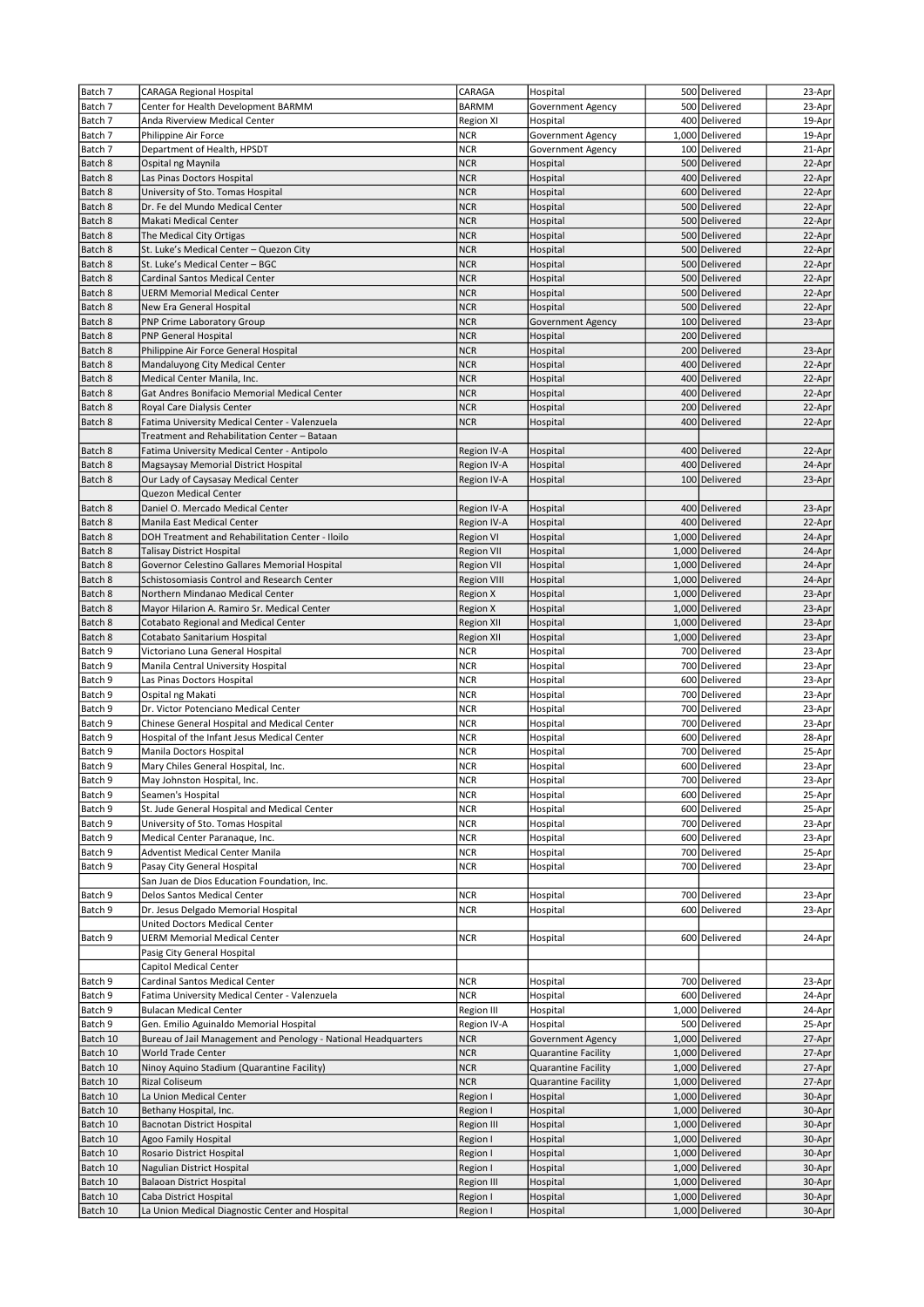| Batch 10             | <b>Blessed Family Doctors General Hospital</b>                                        | Region I                             | Hospital                 | 1,000 Delivered                    | 30-Apr           |
|----------------------|---------------------------------------------------------------------------------------|--------------------------------------|--------------------------|------------------------------------|------------------|
| Batch 10             | Dagupan Doctors Villaflor Memorial Hospital, Inc.                                     | Region I                             | Hospital                 | 1,000 Delivered                    | 30-Apr           |
| Batch 10             | Elguira General Hospital                                                              | Region I                             | Hospital                 | 1,000 Delivered                    | 30-Apr           |
| Batch 10             | Jesus Nazarene General Hospital                                                       | Region I                             | Hospital                 | 1,000 Delivered                    | 1-May            |
| Batch 10<br>Batch 10 | Luzon Medical Center<br>Medical Centrum Dagupan                                       | Region I<br>Region I                 | Hospital<br>Hospital     | 1,000 Delivered<br>1,000 Delivered | 30-Apr<br>30-Apr |
| Batch 10             | Nazareth General Hospital                                                             | Region I                             | Hospital                 | 1,000 Delivered                    | 30-Apr           |
| Batch 10             | Pangasinan Doctors Hospital                                                           | Region I                             | Hospital                 | 1,000 Delivered                    | 30-Apr           |
| Batch 10             | Pangasinan Provincial Hospital                                                        | Region III                           | Hospital                 | 1,000 Delivered                    | 30-Apr           |
| Batch 10             | Specialist Group Hospital and Trauma Center                                           | Region I                             | Hospital                 | 1,000 Delivered                    | 30-Apr           |
| Batch 10             | Tayug Family Hospital                                                                 | Region I                             | Hospital                 | 1,000 Delivered                    | 30-Apr           |
| Batch 10             | The Medical City Pangasinan                                                           | Region I                             | Hospital                 | 1,000 Delivered                    | 30-Apr           |
| Batch 10             | Urdaneta Sacred Heart Hospital, Inc.                                                  | Region I                             | Hospital                 | 1,000 Delivered                    | 30-Apr           |
| Batch 10             | Virgen Milagrosa Medical Center                                                       | Region I                             | Hospital                 | 1,000 Delivered                    | 30-Apr           |
| Batch 10             | Divine Mercy Wellness Center, Inc.                                                    | Region II                            | Hospital<br>Hospital     | 1,000 Delivered<br>1,000 Delivered | 30-Apr           |
| Batch 10<br>Batch 10 | Dr. Ronald P. Guzman Medical Center, Inc.<br>Grupo Medico de Dios, Inc.               | <b>Region II</b><br><b>Region II</b> | Hospital                 | 1,000 Delivered                    | 30-Apr<br>30-Apr |
| Batch 10             | St. Paul Hospital of Tuguegarao, Inc.                                                 | Region II                            | Hospital                 | 1,000 Delivered                    | 1-May            |
| Batch 10             | Bataan Doctors Hospital and Medical Center, Inc.                                      | Region III                           | Hospital                 | 1,000 Delivered                    | 27-Apr           |
| Batch 10             | Bataan Provincial Hospital                                                            | Region III                           | Hospital                 | 1,000 Delivered                    | 28-Apr           |
| Batch 10             | Bataan St. Joseph Hospital and MC                                                     | Region III                           | Hospital                 | 1,000 Delivered                    | 27-Apr           |
| Batch 10             | Centro Medico de Santisimo Rosario, Inc.                                              | Region III                           | Hospital                 | 1,000 Delivered                    | 28-Apr           |
| Batch 10             | Marcelo Padilla Children's and Medical Hospital Corporation                           | Region III                           | Hospital                 | 1,000 Delivered                    | 28-Apr           |
| Batch 10             | Our Lady of Mercy General Hospital, Inc.                                              | Region III                           | Hospital                 | 1,000 Delivered                    | 28-Apr           |
| Batch 10             | Qualimed Health Network SJDM                                                          | Region III                           | Hospital                 | 1,000 Delivered                    | 28-Apr           |
| Batch 10<br>Batch 10 | Sacred Heart Hospital of Malolos, Inc.<br>Skyline Hospital and Medical Center         | Region III                           | Hospital<br>Hospital     | 1,000 Delivered<br>1,000 Delivered | 28-Apr<br>29-Apr |
| Batch 10             | St. Paul Hospital Bulacan, Inc.                                                       | Region III<br>Region III             | Hospital                 | 1,000 Delivered                    | 29-Apr           |
| Batch 10             | <b>Benguet General Hospital</b>                                                       | CAR                                  | Hospital                 | 1,000 Delivered                    | 30-Apr           |
| Batch 10             | Notre Dame de Chartres Hospital                                                       | CAR                                  | Hospital                 | 1,000 Delivered                    | 28-Apr           |
| Batch 10             | Cordillera Hospital of the Divine Grace Inc.                                          | CAR                                  | Hospital                 | 1,000 Delivered                    | 28-Apr           |
| Batch 10             | Pines City Doctors' Hospital                                                          | CAR                                  | Hospital                 | 1,000 Delivered                    | 28-Apr           |
| Batch 10             | Lepanto Consolidated Mining Company Hospital                                          | CAR                                  | Hospital                 | 1,000 Delivered                    | 28-Apr           |
| Batch 10             | <b>Baguio Medical Center</b>                                                          | CAR                                  | Hospital                 | 1,000 Delivered                    | 28-Apr           |
| Batch 10             | Dennis Molintas District Hospital                                                     | CAR                                  | Hospital                 | 1,000 Delivered                    | 30-Apr           |
| Batch 10             | <b>Atok District Hospital</b>                                                         | CAR                                  | Hospital                 | 1,000 Delivered                    | 30-Apr           |
| Batch 10<br>Batch 11 | Lutheran Hospital, Inc.                                                               | CAR<br>CAR                           | Hospital<br>Hospital     | 1,000 Delivered<br>1,000 Delivered | 28-Apr<br>30-Apr |
| Batch 11             | St. Louis University Hospital of the Sacred Heart<br><b>Benguet General Hospital</b>  | CAR                                  | Hospital                 | 1,000 Delivered                    | 29-Apr           |
| Batch 11             | Baguio General Hospital and Medical Center                                            | CAR                                  | Hospital                 | 1,000 Delivered                    | 30-Apr           |
| Batch 11             | Region II Trauma and Medical Center                                                   | Region II                            | Hospital                 | 1,000 Delivered                    | 30-Apr           |
| Batch 11             | Nueva Viscaya Provincial Hospital                                                     | Region II                            | Hospital                 | 1,000 Delivered                    | 30-Apr           |
| Batch 11             | Immaculate Conception Medical Center of Central Luzon, Inc.                           | Region III                           | Hospital                 | 1,000 Delivered                    | 29-Apr           |
| Batch 11             | Nueva Ecija Good Samaritan Health System, Inc.                                        | Region III                           | Hospital                 | 1,000 Delivered                    | 29-Apr           |
| Batch 11             | Nueva Ecija Good Samaritan Health System, Inc. (Ext.)                                 | Region III                           | Hospital                 | 1,000 Delivered                    | 29-Apr           |
| Batch 11             | Wesleyan University - Philippines                                                     | Region III                           | <b>Government Agency</b> | 1,000 Delivered                    | 29-Apr           |
| Batch 11             | Angeles Medical Center, Inc.<br>Dr. Amando L. Garcia Medical Center, Inc.             | Region III                           | Hospital                 | 1,000 Delivered                    | 29-Apr           |
| Batch 11<br>Batch 11 | Philippine Rehabilitation Institute (PRI) Foundation, Inc.                            | Region III<br><b>NCR</b>             | Hospital<br>Hospital     | 1,000 Delivered<br>1,000 Delivered | 29-Apr<br>29-Apr |
| Batch 11             | Sacred Heart Medical Center                                                           | <b>NCR</b>                           | Hospital                 | 1,000 Delivered                    | 29-Apr           |
| Batch 11             | St. Catherine Of Alexandria Foundation & Medical Center                               | Region III                           | Hospital                 | 1,000 Delivered                    | 29-Apr           |
| Batch 11             | Floridablanca Doctors' Hospital, Inc.                                                 | Region III                           | Hospital                 | 1,000 Delivered                    | 29-Apr           |
| Batch 11             | Mother Teresa of Calcutta Medical Center                                              | Region III                           | Hospital                 | 1,000 Delivered                    | 29-Apr           |
| Batch 11             | Our Lady of Mt. Carmel Medical Center-Clark, Inc.                                     | Region III                           | Hospital                 | 1,000 Delivered                    | 29-Apr           |
| Batch 11             | Pampanga Medical Specialist Hospital, Inc.                                            | Region III                           | Hospital                 | 1,000 Delivered                    | 29-Apr           |
| Batch 11             | Pampanga Premier Medical Center Inc.                                                  | Region III                           | Hospital                 | 1,000 Delivered                    | 29-Apr           |
| Batch 11             | San Fernandino Hospital                                                               | Region III                           | Hospital                 | 1,000 Delivered                    | 29-Apr<br>29-Apr |
| Batch 11<br>Batch 11 | St. Raphael Foundation & Medical Center, Inc.<br>The Medical City Clark               | Region III<br>Region III             | Hospital<br>Hospital     | 1,000 Delivered<br>1,000 Delivered | 30-Apr           |
| Batch 11             | V.L. Makabali Memorial Hospital, Inc.                                                 | Region III                           | Hospital                 | 1,000 Delivered                    | 29-Apr           |
| Batch 11             | Capas Medical Center                                                                  | Region III                           | Hospital                 | 1,000 Delivered                    | 30-Apr           |
| Batch 11             | Jecsons Medical Center                                                                | <b>Region III</b>                    | Hospital                 | 1,000 Delivered                    | 30-Apr           |
| Batch 11             | Loving Mother General Hospital and Diagnostic Center Inc.                             | Region III                           | Hospital                 | 1,000 Delivered                    | 30-Apr           |
| Batch 11             | Ramos General Hospital                                                                | <b>NCR</b>                           | Hospital                 | 1,000 Delivered                    | 30-Apr           |
| Batch 11             | Señor Sto. Niño Hospital, Inc.                                                        | Region III                           | Hospital                 | 1,000 Delivered                    | 30-Apr           |
| Batch 11             | Talon General Hospital                                                                | Region III                           | Hospital                 | 1,000 Delivered                    | 30-Apr           |
| Batch 11             | Allied Care Experts (ACE) Medical Center-Baypointe, Inc. (formerly: Unihea Region III |                                      | Hospital                 | 1,000 Delivered                    | 29-Apr           |
| Batch 11             | James L. Gordon Memorial Hospital                                                     | Region III                           | Hospital                 | 1,000 Delivered                    | 29-Apr           |
| Batch 11             | Our Lady of Lourdes International Medical Center, Inc.                                | Region III                           | Hospital                 | 1,000 Delivered                    | 29-Apr<br>29-Apr |
| Batch 11<br>Batch 11 | Pres. Ramon Magsaysay Memorial Hospital<br>Bataan General Hospital and Medical Center | Region III<br>Region III             | Hospital<br>Hospital     | 1,000 Delivered<br>1,000 Delivered | 29-Apr           |
| Batch 11             | Mary Mediatrix Medical Center, Inc.                                                   | Region IV-A                          | Hospital                 | 1,000 Delivered                    | 29-Apr           |
| Batch 11             | Saint Patrick's Hospital Medical Center                                               | Region IV-A                          | Hospital                 | 1,000 Delivered                    | 29-Apr           |
| Batch 11             | Batangas Health Care Hospital, Jesus of Nazareth                                      | Region IV-A                          | Hospital                 | 1,000 Delivered                    | 29-Apr           |
| Batch 11             | Batangas Healthcare Specialists Medical Center (New)                                  | Region IV-A                          | Hospital                 | 1,000 Delivered                    | 29-Apr           |
| Batch 11             | Bauan Doctors General Hospital                                                        | Region IV-A                          | Hospital                 | 1,000 Delivered                    | 29-Apr           |
| Batch 11             | C.P. Reyes Hospital                                                                   | Region IV-A                          | Hospital                 | 1,000 Delivered                    | 29-Apr           |
| Batch 11             | Golden Gate Batangas Hospital, Inc. (formerly Golden Gate General Hospit Region IV-A  |                                      | Hospital                 | 1,000 Delivered                    | 30-Apr           |
| Batch 11             | Lemery Doctors Medical Center                                                         | Region IV-A                          | Hospital                 | 1,000 Delivered                    | 30-Apr           |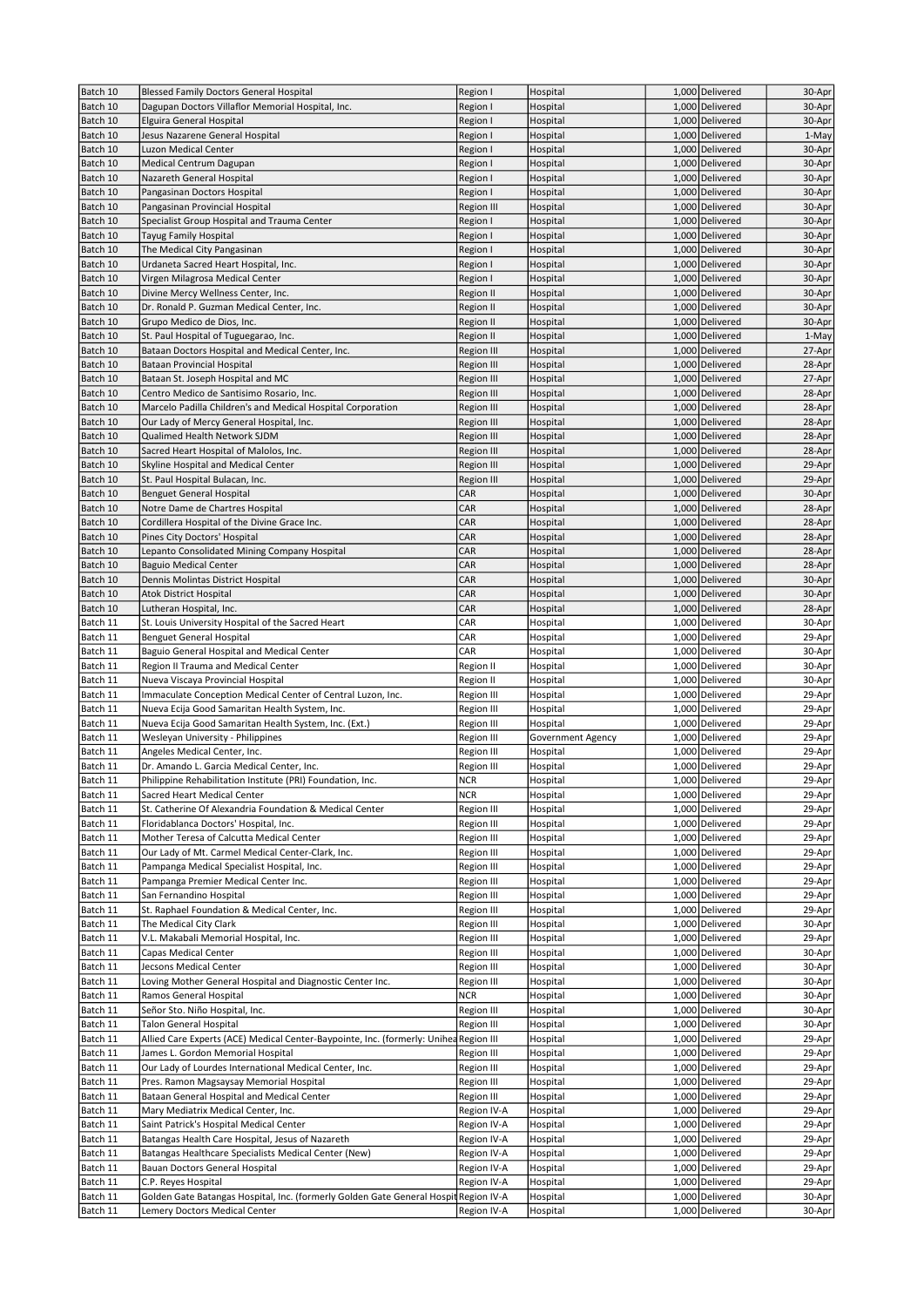| Batch 11              | Lipa Medix Medical Center                                                                                       | Region IV-A                   | Hospital                      | 1,000 Delivered                    | 30-Apr         |
|-----------------------|-----------------------------------------------------------------------------------------------------------------|-------------------------------|-------------------------------|------------------------------------|----------------|
| Batch 11              | Medical Center Western Batangas                                                                                 | Region IV-A                   | Hospital                      | 1,000 Delivered                    | 30-Apr         |
| Batch 11              | Metro Balayan Medical Center                                                                                    | Region IV-A                   | Hospital                      | 1,000 Delivered                    | 30-Apr         |
| Batch 11              | Metro Lemery Medical Center                                                                                     | Region IV-A                   | Hospital                      | 1,000 Delivered                    | 30-Apr         |
| Batch 11              | Metro Lipa Medical Center                                                                                       | Region IV-A                   | Hospital                      | 1,000 Delivered                    | 30-Apr         |
| Batch 11              | Metro San Jose Medical Center                                                                                   | Region IV-A                   | Hospital                      | 1,000 Delivered                    | 30-Apr         |
| Batch 11              | N.L. Villa Memorial Medical Center                                                                              | Region IV-A                   | Hospital                      | 1,000 Delivered                    | 30-Apr         |
| Batch 11              | Our Lady of Caysasay Medical Center                                                                             | Region IV-A                   | Hospital                      | 1,000 Delivered                    | 30-Apr         |
| Batch 12              | <b>Bureau of Quarantine</b>                                                                                     | <b>NCR</b>                    | Government Agency             | 1,000 Delivered                    | 30-Apr         |
| Batch 12              | National Kidney and Transplant Institute                                                                        | <b>NCR</b>                    | Hospital                      | 1,000 Delivered                    | 30-Apr         |
| Batch 12              | V. Luna Hospital (AFRIMS)                                                                                       | <b>NCR</b>                    | Hospital                      | 1,000 Delivered                    | 30-Apr         |
| Batch 12              | MCU-FDT Medical Foundation Hospital                                                                             | <b>NCR</b>                    | Hospital                      | 1,000 Delivered                    | 30-Apr         |
| Batch 12              | Ospital ng Makati<br>Dr. Victor Potenciano Medical Center                                                       | <b>NCR</b><br><b>NCR</b>      | Hospital                      | 1,000 Delivered<br>1,000 Delivered | 1-May          |
| Batch 12<br>Batch 12  | Chinese General Hospital and Medical Center                                                                     | <b>NCR</b>                    | Hospital<br>Hospital          | 1,000 Delivered                    | 1-May<br>1-May |
| Batch 12              | Mary Chiles General Hospital, Inc.                                                                              | <b>NCR</b>                    | Hospital                      | 1,000 Delivered                    | 1-May          |
| Batch 12              | Mary Johnston Hospital, Inc.                                                                                    | <b>NCR</b>                    | Hospital                      | 1,000 Delivered                    | 1-May          |
| Batch 12              | Metropolitan Medical Center                                                                                     | <b>NCR</b>                    | Hospital                      | 1,000 Delivered                    | 1-May          |
| Batch 12              | Our Lady of Lourdes Hospital                                                                                    | <b>NCR</b>                    | Hospital                      | 1,000 Delivered                    | 1-May          |
| Batch 12              | Pasay City General Hospital                                                                                     | <b>NCR</b>                    | Hospital                      | 1,000 Delivered                    | 1-May          |
| Batch 12              | San Juan de Dios Education Foundation, Inc.                                                                     | <b>NCR</b>                    | Hospital                      | 1,000 Delivered                    | 1-May          |
| Batch 12              | Pasig City General Hospital                                                                                     | <b>NCR</b>                    | Hospital                      | 1,000 Delivered                    | 1-May          |
| Batch 12              | Capitol Medical Center                                                                                          | <b>NCR</b>                    | Hospital                      | 1,000 Delivered                    | 1-May          |
| Batch 12              | Delos Santos Medical Center                                                                                     | <b>NCR</b>                    | Hospital                      | 1,000 Delivered                    | 1-May          |
| Batch 12              | Dr. Jesus Delgado Memorial Hospital                                                                             | <b>NCR</b>                    | Hospital                      | 1,000 Delivered                    | 1-May          |
| Batch 12              | FEU - Dr. Nicanor Reyes Medical Foundation, Inc.                                                                | <b>NCR</b>                    | Hospital                      | 1,000 Delivered                    | 1-May          |
| Batch 12              | Philippine Heart Center                                                                                         | <b>NCR</b>                    | Hospital                      | 1,000 Delivered                    | 1-May          |
| Batch 12              | United Doctors Medical Center                                                                                   | <b>NCR</b>                    | Hospital                      | 1,000 Delivered                    | 1-May          |
| Batch 12              | World Citi Medical Center, Inc.                                                                                 | <b>NCR</b>                    | Hospital                      | 1,000 Delivered                    | 1-May          |
| Batch 12              | Lorma Medical Center, Inc.                                                                                      | Region I                      | Hospital                      | 1,000 Delivered                    | 1-May          |
| Batch 12              | Angeles University Foundation Medical Center, Inc.                                                              | Region III                    | Hospital                      | 1,000 Delivered                    | 1-May          |
| Batch 12              | Luis Hora Memorial Regional Hospital                                                                            | CAR                           | Hospital                      | 1,000 Delivered                    | 30-Apr         |
| Batch 12              | Central Luzon Doctor's Hospital, Inc.                                                                           | Region III                    | Hospital                      | 1,000 Delivered                    | 30-Apr         |
| Batch 12              | <b>Tarlac Provincial Hospital</b>                                                                               | Region III                    | Hospital                      | 1,000 Delivered                    | 30-Apr         |
| Batch 12              | San Antonio Medical Center of Lipa, Inc.                                                                        | Region IV-A                   | Hospital                      | 1,000 Delivered                    | 2-May          |
| Batch 12              | Taal Polymedic Hospital and Medical Center                                                                      | Region IV-A                   | Hospital                      | 1,000 Delivered                    | 2-May          |
| Batch 12              | De La Salle University Medical Center<br><b>Bureau of Corrections</b>                                           | Region IV-A                   | Hospital                      | 1,000 Delivered                    | 1-May          |
| Batch 13<br>Batch 13  |                                                                                                                 | <b>NCR</b><br><b>NCR</b>      | Government Agency             | 2,000 Delivered<br>2,000 Delivered | 4-May<br>4-May |
|                       | World Trade Center                                                                                              | <b>NCR</b>                    | Quarantine Facility           | 1,000 Delivered                    | 4-May          |
| Batch 13<br>Batch 13  | Valenzuela Citicare Medical Center - Timog Hilaga Providence Group, Inc.<br>Las Pinas City Medical Center, Inc. | <b>NCR</b>                    | Hospital<br>Hospital          | 1,000 Delivered                    | 1-May          |
| Batch 13              | St. Clare's Medical Center, Inc.                                                                                | <b>NCR</b>                    | Hospital                      | 1,000 Delivered                    | 4-May          |
| Batch 13              | Marikina St. Vincent General Hospital, Inc.                                                                     | <b>NCR</b>                    | Hospital                      | 1,000 Delivered                    | 4-May          |
| Batch 13              | St. Anthony Medical Center of Marikina, Inc.                                                                    | <b>NCR</b>                    | Hospital                      | 1,000 Delivered                    | 4-May          |
| Batch 13              | Medical Center Muntinlupa, Inc.                                                                                 | <b>NCR</b>                    | Hospital                      | 1,000 Delivered                    | 4-May          |
| Batch 13              | Ospital ng Muntinlupa                                                                                           | <b>NCR</b>                    | Hospital                      | 1,000 Delivered                    | 4-May          |
| Batch 13              | Binangonan Lakeview Hospital, Inc.                                                                              | Region IV-A                   | Hospital                      | 1,000 Delivered                    | 4-May          |
| Batch 13              | Clinica Antipolo Hospital and Wellness Center, Inc.                                                             | Region IV-A                   | Hospital                      | 1,000 Delivered                    | 4-May          |
| Batch 13              | Dionisio M. Cornel Medical Center, Inc.                                                                         | Region IV-A                   | Hospital                      | 1,000 Delivered                    | 4-May          |
| Batch 13              | Metro Antipolo Hospital and Medical Center, Inc.                                                                | Region IV-A                   | Hospital                      | 1,000 Delivered                    | 5-May          |
| Batch 13              | Unciano Colleges and General Hospital, Inc.                                                                     | Region IV-A                   | Hospital                      | 1,000 Delivered                    | 2-May          |
| Batch 13              | Quezon Medical Center                                                                                           | Region IV-A                   | Hospital                      | 2,000 Delivered                    | 2-May          |
| Batch 13              | Gumaca District Hospital                                                                                        | Region IV-A                   | Hospital                      | 1,000 Delivered                    | 2-May          |
| Batch 13              | Maria L. Eleazar Memorial District Hospital                                                                     | Region IV-A                   | Hospital                      | 1,000 Delivered                    | 2-May          |
| Batch 13              | Bondoc Peninsula District Hospital                                                                              | Region IV-A                   | Hospital                      | 1,000 Delivered                    | 4-May          |
| Batch 13              | Unisan Medicare Community Hospital                                                                              | Region IV-A                   | Hospital                      | 1,000 Delivered                    | 2-May          |
| Batch 13              | San Narciso Municipal Hospital                                                                                  | Region III                    | Hospital                      | 1,000 Delivered                    | 4-May          |
| Batch 13              | Claro M. Recto Memorial District Hospital                                                                       | Region IV-A                   | Hospital                      | 1,000 Delivered                    | 5-May          |
| Batch 13              | Lucena United Doctors Hospital Incorporated Medical Center                                                      | Region IV-A                   | Hospital                      | 1,000 Delivered                    | 4-May          |
| Batch 13              | City of General Trias Doctors Medical Center Inc.<br>Ilocos Training and Regional Medical Center                | Region IV-A                   | Hospital                      | 1,000 Delivered                    | 4-May          |
| Batch 13<br>Batch 14A | Center for Health Development VI                                                                                | Region I                      | Hospital                      | 2,000 Delivered                    | 2-May<br>2-May |
| Batch 14A             | Western Visayas Medical Center                                                                                  | <b>Region VI</b><br>Region VI | Government Agency<br>Hospital | 5,000 Delivered<br>2,000 Delivered | 2-May          |
| Batch 14A             | Iloilo Doctors Hospital, Inc.                                                                                   | <b>Region VI</b>              | Hospital                      | 1,000 Delivered                    | 2-May          |
| Batch 14A             | Iloilo Mission Hospital, Inc.                                                                                   | <b>Region VI</b>              | Hospital                      | 1,000 Delivered                    | 2-May          |
| Batch 14A             | St. Paul's Hospital of Iloilo, Inc.                                                                             | Region VI                     | Hospital                      | 1,000 Delivered                    | 2-May          |
| Batch 14A             | West Visayas State University Medical Center                                                                    | Region VI                     | Hospital                      | 1,000 Delivered                    | 2-May          |
| Batch 14A             | Don Valerio Palmares Sr. Memorial District Hospital                                                             | <b>Region VI</b>              | Hospital                      | 1,000 Delivered                    | 2-May          |
| Batch 14A             | Aleosan District Hospital                                                                                       | Region VI                     | Hospital                      | 1,000 Delivered                    | 2-May          |
| Batch 14A             | Don Jose S. Monfort Medical Center Extension Hospital                                                           | <b>Region VI</b>              | Hospital                      | 1,000 Delivered                    | 2-May          |
| Batch 14A             | Don Ramon Tugbang Medical Center, Inc.                                                                          | <b>Region VI</b>              | Hospital                      | 1,000 Delivered                    | 2-May          |
| Batch 14A             | Dr. Ricardo S. Provido, Sr. Memorial District Hospital                                                          | Region VI                     | Hospital                      | 1,000 Delivered                    | 2-May          |
|                       | Dr. Ricardo Y. Ladrido Memorial Hospital                                                                        |                               |                               |                                    |                |
| Batch 14A             | Federico Roman Tirador Sr. Memorial District Hospital                                                           | Region VI                     | Hospital                      | 1,000 Delivered                    | 2-May          |
| Batch 14A             | Iloilo Provincial Hospital                                                                                      | Region VI                     | Hospital                      | 1,000 Delivered                    | 2-May          |
| Batch 14A             | Jesus M. Colmenares District Hospital                                                                           | Region VI                     | Hospital                      | 1,000 Delivered                    | 2-May          |
| Batch 14A             | Ramon D. Duremdes District Hospital                                                                             | Region VI                     | Hospital                      | 1,000 Delivered                    | 2-May          |
| Batch 14A             | Ramon Tabiana Memorial District Hospital                                                                        | Region VI                     | Hospital                      | 1,000 Delivered                    | 2-May          |
| Batch 14A             | Rep. Pedro G. Trono Memorial Hospital                                                                           | Region VI                     | Hospital                      | 1,000 Delivered                    | 2-May          |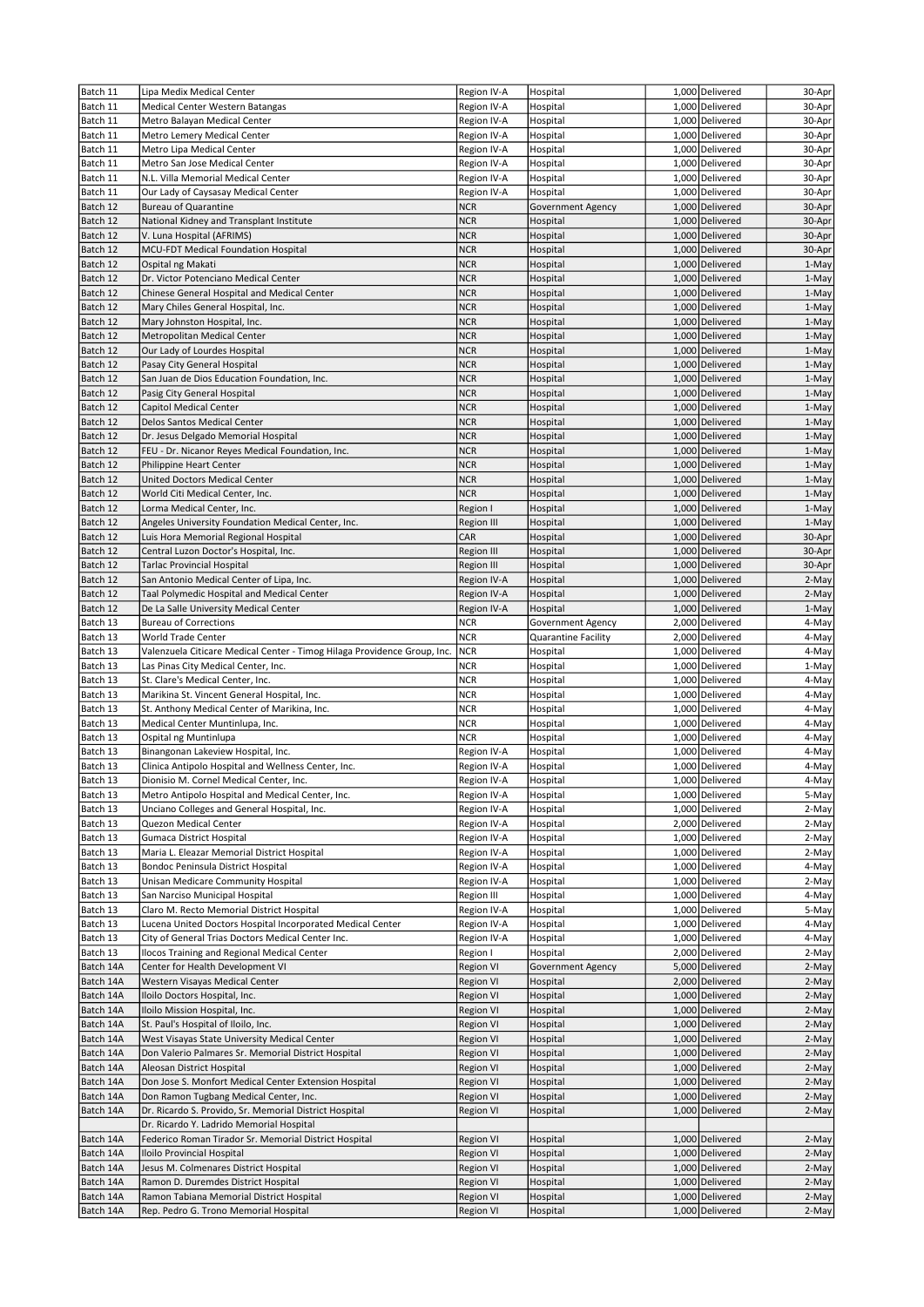| Batch 14A | Sara District Hospital                                   | <b>Region VI</b>  | Hospital          | 1,000 Delivered | 2-May |
|-----------|----------------------------------------------------------|-------------------|-------------------|-----------------|-------|
| Batch 14A | Western Visayas Sanitarium                               | Region VI         | Hospital          | 1,000 Delivered | 2-May |
| Batch 14A | DOH Treatment and Rehabilitation Center, Pototan, Iloilo | Region VI         | Hospital          | 1,000 Delivered | 2-May |
| Batch 14A | Corazon Locsin Montelibano Memorial RH                   | <b>Region VI</b>  | Hospital          | 1,000 Delivered | 2-May |
| Batch 14A | Center for Health Development VII                        | <b>Region VII</b> | Government Agency | 4,000 Delivered | 2-May |
| Batch 14A | Vicente Sotto Memorial Medical Center                    | <b>Region VII</b> | Hospital          | 1,000 Delivered | 2-May |
| Batch 14A | Cebu (Velez) General Hospital, Inc.                      | <b>Region VII</b> | Hospital          | 1,000 Delivered | 2-May |
| Batch 14A | Cebu Doctors University Hospital, Inc.                   | <b>Region VII</b> | Hospital          | 1,000 Delivered | 2-May |
| Batch 14A | Chong Hua Hospital                                       | <b>Region VII</b> | Hospital          | 1,000 Delivered | 2-May |
| Batch 14A | Perpetual Succor Hospital of Cebu, Inc.                  | <b>Region VII</b> | Hospital          | 1,000 Delivered | 2-May |
| Batch 14A | Southwestern University Medical Center                   | <b>Region VII</b> | Hospital          | 1,000 Delivered | 2-May |
| Batch 14A | Visayas Community Medical Center, Inc.                   | Region VII        | Hospital          | 1,000 Delivered | 2-May |
| Batch 14A | Cebu South General Hospital, Inc.                        | <b>Region VII</b> | Hospital          | 1,000 Delivered | 2-May |
| Batch 14A | Mendero Medical Center, Inc.                             | <b>Region VII</b> | Hospital          | 1,000 Delivered | 2-May |
| Batch 14A | Adventist Hospital-Cebu, Inc.                            | <b>Region VII</b> | Hospital          | 1,000 Delivered | 2-May |
| Batch 14A | Cebu North General Hospital, Inc.                        | <b>Region VII</b> | Hospital          | 1,000 Delivered | 2-May |
| Batch 14A | St. Vincent General Hospital Cebu, Inc.                  | <b>Region VII</b> | Hospital          | 1,000 Delivered | 2-May |
| Batch 14A | Allegiant Regional Care Hospitals, Inc.                  | <b>Region VII</b> | Hospital          | 1,000 Delivered | 2-May |
| Batch 14A | Mactan Doctors Hospital, Inc.                            | <b>Region VII</b> | Hospital          | 1,000 Delivered | 2-May |
| Batch 14A | Amosup Seamen's Hosptial Cebu                            | <b>Region VII</b> | Hospital          | 1,000 Delivered | 2-May |
| Batch 14A | Chong Hua Hospital Mandaue                               | <b>Region VII</b> | Hospital          | 1,000 Delivered | 2-May |
| Batch 14A | Dr. Ignacio M. Cortes General Hospital, Inc.             | <b>Region VII</b> | Hospital          | 1,000 Delivered | 2-May |
| Batch 14A | University of Cebu Medical Center, Inc.                  | <b>Region VII</b> | Hospital          | 1,000 Delivered | 2-May |
| Batch 14A | Vicente Gullas Memorial Hospital, Inc.                   | <b>Region VII</b> | Hospital          | 1,000 Delivered | 2-May |
| Batch 14A | <b>Talisay District Hospital</b>                         | <b>Region VII</b> | Hospital          | 1,000 Delivered | 2-May |
| Batch 14A | Bogo - Medellin Medical Center                           | <b>Region VII</b> | Hospital          | 1,000 Delivered | 2-May |
| Batch 14A | Carmen Copper Corporation Hospital                       | <b>Region VII</b> | Hospital          | 1,000 Delivered | 2-May |
| Batch 14A | Cebu Provincial Hospital (Balamban)                      | <b>Region VII</b> | Hospital          | 1,000 Delivered | 2-May |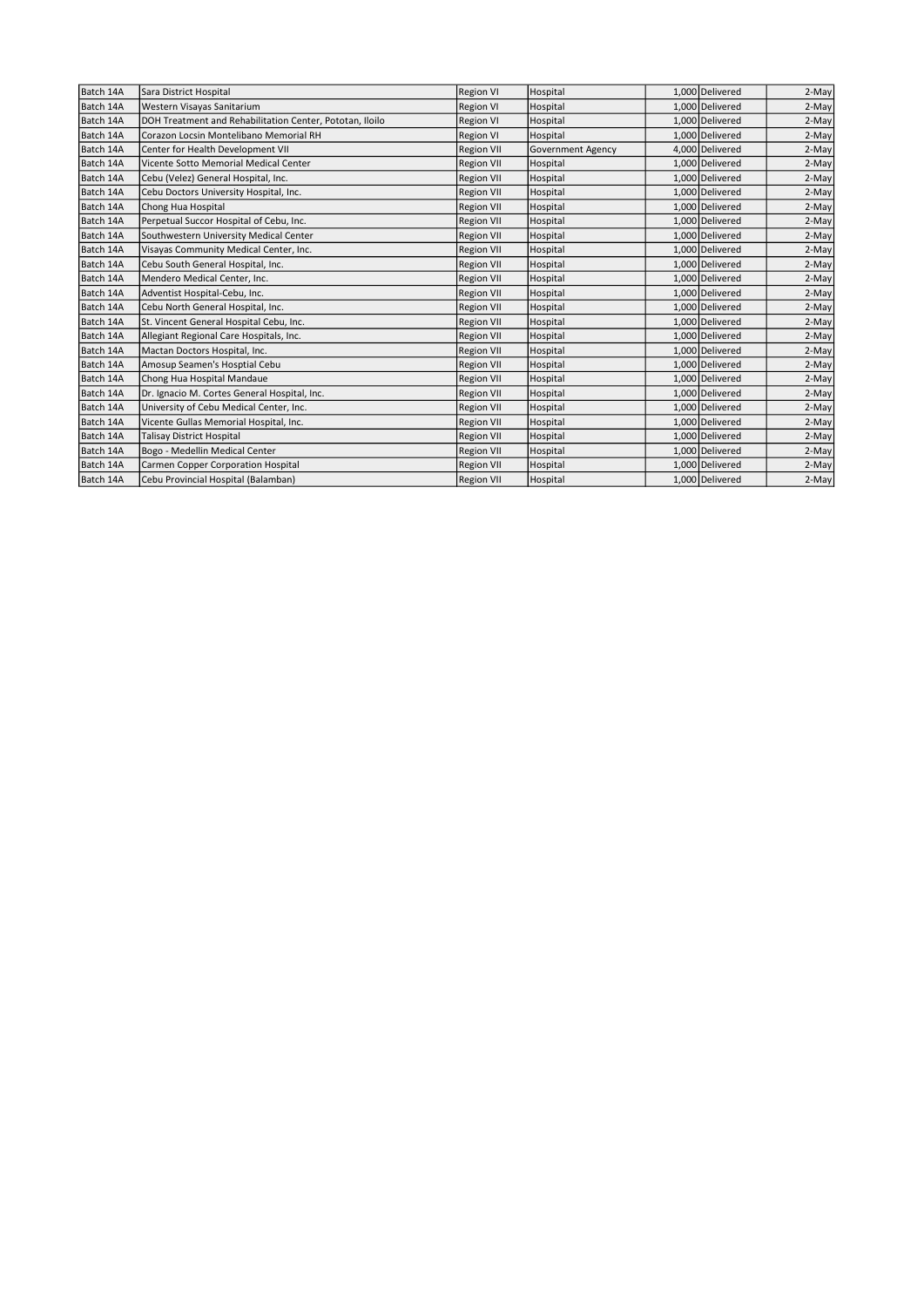| Batch 14A              | Cebu Provincial Hospital (Bogo City)                                                       | Region VII                           | Hospital                 | 1,000 Delivered                    | 2-May          |
|------------------------|--------------------------------------------------------------------------------------------|--------------------------------------|--------------------------|------------------------------------|----------------|
| Batch 14A              | Cebu Provincial Hospital (Carcar City)                                                     | <b>Region VII</b>                    | Hospital                 | 1,000 Delivered                    | 2-May          |
| Batch 14A              | Cebu Provincial Hospital (Danao City)                                                      | Region VII                           | Hospital                 | 1,000 Delivered                    | 2-May          |
| Batch 14A              | Dr. Ildefonso Alcantara Memorial Hospital                                                  | <b>Region VII</b>                    | Hospital                 | 1,000 Delivered                    | 2-May          |
| Batch 14A              | Isidro C. Kintanar Memorial Hospital                                                       | Region VII                           | Hospital                 | 1,000 Delivered                    | 2-May          |
| Batch 14A              | Julio Cardinal Rosales Memorial Hospital                                                   | <b>Region VII</b>                    | Hospital                 | 1,000 Delivered                    | 2-May          |
| Batch 14A              | Camp Lapu Lapu Station Hospital, Centcom, AFP                                              | <b>Region VII</b>                    | Hospital                 | 1,000 Delivered<br>1,000 Delivered | 2-May          |
| Batch 14A<br>Batch 14A | Cebu City Medical Center<br>Lapu-lapu City Hospital                                        | Region VII<br><b>Region VII</b>      | Hospital<br>Hospital     | 1,000 Delivered                    | 2-May<br>2-May |
| Batch 14A              | <b>Eversley Child Sanitarium</b>                                                           | <b>Region VII</b>                    | Hospital                 | 1,000 Delivered                    | 2-May          |
| Batch 14A              | Center for Health Development VIII                                                         | <b>Region VIII</b>                   | Government Agency        | 10,000 Delivered                   | 2-May          |
| Batch 15               | Bureau of Immigration                                                                      | <b>NCR</b>                           | Government Agency        | 1,000 Delivered                    | 5-May          |
| Batch 15               | J4 AFP                                                                                     | <b>NCR</b>                           | <b>Government Agency</b> | 2,000 Delivered                    | 14-May         |
| Batch 15               | Philippine Air Force                                                                       | <b>NCR</b>                           | Government Agency        | 1,000 Delivered                    | 5-May          |
| Batch 15               | Camp Karingal - Criminal Investigation and Detection Unit's Quick Respons NCR              |                                      | Government Agency        | 1,000 Delivered                    | 5-May          |
| Batch 15               | Allied Care Experts (ACE) Medical Center - Quezon City, Inc.                               | <b>NCR</b>                           | Hospital                 | 1,000 Delivered                    | 5-May          |
| Batch 15               | Bernardino General Hospital I                                                              | <b>NCR</b>                           | Hospital                 | 1,000 Delivered                    | 5-May          |
| Batch 15               | Commonwealth Hospital and Medical Center                                                   | <b>NCR</b>                           | Hospital                 | 1,000 Delivered                    | 5-May          |
| Batch 15               | F. Y. Manalo Medical Foundation, Inc.                                                      | <b>NCR</b>                           | Hospital                 | 1,000 Delivered                    | 5-May          |
| Batch 15<br>Batch 15   | Metro North Medical Center and Hospital, Inc.<br>Pacific Global Medical Center, Inc.       | <b>NCR</b><br><b>NCR</b>             | Hospital<br>Hospital     | 1,000 Delivered<br>1,000 Delivered | 5-May<br>5-May |
| Batch 15               | <b>PNP General Hospital</b>                                                                | <b>NCR</b>                           | Hospital                 | 1,000 Delivered                    | 5-May          |
| Batch 15               | Providence Hospital, Inc.                                                                  | <b>NCR</b>                           | Hospital                 | 1,000 Delivered                    | 5-May          |
| Batch 15               | Sta. Teresita General Hospital                                                             | <b>NCR</b>                           | Hospital                 | 1,000 Delivered                    | 6-May          |
| Batch 15               | South Superhighway Medical Center                                                          | <b>NCR</b>                           | Hospital                 | 1,000 Delivered                    | 5-May          |
| Batch 15               | UHBI - Paranaque Doctors Hospital, Inc.                                                    | <b>NCR</b>                           | Hospital                 | 1,000 Delivered                    | 5-May          |
| Batch 15               | Unihealth Paranaque Hospital and Medical Center, Inc.                                      | <b>NCR</b>                           | Hospital                 | 1,000 Delivered                    | 5-May          |
| Batch 15               | Pope John Paul II Hospital and Medical Center, Inc.                                        | <b>NCR</b>                           | Hospital                 | 1.000 Delivered                    | 5-May          |
| Batch 15               | Medical Center Paranaque, Inc.                                                             | <b>NCR</b>                           | Hospital                 | 1,000 Delivered                    | 5-May          |
| Batch 15               | Ospital ng Paranaque                                                                       | <b>NCR</b>                           | Hospital                 | 1,000 Delivered                    | 5-May          |
| Batch 15               | Pasig City Chidlren's Hosptial - Child's Hope                                              | <b>NCR</b>                           | Hospital                 | 1,000 Delivered                    | 5-May          |
| Batch 15               | Tricity Medical Center, Inc.                                                               | <b>NCR</b>                           | Hospital                 | 1,000 Delivered                    | 5-May          |
| Batch 15<br>Batch 15   | Allied Care Experts (ACE) Medical Center - Pateros, Inc.                                   | <b>NCR</b><br><b>NCR</b>             | Hospital                 | 1,000 Delivered<br>1,000 Delivered |                |
| Batch 15               | Medical Center of Taguig City, Inc.<br>Taguig Pateros District Hospital                    | <b>NCR</b>                           | Hospital<br>Hospital     | 1,000 Delivered                    | 5-May<br>5-May |
| Batch 15               | Martinez Memorial Hospital                                                                 | <b>NCR</b>                           | Hospital                 | 1,000 Delivered                    | 5-May          |
| Batch 15               | San Juan Medical Center                                                                    | <b>NCR</b>                           | Hospital                 | 1,000 Delivered                    | 5-May          |
| Batch 15               | Ospital ng Malabon                                                                         | <b>NCR</b>                           | Hospital                 | 1,000 Delivered                    | 5-May          |
| Batch 15               | Ospital ng Sampaloc                                                                        | <b>NCR</b>                           | Hospital                 | 1,000 Delivered                    | 5-May          |
| Batch 15               | Ospital ng Tondo                                                                           | <b>NCR</b>                           | Hospital                 | 1,000 Delivered                    | 5-May          |
| Batch 16               | Roxas Memorial Provincial Hospital                                                         | <b>Region VI</b>                     | Hospital                 | 1,000 Delivered                    | 5-May          |
| Batch 16               | St. Anthony College Hospital                                                               | Region VI                            | Hospital                 | 1,000 Delivered                    | 5-May          |
| Batch 16               | Capiz Emmanuel Hospital, Inc.                                                              | Region VI                            | Hospital                 | 1,000 Delivered                    | 5-May          |
| Batch 16               | The Health Centrum, Inc.                                                                   | Region VI                            | Hospital                 | 1,000 Delivered                    | 5-May          |
| Batch 16               | Mambusao District Hospital                                                                 | Region VI                            | Hospital                 | 1,000 Delivered                    | 5-May          |
| Batch 16<br>Batch 16   | Bailan District Hospital                                                                   | Region VI                            | Hospital                 | 1,000 Delivered<br>1,000 Delivered | 5-May          |
| Batch 16               | Capiz Doctors' Hospital<br>Dr. Pablo O. Torre Memorial Hospital                            | Region VI<br><b>Region VI</b>        | Hospital<br>Hospital     | 1,000 Delivered                    | 5-May<br>5-May |
| Batch 16               | The Doctors' Hospital, Inc.                                                                | Region VI                            | Hospital                 | 1,000 Delivered                    | 5-May          |
| Batch 16               | Adventist Medical Center Bacolod, Inc.                                                     | <b>Region VI</b>                     | Hospital                 | 1,000 Delivered                    | 6-May          |
| Batch 16               | Bacolod Our Lady of Mercy Specialty Hospital                                               | <b>Region VI</b>                     | Hospital                 | 1,000 Delivered                    | 5-May          |
| Batch 16               | South Bacolod General Hospital and Medical Center, Inc.                                    | <b>Region VI</b>                     | Hospital                 | 1,000 Delivered                    | 6-May          |
| Batch 16               | Holy Mother of Mercy Hospital                                                              | <b>Region VI</b>                     | Hospital                 | 1,000 Delivered                    | 6-May          |
| Batch 16               | San Carlos City Hospital                                                                   | Region VI                            | Hospital                 | 1,000 Delivered                    | 5-May          |
| Batch 16               | Alfredo E. Maranon, Sr. Memorial District Hospital                                         | Region VI                            | Hospital                 | 1,000 Delivered                    | 5-May          |
| Batch 16               | Cadiz District Hospital                                                                    | <b>Region VI</b>                     | Hospital                 | 1,000 Delivered                    | 5-May          |
| Batch 16               | Lorenzo D. Zayco District Hospital                                                         | Region VI                            | Hospital                 | 1,000 Delivered                    | 6-May          |
| Batch 16               | Gov. Valeriano M. Gatuslao Memorial Hospital                                               | Region VI                            | Hospital                 | 1,000 Delivered                    | 5-May          |
| Batch 16               | Valladolid District Hospital                                                               | Region VI                            | Hospital                 | 1,000 Delivered                    | 5-May          |
| Batch 16<br>Batch 16   | Don Salvador Benedicto Memorial District Hospital<br>Vicente Gustilo District Hospital     | <b>Region VI</b><br><b>Region VI</b> | Hospital<br>Hospital     | 1,000 Delivered<br>1,000 Delivered | 5-May          |
| Batch 16               | Teresita L. Jalandoni Provincial Hospital                                                  | Region VI                            | Hospital                 | 1,000 Delivered                    | 5-May<br>6-May |
| Batch 16               | San Carlos Doctors' Hospital                                                               | Region VI                            | Hospital                 | 1,000 Delivered                    | 5-May          |
| Batch 16               | Lopez District Farmers' Hospital, Inc.                                                     | <b>Region VI</b>                     | Hospital                 | 1,000 Delivered                    | 5-May          |
| Batch 16               | Bago City Hospital                                                                         | Region VI                            | Hospital                 | 1,000 Delivered                    | 5-May          |
| Batch 18               | Alaminos Doctors Hospital                                                                  | Region I                             | Hospital                 | 1,000 Delivered                    | 7-May          |
| Batch 18               | Asingan Community Hospital                                                                 | Region I                             | Hospital                 | 1,000 Delivered                    | 7-May          |
| Batch 18               | Bayambang District Hospital                                                                | Region I                             | Hospital                 | 1,000 Delivered                    | 7-May          |
| Batch 18               | <b>Bolinao Community Hospital</b>                                                          | Region I                             | Hospital                 | 1,000 Delivered                    | 7-May          |
| Batch 18               | C & H Medical and Surgical Clinic, Inc.                                                    | Region I                             | Hospital                 | 1,000 Delivered                    | 7-May          |
| Batch 18               | Cuison Hospital, Inc.                                                                      | Region I                             | Hospital                 | 1,000 Delivered                    | 7-May          |
| Batch 18               | Dasol Community Hospital                                                                   | Region I                             | Hospital                 | 1,000 Delivered                    | 7-May          |
| Batch 18               | Decena General Hospital                                                                    | Region I                             | Hospital                 | 1,000 Delivered                    | 7-May          |
| Batch 18<br>Batch 18   | Del Carmen Medical Clinic & Hospital, Inc.<br>Divine Mercy Foundation of Urdaneta Hospital | Region I<br>Region I                 | Hospital<br>Hospital     | 1,000 Delivered<br>1,000 Delivered | 7-May<br>7-May |
| Batch 18               | Dr. Marcelo M. Chan Memorial Hospital, Inc.                                                | Region I                             | Hospital                 | 1,000 Delivered                    | 7-May          |
| Batch 18               | Eastern Pangasinan District Hospital                                                       | Region I                             | Hospital                 | 1,000 Delivered                    | 7-May          |
| Batch 18               | Lingayen District Hospital                                                                 | Region I                             | Hospital                 | 1,000 Delivered                    | 7-May          |
| Batch 18               | Manaoag Community Hospital                                                                 | Region I                             | Hospital                 | 1,000 Delivered                    | 7-May          |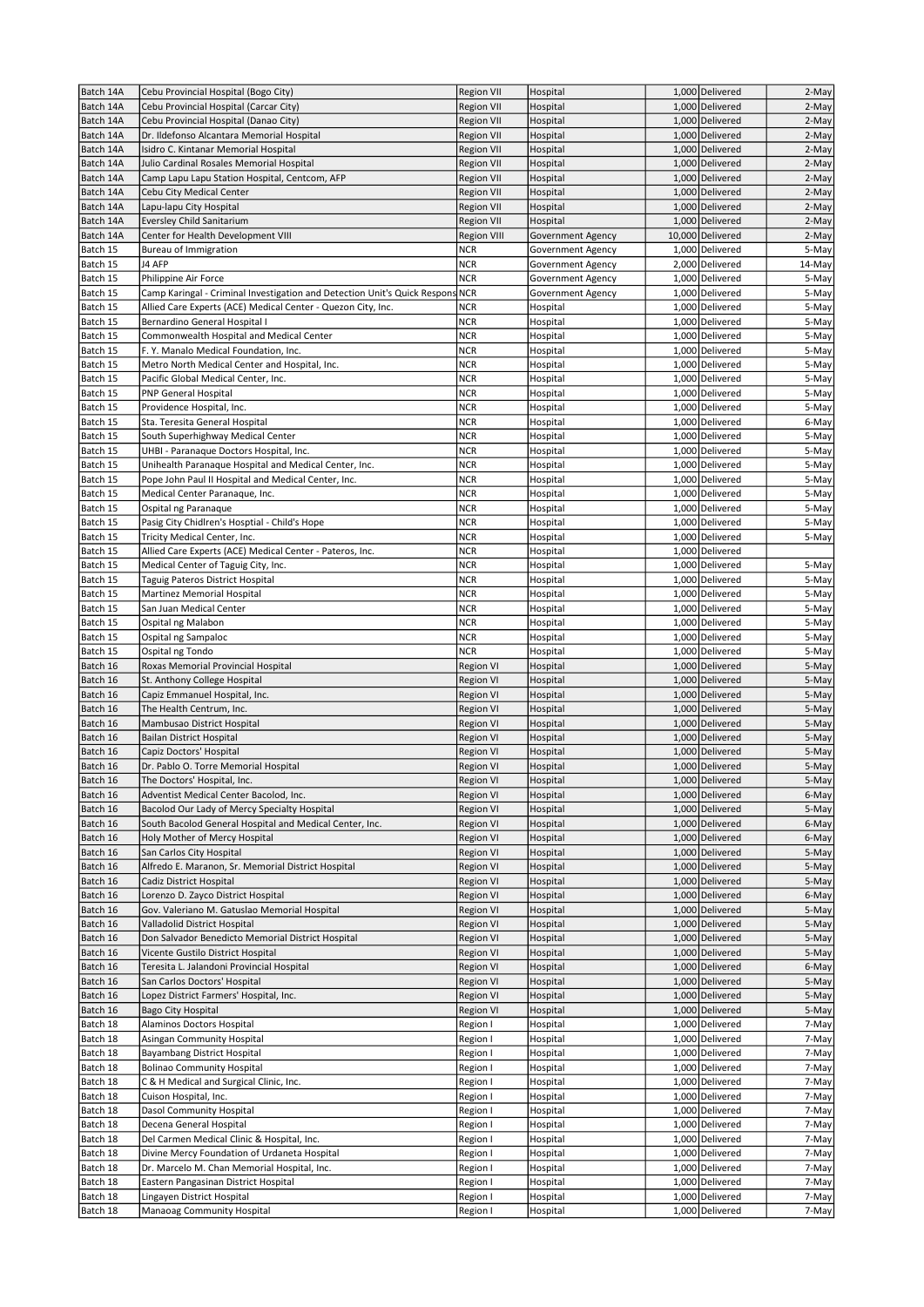| Batch 18 | Mangatarem District Hospital                                              | Region I    | Hospital                   | 1,000 Delivered | 7-May  |
|----------|---------------------------------------------------------------------------|-------------|----------------------------|-----------------|--------|
| Batch 18 | Mapandan Community Hospital                                               | Region I    | Hospital                   | 1,000 Delivered | 7-May  |
| Batch 18 | MBP-Blessed Trinity General Hospital, Inc.                                | Region I    | Hospital                   | 1,000 Delivered | 7-May  |
| Batch 18 | Northern Luzon Adventist Hospital, Inc.                                   | Region I    | Hospital                   | 1,000 Delivered | 7-May  |
| Batch 18 | Nuestro Senor Sto. Nino Hospital, Inc.                                    | Region I    | Hospital                   | 1,000 Delivered | 7-May  |
| Batch 18 | Pozzorubio Community Hospital                                             | Region I    | Hospital                   | 1,000 Delivered | 7-May  |
| Batch 18 | Ramirez Bautista Memorial Hospital, Co.                                   | Region I    | Hospital                   | 1,000 Delivered | 7-May  |
| Batch 18 | Umingan Community Hospital                                                | Region I    | Hospital                   | 1,000 Delivered | 7-May  |
| Batch 18 | Urdaneta District Hospital                                                | Region I    | Hospital                   | 1,000 Delivered | 7-May  |
| Batch 18 | Western Pangasinan District Hospital                                      | Region I    | Hospital                   | 1,000 Delivered | 7-May  |
| Batch 18 | National Children's Hospital                                              | <b>NCR</b>  | Hospital                   | 1,000 Delivered | 6-May  |
| Batch 18 | Dr. Jose Fabella Memorial Hospital                                        | <b>NCR</b>  | Hospital                   | 1,000 Delivered | 6-May  |
| Batch 18 | <b>Bureau of Quarantine</b>                                               | <b>NCR</b>  | Government Agency          | 1,000 Delivered | 7-May  |
| Batch 19 | Philippine General Hospital                                               | <b>NCR</b>  | Hospital                   | 2,000 Delivered | 7-May  |
| Batch 19 | Research Institute for Tropical Medicine                                  | <b>NCR</b>  | Hospital                   | 2,000 Delivered | 8-May  |
| Batch 19 | San Lazaro Hospital                                                       | <b>NCR</b>  | Hospital                   | 2,000 Delivered | 8-May  |
| Batch 19 | Dr. Jose N. Rodriguez Memorial Hospital                                   | <b>NCR</b>  | Hospital                   | 2,000 Delivered | 8-May  |
| Batch 19 | Lung Center of the Philippines                                            | <b>NCR</b>  | Hospital                   | 2,000 Delivered | 8-May  |
| Batch 19 | Philippine International Convention Center                                | <b>NCR</b>  | Quarantine Facility        | 2,000 Delivered | 8-May  |
| Batch 19 | World Trade Center                                                        | <b>NCR</b>  | Quarantine Facility        | 2,000 Delivered | 8-May  |
| Batch 19 | Ninoy Aquino Stadium (Quarantine Facility)                                | <b>NCR</b>  | Quarantine Facility        | 2,000 Delivered | 8-May  |
| Batch 19 | Rizal Memorial Stadium                                                    | <b>NCR</b>  | <b>Quarantine Facility</b> | 2,000 Delivered | 8-May  |
| Batch 19 | Quezon Institute                                                          | <b>NCR</b>  | Hospital                   | 2,000 Delivered | 7-May  |
| Batch 19 | National Center for Mental Health                                         | <b>NCR</b>  | Hospital                   | 2,000 Delivered | 8-May  |
| Batch 19 | East Avenue Medical Center                                                | <b>NCR</b>  | Hospital                   | 1,000 Delivered | 7-May  |
| Batch 19 | Philippine Arena Quarantine Facility                                      | Region III  | Quarantine Facility        | 2,000 Delivered | 8-May  |
| Batch 19 | Jose B. Lingad Memorial Hospital                                          | Region III  | Hospital                   | 2,000 Delivered | 8-May  |
| Batch 19 | New Clark City                                                            | Region III  | Quarantine Facility        | 2,000 Delivered | 8-May  |
| Batch 19 | Bataan General Hospital and Medical Center                                | Region III  | Hospital                   | 1,000 Delivered | 8-Apr  |
| Batch 20 | Cardinal Santos Medical Center                                            | <b>NCR</b>  | Hospital                   | 1,000 Delivered | 9-May  |
| Batch 20 | Alabang Medical Clinic - Muntinlupa Branch                                | <b>NCR</b>  | Hospital                   | 1,000 Delivered | 9-May  |
| Batch 20 | Alabang Medical Clinic - Las Pinas Branch                                 | <b>NCR</b>  | Hospital                   | 1,000 Delivered | 9-May  |
| Batch 20 | Alfonso Specialist Hospital                                               | <b>NCR</b>  | Hospital                   | 1,000 Delivered | 9-May  |
| Batch 20 | Amisola Maternity Hospital                                                | <b>NCR</b>  | Hospital                   | 1,000 Delivered | 9-May  |
| Batch 20 | Beato-Cauilan Hospital                                                    | <b>NCR</b>  | Hospital                   | 1,000 Delivered | 9-May  |
| Batch 20 | Bermudez Polyclinic Hospital, Inc.                                        | <b>NCR</b>  | Hospital                   | 1,000 Delivered | 9-May  |
| Batch 20 | Bernardino General Hospital II                                            | <b>NCR</b>  |                            | 1,000 Delivered | 9-May  |
|          |                                                                           | <b>NCR</b>  | Hospital                   | 1,000 Delivered | 9-May  |
| Batch 20 | Christ the King Medical Center Unihealth Las Pinas, Inc.                  |             | Hospital                   |                 |        |
| Batch 20 | D. T. Protacio Hospital                                                   | <b>NCR</b>  | Hospital                   | 1,000 Delivered | 9-May  |
| Batch 20 | De Ocampo Memorial Medical Center                                         | <b>NCR</b>  | Hospital                   | 1,000 Delivered | 9-May  |
| Batch 20 | Divine Heart Medical Service and Development Cooperative Hospital         | <b>NCR</b>  | Hospital                   | 1,000 Delivered | 9-May  |
| Batch 20 | Dr. Montano G. Ramos General Hospital Corporation                         | <b>NCR</b>  | Hospital                   | 1,000 Delivered | 9-May  |
| Batch 20 | Fairview General Hospital, Inc.                                           | <b>NCR</b>  | Hospital                   | 1,000 Delivered | 9-May  |
| Batch 20 | Family Healthcare Hospital - The Reine-Mere Medical Facilities, Inc.      | <b>NCR</b>  | Hospital                   | 1,000 Delivered | 9-May  |
| Batch 20 | Foundation of Our Lady of Peace Mission, Inc. - Our Lady of Peace Hospita | <b>NCR</b>  | Hospital                   | 1,000 Delivered | 9-May  |
| Batch 20 | Garcia General Hospital                                                   | <b>NCR</b>  | Hospital                   | 1,000 Delivered | 9-May  |
| Batch 20 | A. Zarate General Hospital                                                | <b>NCR</b>  | Hospital                   | 1,000 Delivered | 9-May  |
| Batch 20 | Acebedo General Hospital                                                  | <b>NCR</b>  | Hospital                   | 1,000 Delivered | 9-May  |
| Batch 20 | Alabang Medical Clinic                                                    | <b>NCR</b>  | Hospital                   | 1,000 Delivered | 9-May  |
| Batch 20 | Ilocos Sur Provincial Hospital - Gabriela Silang                          | Region I    | Hospital                   | 2,000 Delivered | 11-May |
| Batch 20 | Ilocos Sur District Hospital - Magsingal                                  | Region I    | Hospital                   | 2,000 Delivered | 12-May |
| Batch 20 | Nueva Ecija Doctors' Hospital, Inc.                                       | Region III  | Hospital                   | 1,000 Delivered | 11-May |
| Batch 20 | <b>Gonzales General Hospital</b>                                          | Region III  | Hospital                   | 1,000 Delivered | 11-May |
| Batch 20 | Angono Medics Hospital, Inc.                                              | Region IV-A | Hospital                   | 1,000 Delivered | 9-May  |
| Batch 20 | Morong Doctor's Hospital                                                  | Region IV-A | Hospital                   | 1,000 Delivered | 9-May  |
| Batch 20 | Taytay Doctor's MultiSpecialty Hospital, Inc.                             | Region IV-A | Hospital                   | 1,000 Delivered | 9-May  |
| Batch 20 | Taytay Maternity and Child Care Center                                    | Region IV-A | Hospital                   | 1,000 Delivered | 9-May  |
| Batch 21 | Dr. Jose N. Rodriguez Memorial Hospital                                   | NCR         | Hospital                   | 3,000 Delivered | 11-May |
| Batch 21 | Lung Center of the Philippines                                            | <b>NCR</b>  | Hospital                   | 2,000 Delivered | 11-May |
| Batch 21 | Amang Rodriguez Memorial Medical Center                                   | <b>NCR</b>  | Hospital                   | 1,000 Delivered | 11-May |
| Batch 21 | East Avenue Medical Center                                                | <b>NCR</b>  | Hospital                   | 1,000 Delivered | 11-May |
| Batch 21 | San Lazaro Hospital                                                       | <b>NCR</b>  | Hospital                   | 1,000 Delivered | 11-May |
| Batch 21 | Jose R. Reyes Memorial Medical Center                                     | <b>NCR</b>  | Hospital                   | 1,000 Delivered | 11-May |
| Batch 21 | <b>Tondo Medical Center</b>                                               | <b>NCR</b>  | Hospital                   | 1,000 Delivered | 11-May |
| Batch 21 | Quirino Memorial Medical Center                                           | <b>NCR</b>  | Hospital                   | 1,000 Delivered | 11-May |
| Batch 21 | National Center for Mental Health                                         | <b>NCR</b>  | Hospital                   | 1,000 Delivered | 11-May |
| Batch 21 | Philippine Heart Center                                                   | <b>NCR</b>  | Hospital                   | 1,000 Delivered | 11-May |
| Batch 21 | Valenzuela Medical Center                                                 | <b>NCR</b>  | Hospital                   | 1,000 Delivered | 11-May |
| Batch 21 | Philippine Children's Medical Center                                      | <b>NCR</b>  | Hospital                   | 1,000 Delivered | 11-May |
| Batch 21 | Veterans Memorial Medical Center                                          | <b>NCR</b>  | Hospital                   | 1,000 Delivered | 11-May |
| Batch 21 | Ospital ng Maynila                                                        | <b>NCR</b>  | Hospital                   | 1,000 Delivered | 11-May |
| Batch 21 | Philippine Air Force                                                      | <b>NCR</b>  | Government Agency          | 1,000 Delivered | 12-May |
| Batch 21 | Victoriano Luna General Hospital                                          | <b>NCR</b>  | Hospital                   | 1,000 Delivered | 11-May |
| Batch 21 | Ospital ng Makati                                                         | <b>NCR</b>  | Hospital                   | 1,000 Delivered | 11-May |
| Batch 21 | Dr. Fe del Mundo Medical Center                                           | <b>NCR</b>  | Hospital                   | 1,000 Delivered | 11-May |
| Batch 21 | <b>UERM Memorial Medical Center</b>                                       | NCR         | Hospital                   | 1,000 Delivered | 11-May |
| Batch 21 | Fatima University Medical Center - Valenzuela                             | <b>NCR</b>  | Hospital                   | 1,000 Delivered | 11-May |
| Batch 21 | Region I Medical Center                                                   | Region I    | Hospital                   | 1,000 Delivered | 11-May |
| Batch 21 | Mariano Marcos Memorial Hospital and Medical Center                       | Region I    | Hospital                   | 1,000 Delivered | 11-May |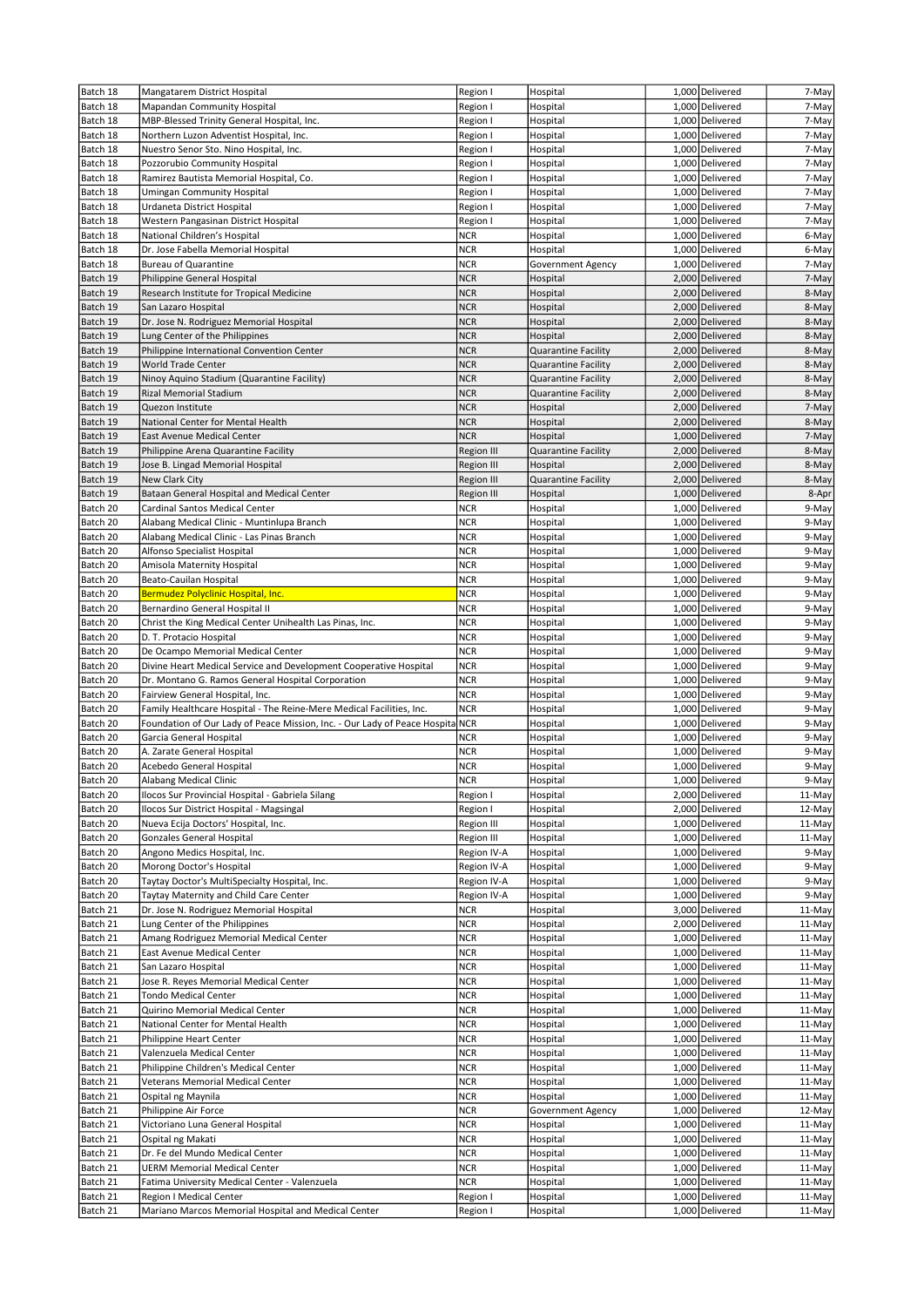| Batch 21             | Jose B. Lingad Memorial General Hospital                                     | Region III             | Hospital                      | 1,000 Delivered                    | 11-May           |
|----------------------|------------------------------------------------------------------------------|------------------------|-------------------------------|------------------------------------|------------------|
| Batch 21             | Bataan General Hospital and Medical Center                                   | Region III             | Hospital                      | 1,000 Delivered                    | 11-May           |
| Batch 21             | <b>Batangas Medical Center</b>                                               | Region IV-A            | Hospital                      | 1,000 Delivered                    | 13-May           |
| Batch 21             | Los Banos Doctors Hospital and Medical Center                                | Region IV-A            | Hospital                      | 1,000 Delivered                    | 13-May           |
| Batch 21             | <b>Bicol Medical Center</b>                                                  | Region V               | Hospital                      | 1,000 Delivered                    | 13-May           |
| Batch 22             | Western Visayas Medical Center                                               | Region VI              | Hospital                      | 2,000 Delivered                    | 19-May           |
| Batch 22             | West Visayas State University Medical Center                                 | Region VI              | Hospital                      | 1,000 Delivered                    | 19-May           |
| Batch 22             | Don Valerio Palmares Sr. Memorial District Hospital                          | Region VI              | Hospital                      | 1,000 Delivered                    | 25-May           |
| Batch 22             | Aleosan District Hospital                                                    | Region VI              | Hospital                      | 1,000 Delivered                    | 25-May           |
| Batch 22             | Don Jose S. Monfort Medical Center Extension Hospital                        | Region VI              | Hospital                      | 1,000 Delivered                    | 25-May           |
| Batch 22             | Dr. Ricardo S. Provido, Sr. Memorial District Hospital                       | Region VI              | Hospital                      | 1,000 Delivered                    | 25-May           |
| Batch 22             | Federico Roman Tirador Sr. Memorial District Hospital                        | Region VI              | Hospital                      | 1,000 Delivered                    | 25-May           |
| Batch 22             | Iloilo Provincial Hospital                                                   | Region VI              | Hospital                      | 1,000 Delivered                    | 25-May           |
| Batch 22<br>Batch 22 | Jesus M. Colmenares District Hospital<br>Ramon D. Duremdes District Hospital | Region VI              | Hospital<br>Hospital          | 1,000 Delivered<br>1,000 Delivered | 25-May<br>25-May |
| Batch 22             | Center for Health Development VI                                             | Region VI              |                               | 1,000 Delivered                    | 19-May           |
| Batch 22             | Rep. Pedro G. Trono Memorial Hospital                                        | Region VI<br>Region VI | Hospital<br>Hospital          | 1,000 Delivered                    | 25-May           |
| Batch 22             | Sara District Hospital                                                       | Region VI              | Hospital                      | 1,000 Delivered                    | 25-May           |
| Batch 22             | Western Visayas Sanitarium                                                   | Region VI              | Hospital                      | 1,000 Delivered                    | 25-May           |
| Batch 22             | DOH Treatment and Rehabilitation Center - Iloilo                             | Region VI              | Hospital                      | 1,000 Delivered                    | 25-May           |
| Batch 22             | Corazon Locsin Montelibano Memorial RH                                       | Region VI              | Hospital                      | 2,000 Delivered                    | 25-May           |
| Batch 22             | Vicente Sotto Memorial Medical Center                                        | Region VII             | Hospital                      | 2,000 Delivered                    | 25-May           |
| Batch 22             | Southwestern University Medical Center                                       | <b>Region VII</b>      | Hospital                      | 1,000 Delivered                    | 25-May           |
| Batch 22             | Visayas Community Medical Center, Inc.                                       | Region VII             | Hospital                      | 1,000 Delivered                    | 25-May           |
| Batch 22             | Cebu South General Hospital, Inc.                                            | Region VII             | Hospital                      | 1,000 Delivered                    | 25-May           |
| Batch 22             | <b>Talisay District Hospital</b>                                             | Region VII             | Hospital                      | 1,000 Delivered                    | 25-May           |
| Batch 22             | Cebu Provincial Hospital (Balamban)                                          | Region VII             | Hospital                      | 1,000 Delivered                    | 25-May           |
| Batch 22             | Cebu Provincial Hospital (Bogo City)                                         | Region VII             | Hospital                      | 1,000 Delivered                    | 25-May           |
| Batch 22             | Cebu Provincial Hospital (Carcar City)                                       | Region VII             | Hospital                      | 1,000 Delivered                    | 25-May           |
| Batch 22             | Cebu Provincial Hospital (Danao City)                                        | Region VII             | Hospital                      | 1,000 Delivered                    | 25-May           |
| Batch 22             | Camp Lapu Lapu Station Hospital, Centcom, AFP                                | Region VII             | Hospital                      | 1,000 Delivered                    | 25-May           |
| Batch 22             | Eversley Child Sanitarium                                                    | Region VII             | Hospital                      | 1,000 Delivered                    | 25-May           |
| Batch 22             | St. Anthony Mother and Child Hospital                                        | Region VII             | Hospital                      | 2,000 Delivered                    | 25-May           |
| Batch 22             | Don Emilio Del Valle Memorial Hospital                                       | Region VII             | Hospital                      | 2,000 Delivered                    | 25-May           |
| Batch 22             | Governor Celestino Gallares Memorial Hospital                                | Region VII             | Hospital                      | 2,000 Delivered                    | 25-May           |
| Batch 22             | Eastern Visayas Regional Medical Center                                      | Region VIII            | Hospital                      | 2,000 Delivered                    | 25-May           |
| Batch 22             | Schistosomiasis Control and Research Center                                  | <b>Region VIII</b>     | Hospital                      | 2,000 Delivered                    | 25-May           |
| Batch 17             | <b>Tondo Medical Center</b>                                                  | <b>NCR</b>             | Hospital                      | 2,000 Delivered                    | 20-May           |
| Batch 17             | Jose R. Reyes Memorial Medical Center                                        | <b>NCR</b>             | Hospital                      | 2,000 Delivered                    | 20-May           |
| Batch 17             | Amang Rodriguez Memorial Medical Center                                      | NCR                    | Hospital                      | 2,000 Delivered                    | 20-May           |
| Batch 17             | <b>Rizal Medical Center</b>                                                  | <b>NCR</b>             | Hospital                      | 2,000 Delivered                    | 20-May           |
| Batch 17             | Valenzuela Medical Center                                                    | <b>NCR</b>             | Hospital                      | 2,000 Delivered                    | 20-May           |
| Batch 17             | National Kidney and Transplant Institute                                     | <b>NCR</b>             | Hospital                      | 2,000 Delivered                    | 20-May           |
| Batch 17             | Philippine Children's Medical Center                                         | <b>NCR</b>             | Hospital                      | 2,000 Delivered                    | 20-May           |
| Batch 17             | Philippine Heart Center                                                      | <b>NCR</b>             | Hospital                      | 2,000 Delivered                    | 20-May           |
| Batch 17             | Philippine Orthopedic Center                                                 | NCR                    | Hospital                      | 2,000 Delivered                    | 20-May           |
| Batch 17             | Quirino Memorial Medical Center                                              | <b>NCR</b>             | Hospital                      | 2,000 Delivered                    | 20-May           |
| Batch 17             | Las Piñas General Hospital and Satellite Trauma Center                       | <b>NCR</b>             | Hospital                      | 2,000 Delivered                    | 20-May           |
| Batch 17             | San Lorenzo Ruiz General Hospital                                            | <b>NCR</b>             | Hospital                      | 1,000 Delivered                    | $20 - May$       |
| Batch 17             | Caloocan City Medical Center                                                 | <b>NCR</b>             | Hospital                      | 1,000 Delivered                    | 20-May           |
| Batch 17             | Philippine Air Force                                                         | <b>NCR</b>             | Government Agency             | 1,000 Delivered                    | 20-May           |
| Batch 17             | Philippine Army General Hospital                                             | <b>NCR</b>             | Government Agency             | 1,000 Delivered                    | 20-May           |
| Batch 17             | Ospital ng Maynila                                                           | <b>NCR</b>             | Hospital                      | 1,000 Delivered                    | 20-May           |
| Batch 17             | Ospital ng Makati                                                            | <b>NCR</b>             | Hospital                      | 1,000 Delivered                    | 20-May           |
| Batch 17<br>Batch 17 | Quezon City General Hospital<br>Center for Health Development I              | <b>NCR</b><br>Region I | Hospital<br>Government Agency | 1,000 Delivered<br>2,000 Delivered | 20-May<br>21-May |
| Batch 17             | Bayambang District Hospital                                                  | Region I               | Hospital                      | 1,000 Delivered                    | 21-May           |
| Batch 17             | Eastern Pangasinan District Hospital                                         | Region I               | Hospital                      | 1,000 Delivered                    | 21-May           |
| Batch 17             | Lingayen District Hospital                                                   | Region I               | Hospital                      | 1,000 Delivered                    | 21-May           |
| Batch 17             | Manaoag Community Hospital                                                   | Region I               | Hospital                      | 1,000 Delivered                    | 26-May           |
| Batch 17             | Mangatarem District Hospital                                                 | Region I               | Hospital                      | 1,000 Delivered                    | 21-May           |
| Batch 17             | Mapandan Community Hospital                                                  | Region I               | Hospital                      | 1,000 Delivered                    | 21-May           |
| Batch 17             | Pozorrubio Community Hospital                                                | Region I               | Hospital                      | 1,000 Delivered                    | 21-May           |
| Batch 17             | Umingan Community Hospital                                                   | Region I               | Hospital                      | 1,000 Delivered                    | 21-May           |
| Batch 17             | Urdaneta District Hospital                                                   | Region I               | Hospital                      | 1,000 Delivered                    | 21-May           |
| Batch 17             | Western Pangasinan District Hospital                                         | Region I               | Hospital                      | 1,000 Delivered                    | 21-May           |
| Batch 17             | Pangasinan Provincial Hospital                                               | Region I               | Hospital                      | 1,000 Delivered                    | 21-May           |
| Batch 17             | Mariano Marcos Memorial Hospital and Medical Center                          | Region I               | Hospital                      | 2,000 Delivered                    | 21-May           |
| Batch 17             | Gov. Roque B. Ablan Sr. Memorial Hospital                                    | Region I               | Hospital                      | 1,000 Delivered                    | 29-May           |
| Batch 17             | Laoag City General Hospital                                                  | Region I               | Hospital                      | 1,000 Delivered                    | 29-May           |
| Batch 17             | Southern Isabela General Hospital                                            | Region II              | Hospital                      | 2,000 Delivered                    | 29-May           |
| Batch 17             | Region II Trauma and Medical Center                                          | Region II              | Hospital                      | 1,000 Delivered                    | 7-Jun            |
| Batch 17             | Cagayan Valley Medical Center                                                | Region II              | Hospital                      | 2,000 Delivered                    | 9-Jun            |
| Batch 17             | Center for Health Development III                                            | <b>Region III</b>      | Government Agency             | 3,000 Delivered                    | 22-May           |
| Batch 17             | Orani District Hospital                                                      | Region III             | Hospital                      | 1,000 Delivered                    | 22-May           |
| Batch 17             | Jose C. Payumo Jr. Memorial Hospital                                         | Region III             | Hospital                      | 1,000 Delivered                    | 22-May           |
| Batch 17             | E.L. Joson Memorial Hospital                                                 | Region III             | Hospital                      | 1,000 Delivered                    | 22-May           |
| Batch 17             | Fort Magsaysay Army Station Hospital                                         | Region III             | Hospital                      | 1,000 Delivered                    | 22-May           |
| Batch 17             | Gapan District Hospital                                                      | Region III             | Hospital                      | 1,000 Delivered                    | 26-May           |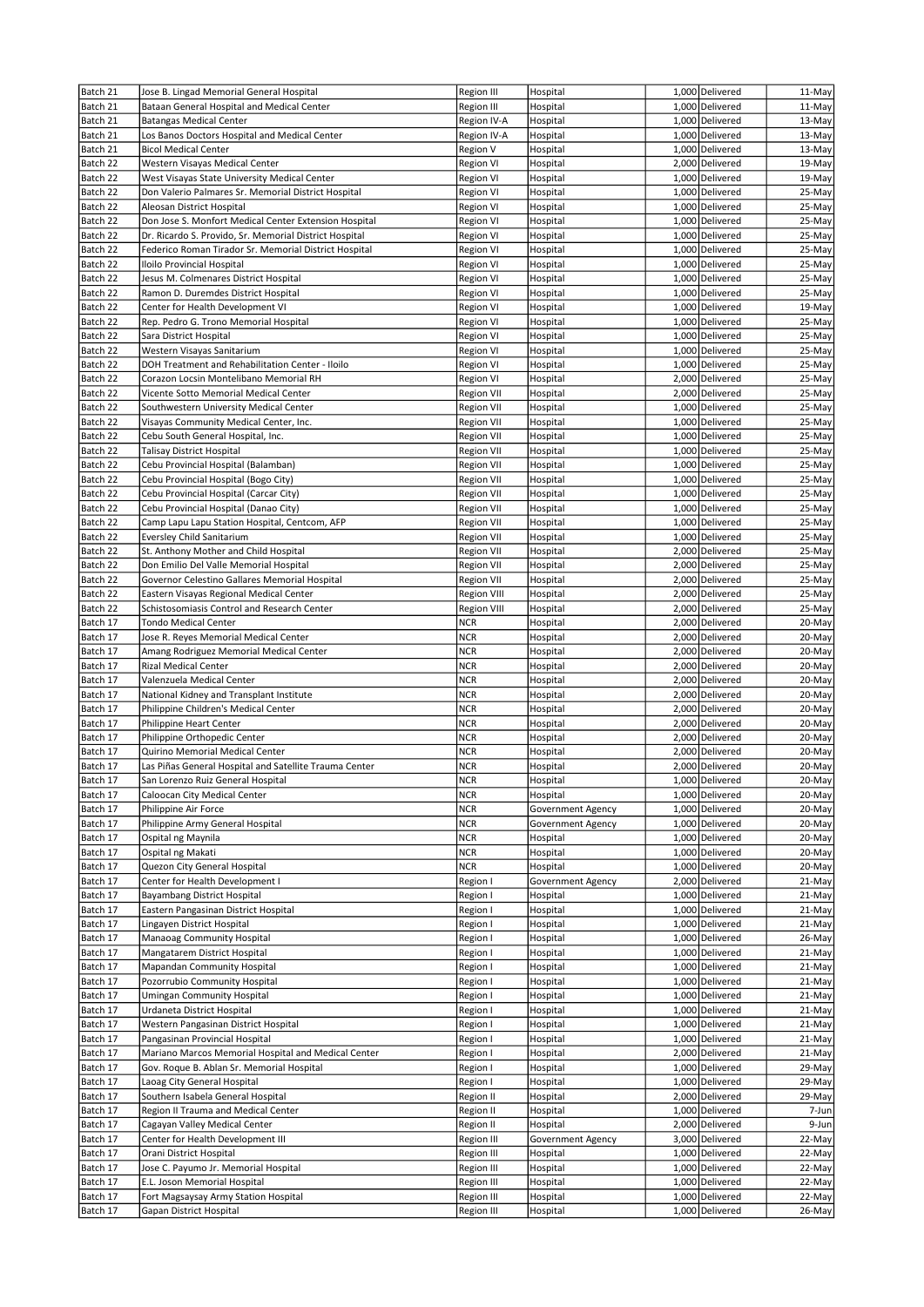| Batch 17 | Guimba District Hospital                                                | Region III        | Hospital          | 1,000 Delivered | 22-May |
|----------|-------------------------------------------------------------------------|-------------------|-------------------|-----------------|--------|
| Batch 17 | MV Gallego Cabanatuan City General Hospital                             | Region III        | Hospital          | 1,000 Delivered | 22-May |
| Batch 17 | San Antonio District Hospital                                           | Region III        | Hospital          | 1,000 Delivered | 22-May |
| Batch 17 | San Jose City General Hospital                                          |                   | Hospital          | 1,000 Delivered | 22-May |
|          |                                                                         | Region III        |                   |                 |        |
| Batch 17 | Sto. Domingo District Hospital                                          | Region III        | Hospital          | 1,000 Delivered | 22-May |
| Batch 17 | <b>Bongabon District Hospital</b>                                       | Region III        | Hospital          | 1,000 Delivered | 22-May |
| Batch 17 | Paulino J. Garcia Memorial Research and Medical Center                  | Region III        | Hospital          | 2,000 Delivered | 22-May |
| Batch 17 | Talavera General Hospital                                               | <b>Region III</b> | Hospital          | 2,000 Delivered | 22-May |
| Batch 17 | Gen. Tinio Medicare and Community Hospital                              | <b>Region III</b> | Hospital          | 1,000 Delivered | 22-May |
| Batch 17 | Jose B. Lingad Memorial Regional Hospital                               | <b>Region III</b> | Hospital          | 2,000 Delivered | 22-May |
| Batch 17 | Rafael Lazatin Memorial Medical Center                                  | Region III        | Hospital          | 1,000 Delivered | 22-May |
| Batch 17 | Airforce City Hospital                                                  | Region III        | Hospital          | 1,000 Delivered | 22-May |
| Batch 17 | Basa Airbase Hospital                                                   | Region III        | Hospital          | 1,000 Delivered | 22-May |
| Batch 17 | Diosdado P. Macapagal Memorial Hospital                                 | Region III        | Hospital          | 1,000 Delivered | 22-May |
| Batch 17 | Domingo B. Flores District Hospital                                     | Region III        | Hospital          | 1,000 Delivered | 22-May |
| Batch 17 | Dr. Andres Luciano Jr. Memorial Hospital                                | Region III        | Hospital          | 1,000 Delivered | 22-May |
|          |                                                                         |                   |                   |                 |        |
| Batch 17 | Dr. Emigdio C. Cruz Sr. Memorial Hospital                               | Region III        | Hospital          | 1,000 Delivered | 22-May |
| Batch 17 | Escolastica Romero District Hospital                                    | Region III        | Hospital          | 1,000 Delivered | 22-May |
| Batch 17 | Jose Songco Lapid District Hospital                                     | Region III        | Hospital          | 1,000 Delivered | 22-May |
| Batch 17 | Mabalacat District Hospital                                             | Region III        | Hospital          | 1,000 Delivered | 22-May |
| Batch 17 | <b>Mexico Community Hospital</b>                                        | <b>Region III</b> | Hospital          | 1,000 Delivered | 22-May |
| Batch 17 | Ricardo P. Rodriguez Memorial Hospital (Annex Specialty Hospital)       | Region III        | Hospital          | 1,000 Delivered | 22-May |
| Batch 17 | Camp Aquino Station Hospital                                            | <b>Region III</b> | Hospital          | 1,000 Delivered | 22-May |
| Batch 17 | <b>Concepcion District Hospital</b>                                     | Region III        | Hospital          | 1,000 Delivered | 22-May |
| Batch 17 | Gilberto O. Teodoro Memorial Hospital                                   | Region III        | Hospital          | 1,000 Delivered | 22-May |
| Batch 17 | Luis Tirso M. Rivilla General Hospital                                  | Region III        | Hospital          | 1,000 Delivered | 22-May |
| Batch 17 | San Marcelino District Hospital                                         | Region III        | Hospital          | 1,000 Delivered | 22-May |
| Batch 17 | Candelaria District Hospital                                            | Region III        | Hospital          | 1,000 Delivered | 26-May |
| Batch 17 | <b>Bulacan Medical Center</b>                                           | Region III        | Hospital          | 2,000 Delivered | 22-May |
| Batch 17 | Ospital Ng Lungsod Ng San Jose Del Monte                                | Region III        | Hospital          | 1,000 Delivered | 22-May |
| Batch 17 | <b>Baliuag District Hospital</b>                                        | <b>Region III</b> | Hospital          | 1,000 Delivered | 22-May |
| Batch 17 | Calumpit District Hospital                                              | Region III        | Hospital          | 1,000 Delivered | 22-May |
|          |                                                                         |                   |                   |                 |        |
| Batch 17 | San Miguel District Hospital                                            | <b>Region III</b> | Hospital          | 1,000 Delivered | 22-May |
| Batch 17 | Emilio G. Perez Memorial Hospital                                       | Region III        | Hospital          | 1,000 Delivered | 22-May |
| Batch 17 | Gregorio del Pilar District Hospital                                    | Region III        | Hospital          | 1,000 Delivered | 22-May |
| Batch 17 | Norzaragaray Municipal Hospital                                         | <b>Region III</b> | Hospital          | 1,000 Delivered | 22-May |
| Batch 17 | Ospital ng Guiguinto Bulacan                                            | Region III        | Hospital          | 1,000 Delivered | 22-May |
| Batch 17 | Rogaciano M. Mercado Memorial Hospital                                  | Region III        | Hospital          | 1,000 Delivered | 22-May |
| Batch 17 | Aurora Memorial Hospital                                                | Region III        | Hospital          | 1,000 Delivered | 30-May |
| Batch 17 | Casiguran District Hospital                                             | Region III        | Hospital          | 1,000 Delivered | 29-May |
|          |                                                                         |                   |                   |                 |        |
| Batch 17 | Maria Aurora Community Hospital                                         | Region III        | Hospital          | 1,000 Delivered | 29-May |
| Batch 17 | Center for Health Development CALABARZON                                | Region IV-A       | Government Agency | 2,000 Delivered | 20-May |
|          |                                                                         |                   |                   |                 |        |
| Batch 17 | Laguna Medical Center                                                   | Region IV-A       | Hospital          | 1,000 Delivered | 20-May |
| Batch 17 | Laguna Provincial Hospital - San Pablo City District Hospital           | Region IV-A       | Hospital          | 1,000 Delivered | 20-May |
| Batch 17 | Dr. Jose P. Rizal Memorial District Hospital                            | Region IV-A       | Hospital          | 1,000 Delivered | 20-May |
| Batch 17 | Laguna Provincial Hospital - Nagcarlan District Hospital                | Region IV-A       | Hospital          | 1,000 Delivered | 20-May |
| Batch 17 | Laguna Provincial Hospital - Bay District Hospital                      | Region IV-A       | Hospital          | 1,000 Delivered | 20-May |
| Batch 17 | Laguna Provincial Hospital - Luisiana District Hospital                 | Region IV-A       | Hospital          | 1,000 Delivered | 20-May |
| Batch 17 | Laguna Provincial Hospital - Majayjay Medicare Hospital                 | Region IV-A       | Hospital          | 1,000 Delivered | 20-May |
| Batch 17 | Laguna Provincial Hospital - General Cailles Memorial District Hospital | Region IV-A       | Hospital          | 1,000 Delivered | 20-May |
| Batch 17 | Ospital ng Biñan                                                        | Region IV-A       | Hospital          | 1,000 Delivered | 20-May |
| Batch 17 | Ospital ng Cabuyao                                                      | Region IV-A       | Hospital          | 1,000 Delivered | 20-May |
| Batch 17 | San Pablo City General Hospital                                         | Region IV-A       | Hospital          | 1,000 Delivered | 20-May |
| Batch 17 | San Pedro Jose L. Amante Emergency Hospital                             | Region IV-A       | Hospital          | 1,000 Delivered | 20-May |
| Batch 17 | Bacoor District Hospital                                                | Region IV-A       | Hospital          | 1,000 Delivered | 20-May |
| Batch 17 | Cavite Naval Hospital                                                   | Region IV-A       | Hospital          | 1,000 Delivered | 20-May |
| Batch 17 | Gen. Emilio Aguinaldo Memorial Hospital                                 | Region IV-A       | Hospital          | 1,000 Delivered | 20-May |
| Batch 17 | Kawit Kalayaan Hospital                                                 | Region IV-A       | Hospital          | 1,000 Delivered | 20-May |
| Batch 17 | Ospital ng Imus                                                         | Region IV-A       | Hospital          | 1,000 Delivered | 20-May |
| Batch 17 | Alabat Island District Hospital                                         | Region IV-A       | Hospital          | 1,000 Delivered | 21-May |
| Batch 17 | Doña Marta Memorial District Hospital                                   | Region IV-A       | Hospital          | 1,000 Delivered | 21-May |
| Batch 17 | Magsaysay Memorial District Hospital                                    |                   |                   | 1,000 Delivered | 21-May |
|          |                                                                         | Region IV-A       | Hospital          |                 |        |
| Batch 17 | Mauban District Hospital                                                | Region IV-A       | Hospital          | 1,000 Delivered | 26-May |
| Batch 17 | San Francisco Municipal Hospital                                        | Region IV-A       | Hospital          | 1,000 Delivered | 26-May |
| Batch 17 | Antipolo City Hospital System - Cabading                                | Region IV-A       | Hospital          | 1,000 Delivered | 21-May |
| Batch 17 | Bagong Cainta Municipal Hospital                                        | Region IV-A       | Hospital          | 1,000 Delivered | 21-May |
| Batch 17 | Casimiro A. Ynares Sr. Memorial Hospital                                | Region IV-A       | Hospital          | 1,000 Delivered | 21-May |
| Batch 17 | Rizal Provincial Hospital System - Binangonan Annex                     | Region IV-A       | Hospital          | 1,000 Delivered | 21-May |
| Batch 17 | Rizal Provincial Hospital System - Antipolo Annex                       | Region IV-A       | Hospital          | 1,000 Delivered | 21-May |
| Batch 17 | Rizal Provincial Hospital System - Antipolo Annex li                    | Region IV-A       | Hospital          | 1,000 Delivered | 21-May |
| Batch 17 | Rizal Provincial Hospital Sytem - Morong Main                           | Region IV-A       | Hospital          | 1,000 Delivered | 21-May |
| Batch 17 | Rizal Provincial Hospital System - Angono Annex                         | Region IV-A       | Hospital          | 1,000 Delivered | 21-May |
| Batch 17 | Ynares Municipal Hospital                                               | Region IV-A       | Hospital          | 1,000 Delivered | 21-May |
| Batch 17 | Center for Health Development MIMAROPA                                  | Region IV-B       | Government Agency | 1,000 Delivered | 21-May |
| Batch 17 | Marinduque Provincial Hospital                                          | Region IV-B       | Hospital          | 1,000 Delivered | 21-May |
| Batch 17 | Culion Sanitarium and General Hospital                                  | Region IV-B       | Hospital          | 1,000 Delivered | 21-May |
| Batch 17 | Ospital ng Palawan                                                      | Region IV-B       | Hospital          | 1,000 Delivered | 21-May |
| Batch 17 | Center for Health Development V                                         | Region V          | Government Agency | 1,000 Delivered | 29-May |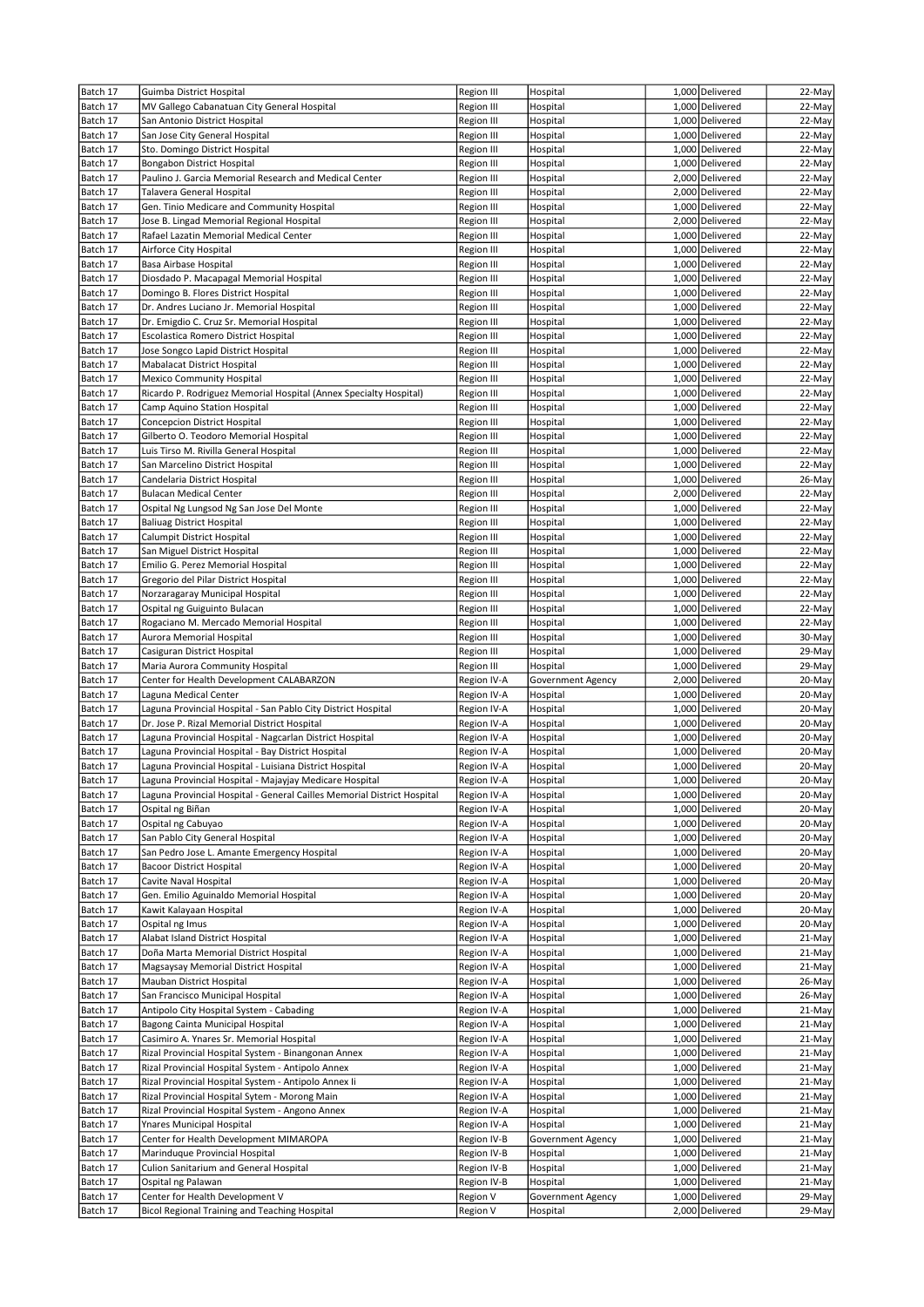| Batch 17             | <b>Bicol Medical Center</b>                                                                                                  | Region V                 | Hospital                                             | 2,000 Delivered                    | 22-May           |
|----------------------|------------------------------------------------------------------------------------------------------------------------------|--------------------------|------------------------------------------------------|------------------------------------|------------------|
| Batch 17             | Camarines Norte Provincial Hospital                                                                                          | Region V                 | Hospital                                             | 1,000 Delivered                    | 2-Jun            |
| Batch 17             | Labo District Hospital                                                                                                       | Region V                 | Hospital                                             | 1,000 Delivered                    | 2-Jun            |
| Batch 17             | Dr. Fernando B. Duran Sr. Memorial Hospital                                                                                  | Region V                 | Hospital                                             | 1,000 Delivered                    | 29-May           |
| Batch 17             | Salvador Encinas District Hospital                                                                                           | Region V                 | Hospital                                             | 1,000 Allocated                    |                  |
| Batch 17             | Center for Health Development CAR                                                                                            | CAR                      | Government Agency                                    | 1,000 Delivered                    | 21-May           |
| Batch 17             | Benguet General Hospital                                                                                                     | CAR                      | Hospital                                             | 1,000 Delivered                    | 21-May           |
| Batch 17             | Kapangan District Hospital                                                                                                   | CAR                      | Hospital                                             | 1,000 Delivered                    | 21-May           |
| Batch 17             | Conner District Hospital                                                                                                     | CAR                      | Hospital                                             | 1,000 Delivered                    | 9-Jun            |
| Batch 17             | Far North Luzon General Hospital & Training Center                                                                           | CAR                      | Hospital                                             | 1,000 Delivered                    | 9-Jun            |
|                      | Office of Civil Defense                                                                                                      |                          |                                                      |                                    |                  |
| Batch 23             | New Bilibid Prison                                                                                                           | <b>NCR</b><br><b>NCR</b> | Hospital                                             | 1,000 Delivered<br>2,000 Delivered | 25-May           |
| Batch 23<br>Batch 23 | Correctional Institution for Women                                                                                           | <b>NCR</b>               | <b>Government Agency</b><br><b>Government Agency</b> | 2,000 Delivered                    | 25-May<br>25-May |
| Batch 23             | Bureau of Jail Management and Penology - National Headquarters<br>Bureau of Jail Management and Penology Regional Office NCR | <b>NCR</b>               | <b>Government Agency</b>                             | 2,000 Delivered                    | 25-May           |
| Batch 23             | Bureau of Jail Management and Penology Regional Office I                                                                     | Region I                 | Government Agency                                    | 2,000 Delivered                    | 29-May           |
| Batch 23             | Bureau of Jail Management and Penology Regional Office II                                                                    | Region II                | Government Agency                                    | 2,000 Delivered                    | 7-Jun            |
| Batch 23             | Bureau of Jail Management and Penology Regional Office III                                                                   | <b>Region III</b>        | Government Agency                                    | 2,000 Delivered                    | 25-May           |
| Batch 23             | Bureau of Jail Management and Penology Regional Office IV-A                                                                  | Region IV-A              | Government Agency                                    | 2,000 Delivered                    | 4-Jun            |
| Batch 23             | Bureau of Jail Management and Penology Regional Office IV-B                                                                  | Region IV-B              | Government Agency                                    | 2,000 Delivered                    | 23-May           |
| Batch 23             | Bureau of Jail Management and Penology Regional Office V                                                                     | Region V                 | Government Agency                                    | 2,000 Delivered                    | 4-Jun            |
| Batch 23             | Bureau of Jail Management and Penology Regional Office CAR                                                                   | CAR                      | <b>Government Agency</b>                             | 2,000 Delivered                    | 4-Jun            |
| Batch 23             | Bureau of Fire                                                                                                               | <b>NCR</b>               | <b>Government Agency</b>                             | 2,000 Delivered                    | 25-May           |
| Batch 23             | National Kidney and Transplant Institute                                                                                     | <b>NCR</b>               | Hospital                                             | 2,000 Delivered                    | 25-May           |
| Batch 23             | National Center for Mental Health                                                                                            | <b>NCR</b>               | Hospital                                             | 2,000 Delivered                    | 25-May           |
| Batch 23             | Dr. Jose N. Rodriguez Memorial Hospital                                                                                      | <b>NCR</b>               | Hospital                                             | 3,000 Delivered                    | 25-May           |
| Batch 23             | San Lazaro Women's Hospital                                                                                                  | <b>NCR</b>               | Hospital                                             | 2,000 Delivered                    | 25-May           |
| Batch 23             | <b>Rizal Medical Center</b>                                                                                                  | <b>NCR</b>               | Hospital                                             | 2,000 Delivered                    | 25-May           |
| Batch 23             | Pasig City Health Office                                                                                                     | <b>NCR</b>               | Government Agency                                    | 2,000 Delivered                    | 25-May           |
| Batch 23             | Pasig City Chidlren's Hosptial - Child's Hope                                                                                | <b>NCR</b>               | Hospital                                             | 1,000 Delivered                    | 25-May           |
| Batch 23             | Pasig City General Hospital                                                                                                  | <b>NCR</b>               | Hospital                                             | 1,000 Delivered                    | 25-May           |
| Batch 23             | Caloocan City Medical Center                                                                                                 | <b>NCR</b>               | Hospital                                             | 2,000 Delivered                    | 25-May           |
| Batch 23             | Malabon City Health Office                                                                                                   | <b>NCR</b>               | Government Agency                                    | 1,000 Delivered                    | 25-May           |
| Batch 23             | Valenzuela City Emergency Hospital                                                                                           | <b>NCR</b>               | Hospital                                             | 2,000 Delivered                    | 25-May           |
| Batch 23             | Valenzuela City Health Office                                                                                                | <b>NCR</b>               | Government Agency                                    | 2,000 Delivered                    | 25-May           |
| Batch 23             | Pateros Municipal Health Office                                                                                              | <b>NCR</b>               | Government Agency                                    | 500 Delivered                      | 25-May           |
| Batch 23             | Taguig Pateros District Hospital                                                                                             | <b>NCR</b>               | Hospital                                             | 500 Delivered                      | 25-May           |
| Batch 23             | Taguig City Health Office                                                                                                    | <b>NCR</b>               | Government Agency                                    | 1,500 Delivered                    | 25-May           |
| Batch 23             | Las Piñas General Hospital and Satellite Trauma Center                                                                       | <b>NCR</b>               | Hospital                                             | 2,000 Delivered                    | 25-May           |
| Batch 23             | University of Perpetual Help Dalta Medical Center, Inc.                                                                      | <b>NCR</b>               | Hospital                                             | 1,000 Delivered                    | 23-May           |
| Batch 23             | Muntinlupa City Health Office                                                                                                | <b>NCR</b>               | Government Agency                                    | 2,000 Delivered                    | 25-May           |
| Batch 23             | Center for Health Development NCR<br>Center for Health Development III                                                       | <b>NCR</b>               | Government Agency                                    | 500 Delivered                      | 25-May           |
| Batch 23<br>Batch 23 | Bataan General Hospital and Medical Center                                                                                   | Region III<br>Region III | Government Agency<br>Hospital                        | 5,000 Delivered<br>2,000 Delivered | 23-May<br>26-May |
| Batch 23             | New Clark City                                                                                                               | Region III               | Quarantine Facility                                  | 2,000 Delivered                    | 23-May           |
| Batch 23             | Southeast Asian Medical Center                                                                                               | Region IV-A              | Hospital                                             | 1,000 Delivered                    | 25-May           |
| Batch 23             | Unihealth Southwoods Hospital and Medical Center, Inc.                                                                       | Region IV-A              | Hospital                                             | 1,000 Delivered                    | 23-May           |
| Batch 23             | Perpetual Help Medical Center Binan                                                                                          | Region IV-A              | Hospital                                             | 1,000 Delivered                    | 23-May           |
| Batch 23             | Office of Civil Defense                                                                                                      | <b>NCR</b>               | Government Agency                                    | 10,000 Allocated                   |                  |
| Batch 24             | Sta. Ana Hospital                                                                                                            | <b>NCR</b>               | Hospital                                             | 1,000 Delivered                    | 28-May           |
| Batch 24             | Ospital ng Maynila                                                                                                           | <b>NCR</b>               | Hospital                                             | 1,000 Delivered                    | 28-May           |
| Batch 24             | Gat Andres Bonifacio Memorial Medical Center                                                                                 | <b>NCR</b>               | Hospital                                             | 1,000 Delivered                    | 28-May           |
| Batch 24             | Justice Jose Abad Santos General Hospital                                                                                    | <b>NCR</b>               | Hospital                                             | 1,000 Delivered                    | 28-May           |
| Batch 24             | Novaliches District Hospital                                                                                                 | <b>NCR</b>               | Hospital                                             | 1,000 Delivered                    | 28-May           |
| Batch 24             | Rosario Maclang Hospital                                                                                                     | <b>NCR</b>               | Hospital                                             | 1,000 Delivered                    | 28-May           |
| Batch 24             | Quezon City Health Department                                                                                                | <b>NCR</b>               | Hospital                                             | 1,000 Delivered                    | 28-May           |
| Batch 24             | Tuguegarao City Peoples Emergency Hospital                                                                                   | Region II                | Hospital                                             | 1,000 Delivered                    | 3-Jun            |
| Batch 24             | Tuao District Hospital                                                                                                       | Region II                | Hospital                                             | 1,000 Delivered                    | 3-Jun            |
| Batch 24             | Lasam District Hospital                                                                                                      | Region II                | Hospital                                             | 1,000 Delivered                    | 3-Jun            |
| Batch 24             | Charles Selby Memorial Hospital                                                                                              | Region II                | Hospital                                             | 1,000 Delivered                    | 3-Jun            |
| Batch 24             | Alfonso Ponce Enrile Memorial District Hospital                                                                              | Region II                | Hospital                                             | 1,000 Delivered                    | 3-Jun            |
| Batch 24             | Aparri District Hospital                                                                                                     | Region II                | Hospital                                             | 1,000 Delivered                    | 3-Jun            |
| Batch 24             | <b>Ballesteros District Hospital</b>                                                                                         | Region II                | Hospital                                             | 1,000 Delivered                    | 3-Jun            |
| Batch 24             | Emilio Perez Memorial District Hospita                                                                                       | Region III               | Hospital                                             | 1,000 Delivered                    | 28-May           |
| Batch 24             | Norzaragaray Municipal Hospital                                                                                              | Region III               | Hospital                                             | 1,000 Delivered                    | 28-May           |
| Batch 24             | Romana Pangan District Hospital                                                                                              | Region III               | Hospital                                             | 1,000 Delivered                    | 28-May           |
| Batch 24             | San Luis District Hospital<br>Tarlac Provincial Hospital                                                                     | Region III               | Hospital                                             | 1,000 Delivered<br>1,000 Delivered | 28-May<br>30-May |
| Batch 24<br>Batch 24 | Dr. Eutiquio Atanacio Jr. Memorial Hospital                                                                                  | Region III<br>Region III | Hospital<br>Hospital                                 | 1,000 Delivered                    | 29-May           |
| Batch 24             | Ospital ng Capas                                                                                                             | Region III               | Hospital                                             | 1,000 Delivered                    | 29-May           |
| Batch 24             | <b>Bacoor District Hospital</b>                                                                                              | Region IV-A              | Hospital                                             | 1,000 Delivered                    | 29-May           |
| Batch 24             | Tayabas Community Hospital                                                                                                   | Region IV-A              | Hospital                                             | 1,000 Allocated                    |                  |
| Batch 24             | Guinayangan Medicare Community Hospital                                                                                      | Region IV-A              | Hospital                                             | 1,000 Allocated                    |                  |
| Batch 24             | Community General Hospital of San Pablo City                                                                                 | Region IV-A              | Hospital                                             | 1,000 Delivered                    | 29-May           |
| Batch 24             | Sta. Rosa Community Hospital                                                                                                 | Region IV-A              | Hospital                                             | 1,000 Delivered                    | 29-May           |
| Batch 24             | Occidental Mindoro Provincial Hospital                                                                                       | Region IV-B              | Hospital                                             | 1,000 Delivered                    | 3-Jun            |
| Batch 24             | Oriental Mindorol Provincial Hospital                                                                                        | Region IV-B              | Hospital                                             | 1,000 Delivered                    | 3-Jun            |
| Batch 24             | San Jose District Hospital                                                                                                   | Region IV-B              | Hospital                                             | 1,000 Delivered                    | 3-Jun            |
| Batch 24             | San Sebastian District Hospital                                                                                              | Region IV-B              | Hospital                                             | 1,000 Delivered                    | 3-Jun            |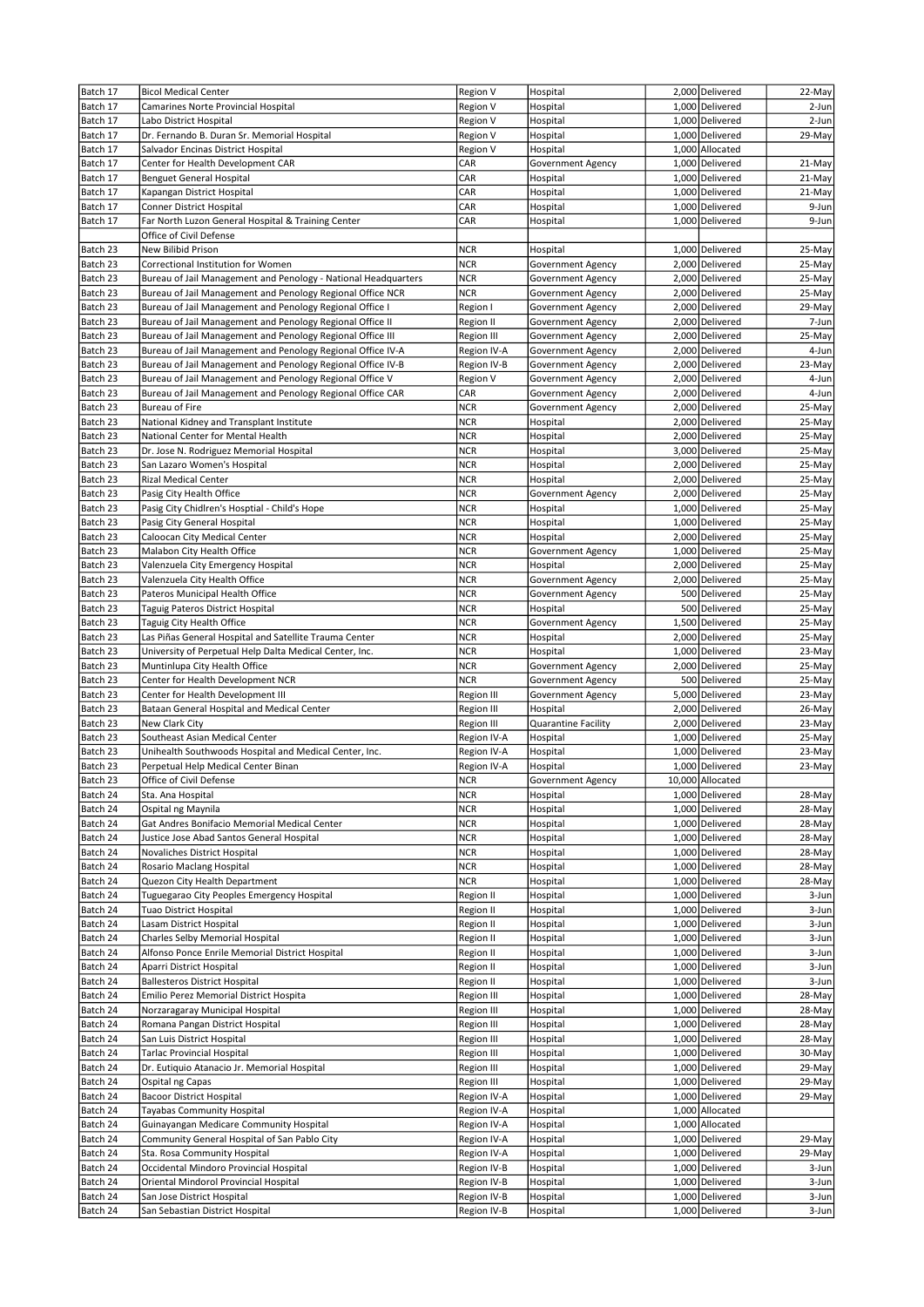| Batch 25 | Lorma Medical Center, Inc.                                  | Region III        | Hospital                   | 2,000 Delivered  | 29-May |
|----------|-------------------------------------------------------------|-------------------|----------------------------|------------------|--------|
| Batch 25 | Region I Medical Center                                     | Region I          | Hospital                   | 2,000 Delivered  | 29-May |
| Batch 25 | UP National Institute for Health                            | <b>NCR</b>        | Government Agency          | 1,000 Delivered  | 28-May |
| Batch 25 | St. Luke's Medical Center - Quezon City                     | <b>NCR</b>        | Hospital                   | 1,000 Delivered  | 28-May |
| Batch 25 | The Medical City Ortigas                                    | <b>NCR</b>        | Hospital                   | 1,000 Delivered  | 28-May |
| Batch 25 | Detoxicare Molecular Diagnostics Laboratory                 | <b>NCR</b>        | Hospital                   | 1,000 Delivered  | 28-May |
| Batch 25 | <b>Philippine Red Cross</b>                                 | <b>NCR</b>        | Private/Non-Government     | 2,000 Delivered  | 28-May |
| Batch 25 | Rizal Memorial Stadium                                      | <b>NCR</b>        | Quarantine Facility        | 2,000 Delivered  | 28-May |
| Batch 25 | Philippine International Convention Center                  | <b>NCR</b>        | Quarantine Facility        | 1,000 Delivered  | 28-May |
| Batch 25 | World Trade Center                                          | <b>NCR</b>        | <b>Quarantine Facility</b> | 2,000 Delivered  | 28-May |
| Batch 25 | Quezon Institute                                            | <b>NCR</b>        | Hospital                   | 2,000 Delivered  | 28-May |
| Batch 25 | Lung Center of the Philippines                              | <b>NCR</b>        | Hospital                   | 2,000 Delivered  | 28-May |
| Batch 25 | Philippine General Hospital                                 | <b>NCR</b>        | Hospital                   | 2,000 Delivered  | 28-May |
| Batch 25 | Research Institute for Tropical Medicine                    | <b>NCR</b>        | Hospital                   | 1,000 Delivered  | 28-May |
| Batch 25 | Mandaluyong City Medical Center                             | NCR               | Hospital                   | 1,000 Delivered  | 28-May |
| Batch 25 | Marikina Valley Medical Center                              | <b>NCR</b>        | Hospital                   | 1,000 Delivered  | 28-May |
| Batch 25 | The Premier Medical Center                                  | <b>NCR</b>        | Hospital                   | 1,000 Delivered  | 28-May |
| Batch 25 | Pasig Doctors Medical Center, Inc.                          | <b>NCR</b>        | Hospital                   | 1,000 Delivered  | 28-May |
| Batch 25 | St. Camillus Medical Center                                 | <b>NCR</b>        | Hospital                   | 1,000 Delivered  | 28-May |
| Batch 25 | Allied Care Experts (ACE) Medical Center - Valenzuela, Inc. | <b>NCR</b>        | Hospital                   | 1,000 Delivered  | 28-May |
| Batch 25 | <b>Bulacan Medical Center</b>                               | Region III        | Hospital                   | 1,000 Delivered  | 28-May |
| Batch 25 | V.L. Makabali Memorial Hospital, Inc.                       | Region III        | Hospital                   | 1,000 Delivered  | 28-May |
| Batch 25 | Angeles University Foundation Medical Center, Inc.          | <b>Region III</b> | Hospital                   | 1,000 Delivered  | 28-May |
| Batch 25 | Central Luzon Doctor's Hospital, Inc.                       | Region III        | Hospital                   | 1,000 Delivered  | 28-May |
| Batch 25 | <b>Tarlac Provincial Hospital</b>                           | Region III        | Hospital                   | 1.000 Delivered  | 28-May |
| Batch 25 | Allied Care Experts (ACE) Medical Center - Baliwag, Inc.    | Region III        | Hospital                   | 1,000 Delivered  | 28-May |
| Batch 25 | Grace General Hospital, Inc.                                | Region III        | Hospital                   | 1,000 Delivered  | 28-May |
| Batch 25 | Marymount Hospital, Inc.                                    | Region III        | Hospital                   | 1,000 Delivered  | 28-May |
| Batch 25 | Meycauayan Doctors Hospital and Medical Center, Inc.        | Region III        | Hospital                   | 1,000 Delivered  | 28-May |
| Batch 25 | Nazarenus College and Hospital Foundation, Inc.             | Region III        | Hospital                   | 1,000 Delivered  | 28-May |
| Batch 25 | St. Raphael Foundation & Medical Center, Inc.               | Region III        | Hospital                   | 1,000 Delivered  | 28-May |
| Batch 25 | Nueva Ecija Doctors' Hospital, Inc.                         | Region III        | Hospital                   | 1,000 Delivered  | 28-May |
| Batch 25 | St. Frances Cabrini Medical Center, Inc.                    | Region IV-A       | Hospital                   | 1,000 Delivered  | 29-May |
| Batch 25 | United Doctors of St. Camillus De Lellis Hospital           | Region IV-A       | Hospital                   | 1,000 Delivered  | 29-May |
| Batch 25 | Bautista Hospital                                           | Region IV-A       | Hospital                   | 1,000 Delivered  | 29-May |
| Batch 25 | Binakayan Hospital and Medical Center, Inc.                 | Region IV-A       | Hospital                   | 1,000 Delivered  | 29-May |
| Batch 25 | Carmona Hospital and Medical Center, Inc.                   | Region IV-A       | Hospital                   | 1,000 Delivered  | 29-May |
| Batch 25 | <b>Cavite Medical Center</b>                                | Region IV-A       | Hospital                   | 1,000 Delivered  | 29-May |
| Batch 25 | Perpetual Help Medical Center Binan                         | Region IV-A       | Hospital                   | 1,000 Delivered  | 29-May |
| Batch 25 | Sta. Rosa Hospital and Medical Center                       | Region IV-A       | Hospital                   | 1,000 Delivered  | 29-May |
| Batch 25 | City Camp District Health Center                            | CAR               | Hospital                   | 1,000 Delivered  | 29-May |
| Batch 25 | Baguio General Hospital and Medical Center                  | CAR               | Hospital                   | 1,000 Delivered  | 29-May |
| Batch 25 | Notre Dame de Chartres Hospital                             | CAR               | Hospital                   | 1,000 Delivered  | 29-May |
| Batch 26 | Quezon Institute                                            | <b>NCR</b>        | Hospital                   | 4,000 Delivered  | 30-May |
| Batch 26 | Mega Treatment and Monitoring Facility Ultra                | <b>NCR</b>        | Quarantine Facility        | 4,000 Delivered  | 1-Jun  |
| Batch 26 | Mega Swabbing Center Palacio de Maynila                     | <b>NCR</b>        | <b>Testing Facility</b>    | 2,000 Delivered  | 30-May |
| Batch 26 | Enderun Tent Swabbing facility                              | <b>NCR</b>        | <b>Testing Facility</b>    | 2,000 Delivered  | 30-May |
| Batch 26 | MOA Arena Swabbing Center                                   | <b>NCR</b>        | <b>Testing Facility</b>    | 2,000 Delivered  | 30-May |
| Batch 26 | Ninoy Aquino Stadium (Quarantine Facility)                  | <b>NCR</b>        | Quarantine Facility        | 2,000 Delivered  | 30-May |
| Batch 26 | Philippine International Convention Center                  | <b>NCR</b>        | Quarantine Facility        | 2,000 Delivered  | 30-May |
| Batch 26 | World Trade Center                                          | NCR               | Quarantine Facility        | 2,000 Delivered  | 30-May |
| Batch 26 | Rizal Memorial Stadium                                      | <b>NCR</b>        | Quarantine Facility        | 2,000 Delivered  | 30-May |
| Batch 26 | <b>Filinvest Tent</b>                                       | <b>NCR</b>        | Quarantine Facility        | 2,000 Delivered  | 30-May |
| Batch 26 | Bureau of Fire                                              | <b>NCR</b>        | Government Agency          | 2,000 Delivered  | 30-May |
| Batch 26 | Las Piñas Rehabilitation Center                             | <b>NCR</b>        | Quarantine Facility        | 2,000 Delivered  | 30-May |
| Batch 26 | <b>Ynares Sports Complex</b>                                | Region IV-A       | Quarantine Facility        | 2,000 Delivered  | 1-Jun  |
| Batch 26 | Philippine Arena Quarantine Facility                        | Region III        | Quarantine Facility        | 4,000 Delivered  | 30-May |
| Batch 26 | Philippine Arena Swabbing Facility                          | Region III        | <b>Testing Facility</b>    | 4,000 Delivered  | 30-May |
| Batch 26 | <b>ASEAN Convention Center</b>                              | Region III        | Quarantine Facility        | 2,000 Delivered  | 30-May |
| Batch 26 | New Clark City National Government Administrative Center    | Region III        | Quarantine Facility        | 2,000 Delivered  | 30-May |
| Batch 26 | New Clark City                                              | Region III        | Quarantine Facility        | 2,000 Delivered  | 30-May |
| Batch 26 | Mega Treatment and Rehabilitation Center Fort Magsaysay     | Region III        | Quarantine Facility        | 2,000 Delivered  | 30-May |
| Batch 26 | Alta de Tagaytay                                            | Region IV-A       | Quarantine Facility        | 2,000 Delivered  | 30-May |
| Batch 26 | Alonte Sports Arena                                         | Region IV-A       | Quarantine Facility        | 2,000 Delivered  | 30-May |
| Batch 27 | Center for Health Development VII                           | <b>Region VII</b> | Government Agency          | 20,000 Delivered | 16-Jun |
| Batch 27 | Vicente Sotto Memorial Medical Center                       | Region VII        | Hospital                   | 10,000 Delivered | 16-Jun |
| Batch 27 | St. Anthony Mother and Child Hospital                       | <b>Region VII</b> | Hospital                   | 3,000 Delivered  | 16-Jun |
| Batch 27 | Eversley Child Sanitarium                                   | <b>Region VII</b> | Hospital                   | 3,000 Delivered  | 16-Jun |
| Batch 27 | Don Emilio Del Valle Memorial Hospital                      | Region VII        | Hospital                   | 3,000 Delivered  | 16-Jun |
| Batch 27 | Governor Celestino Gallares Memorial Hospital               | <b>Region VII</b> | Hospital                   | 3,000 Delivered  | 16-Jun |
| Batch 27 | Siquijor Provincial Hospital                                | <b>Region VII</b> | Hospital                   | 2,000 Delivered  | 16-Jun |
| Batch 27 | Negros Oriental Provincial Hospital                         | <b>Region VII</b> | Hospital                   | 2,000 Delivered  | 16-Jun |
| Batch 27 | Bayawan District Hospital                                   | <b>Region VII</b> | Hospital                   | 2,000 Delivered  | 16-Jun |
| Batch 27 | Governor William Villegas Memorial Hospital                 | <b>Region VII</b> | Hospital                   | 2,000 Delivered  | 16-Jun |
| Batch 28 | National Center for Mental Health                           | <b>NCR</b>        | Hospital                   | 3,000 Delivered  | 3-Jun  |
| Batch 28 | Philippine Coast Guard                                      | NCR               | Government Agency          | 2,000 Delivered  | 3-Jun  |
| Batch 28 | Marikina Doctors Hospital and Medical Center, Inc.          | <b>NCR</b>        | Hospital                   | 1,000 Delivered  | 3-Jun  |
| Batch 28 | PLT Luis A. Tiam Medical Center                             | Region II         | Hospital                   | 1,000 Delivered  | 7-Jun  |
| Batch 28 | Salubris Inc.                                               | Region II         | Hospital                   | 1,000 Delivered  | 7-Jun  |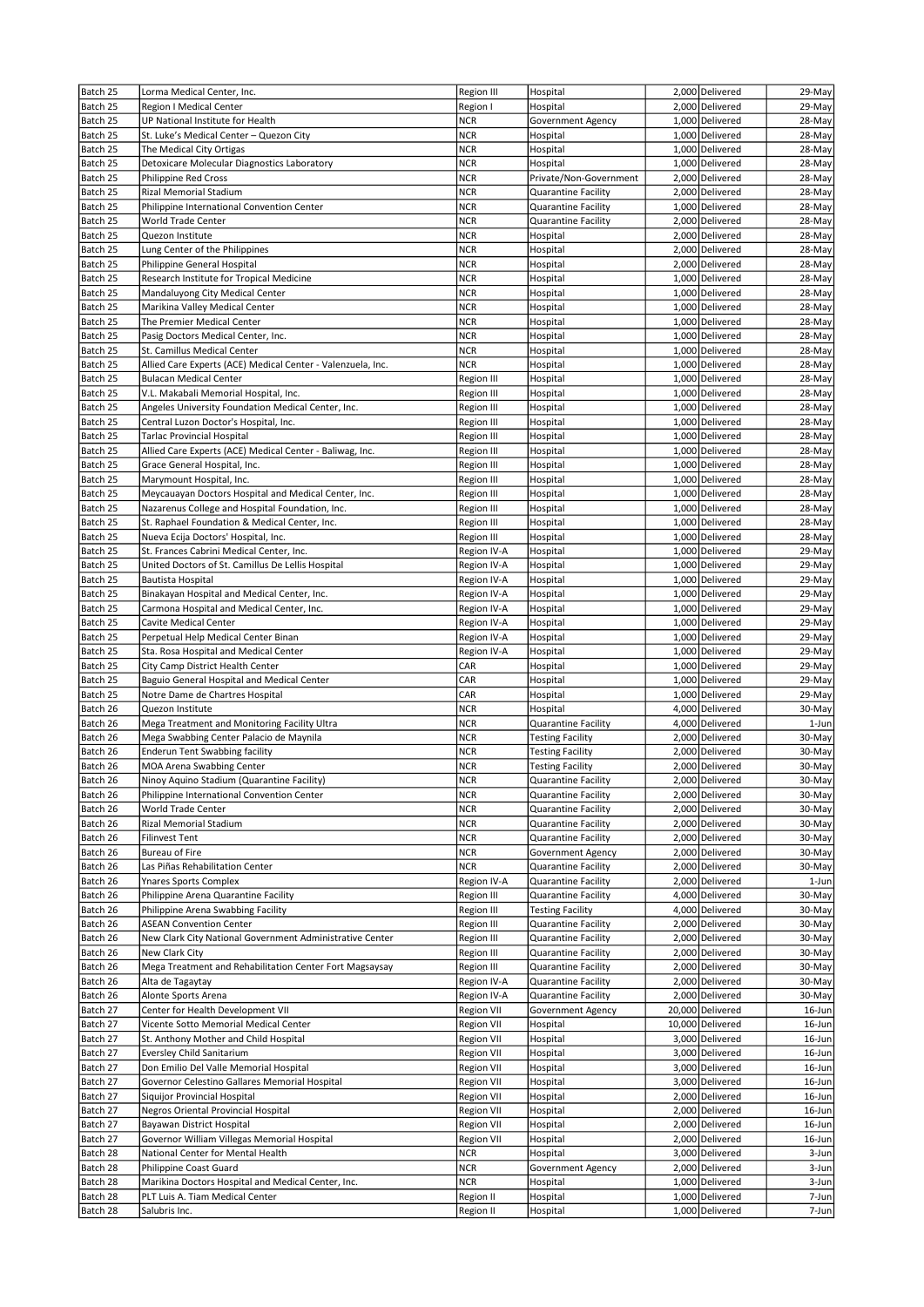| Batch 28               | St. Frances Cabrini Medical Center, Inc.                                            | Region IV-A                | Hospital                 | 1,000 Delivered                    | 3-Jun          |
|------------------------|-------------------------------------------------------------------------------------|----------------------------|--------------------------|------------------------------------|----------------|
| Batch 28               | United Doctors of St. Camillus De Lellis Hospital                                   | Region IV-A                | Hospital                 | 1,000 Delivered                    | 3-Jun          |
| Batch 28               | Dasmariñas City Medical Center                                                      | Region IV-A                | Hospital                 | 1,000 Delivered                    | 3-Jun          |
| Batch 28               | Divine Grace Medical Center                                                         | Region IV-A                | Hospital                 | 1,000 Delivered                    | 3-Jun          |
| Batch 28               | Emilio Aguinaldo College Medical Center                                             | Region IV-A                | Hospital                 | 1,000 Delivered                    | 3-Jun          |
| Batch 28               | Gentri Medical Center And Hospital Inc.                                             | Region IV-A                | Hospital                 | 1,000 Delivered                    | 3-Jun          |
| Batch 28               | <b>Medical Center Imus</b>                                                          | Region IV-A                | Hospital                 | 1,000 Delivered                    | 3-Jun          |
| Batch 28               | Metro South Medical Center                                                          | Region IV-A                | Hospital                 | 1,000 Delivered                    | 3-Jun          |
| Batch 28               | Our Lady of the Pillar Medical Center                                               | Region IV-A                | Hospital                 | 1,000 Delivered                    | 3-Jun          |
| Batch 28               | Pagamutan ng Dasmariñas                                                             | Region IV-A                | Hospital                 | 1,000 Delivered                    | 3-Jun          |
| Batch 28               | San Pedro Calungsod Medical Center                                                  | Region IV-A                | Hospital                 | 1,000 Delivered                    | 3-Jun          |
| Batch 28               | Silang Specialist Medical Center                                                    | Region IV-A                | Hospital                 | 1,000 Delivered                    | 3-Jun          |
| Batch 28               | St. Dominic Medical Center                                                          | Region IV-A                | Hospital                 | 1,000 Delivered                    | 3-Jun          |
| Batch 28               | St. Paul Hospital Cavite                                                            | Region IV-A                | Hospital                 | 1,000 Delivered                    | 3-Jun          |
| Batch 28               | <b>Tagaytay Medical Center</b>                                                      | Region IV-A                | Hospital                 | 1,000 Delivered                    | 3-Jun          |
| Batch 28               | Lucena MMG General Hospital                                                         | Region IV-A                | Hospital                 | 1,000 Allocated                    |                |
| Batch 28               | Mount Carmel Diocesan General Hospital                                              | Region IV-A                | Hospital                 | 1,000 Allocated                    |                |
| Batch 28               | St. Anne General Hospital Inc.                                                      | Region IV-A                | Hospital                 | 1,000 Allocated                    |                |
| Batch 28               | Peter Paul Medical Center of Candelaria Inc.                                        | Region IV-A                | Hospital                 | 1,000 Allocated                    |                |
| Batch 28               | RAKKK Prophet Medical Center, Inc.                                                  | Region IV-A                | Hospital                 | 1,000 Allocated                    |                |
| Batch 28               | United Candelaria Doctors Hospital                                                  | Region IV-A                | Hospital                 | 1,000 Allocated                    |                |
| Batch 28               | Biñan Doctors' Hospital, Inc.                                                       | Region IV-A                | Hospital                 | 1,000 Delivered                    | 3-Jun          |
| Batch 28<br>Batch 28   | Calamba Doctors Hospital<br>Calamba Medical Center                                  | Region IV-A<br>Region IV-A | Hospital<br>Hospital     | 1,000 Delivered<br>1,000 Delivered | 3-Jun<br>3-Jun |
| Batch 28               | First Cabuyao Hospital and Medical Center                                           | Region IV-A                | Hospital                 | 1,000 Delivered                    | 3-Jun          |
| Batch 28               | Global Care Medical Center of Canlubang, Inc.                                       | Region IV-A                | Hospital                 | 1,000 Delivered                    | 3-Jun          |
| Batch 28               | Global Medical Center of Laguna                                                     | Region IV-A                | Hospital                 | 1,000 Delivered                    | 3-Jun          |
| Batch 28               | HealthServ Los Baños Medical Center                                                 | Region IV-A                | Hospital                 | 1,000 Delivered                    | 4-Jun          |
| Batch 28               | Laguna Doctors Hospital                                                             | Region IV-A                | Hospital                 | 1,000 Delivered                    | 3-Jun          |
| Batch 28               | Laguna Holy Family Hospital                                                         | Region IV-A                | Hospital                 | 1,000 Delivered                    | 3-Jun          |
| Batch 28               | New Sinai MDI Hospital                                                              | Region IV-A                | Hospital                 | 1,000 Delivered                    | 3-Jun          |
| Batch 28               | Qualimed Health Network Sta. Rosa                                                   | Region IV-A                | Hospital                 | 1,000 Delivered                    | 3-Jun          |
| Batch 28               | San Pablo Colleges Medical Center                                                   | Region IV-A                | Hospital                 | 1,000 Delivered                    | 3-Jun          |
| Batch 28               | San Pablo Doctors Hospital                                                          | Region IV-A                | Hospital                 | 1,000 Delivered                    | 3-Jun          |
| Batch 28               | St. James Hospital, Inc.                                                            | Region IV-A                | Hospital                 | 1,000 Delivered                    | 3-Jun          |
| Batch 28               | The Medical City South Luzon                                                        | Region IV-A                | Hospital                 | 1,000 Delivered                    | 3-Jun          |
| Batch 28               | Westlake Medical Center                                                             | Region IV-A                | Hospital                 | 1,000 Delivered                    | 3-Jun          |
| Batch 28               | LPH - San Pedro District Hospital                                                   | Region IV-A                | Hospital                 | 1,000 Delivered                    | 3-Jun          |
| Batch 28               | Ma. Estrella General Hospital                                                       | Region IV-B                | Hospital                 | 1,000 Delivered                    | 4-Jun          |
| Batch 28               | Medical Mission Group Hospital Multipurpose Cooperative of Oriental Mir Region IV-B |                            | Hospital                 | 1,000 Delivered                    | 4-Jun          |
| Batch 28               | Leon D. Hernandez Memorial Hospital                                                 | Region V                   | Hospital                 | 1,000 Delivered                    | 4-Jun          |
| Batch 28               | Santissima Trinidad Hospital of Daet                                                | Region V                   | Hospital                 | 1,000 Delivered                    | 4-Jun          |
| Batch 29               | Center for Health Development I                                                     | Region I                   | Government Agency        | 10,000 Delivered                   | 4-Jun          |
| Batch 29               | Center for Health Development II                                                    | Region II                  | Government Agency        | 10,000 Delivered                   | 3-Jun          |
| Batch 29               | Center for Health Development III                                                   | <b>Region III</b>          | Government Agency        | 10,000 Delivered                   | 4-Jun          |
| Batch 29               | Center for Health Development NCR                                                   | <b>NCR</b>                 | Government Agency        | 10,000 Delivered                   | 4-Jun          |
| Batch 29               | Center for Health Development CAR                                                   | CAR                        | Government Agency        | 10,000 Delivered                   | 4-Jun          |
| Batch 30               | Philippine General Hospital                                                         | NCR                        | Hospital                 | 5,000 Delivered                    | 5-Jun          |
| Batch 30               | Dr. Jose N. Rodriguez Memorial Hospital                                             | <b>NCR</b>                 | Hospital                 | 5,000 Delivered                    | 5-Jun          |
| Batch 30               | Lung Center of the Philippines                                                      | <b>NCR</b>                 | Hospital                 | 5,000 Delivered                    | 5-Jun          |
| Batch 30               | National Kidney and Transplant Institute                                            | <b>NCR</b>                 | Hospital                 | 5,000 Delivered                    | 5-Jun          |
| Batch 30               | Veterans Memorial Medical Center                                                    | <b>NCR</b>                 | Hospital                 | 5,000 Delivered                    | 5-Jun          |
| Batch 30               | <b>Bureau of Quarantine</b>                                                         | <b>NCR</b>                 | Hospital                 | 1,000 Delivered                    | 5-Jun          |
| Batch 30               | Southern Tagalog Regional Hospital                                                  | Region IV-A                | Hospital                 | 1,000 Delivered                    | 7-Jun          |
| Batch 30               | Center for Health Development CALABARZON                                            | <b>NCR</b>                 | Government Agency        | 10,000 Delivered                   | 5-Jun          |
| Batch 30               | Center for Health Development MIMAROPA                                              | NCR                        | Government Agency        | 3,000 Delivered                    | 5-Jun          |
| Batch 30               | Center for Health Development V                                                     | Region V                   | Government Agency        | 10,000 Allocated                   |                |
| Batch 14B              | Office of Civil Defense XI                                                          | Region XI                  | <b>Government Agency</b> | 50,000 Allocated                   |                |
| Batch 14B              | Center for Health Development IX                                                    | Region IX                  | <b>Government Agency</b> | 3,300 Allocated                    |                |
| Batch 14B<br>Batch 14B | Zamboanga City Medical Center<br>Basilan General Hospital                           | Region IX<br>Region IX     | Hospital<br>Hospital     | 3,000 Allocated<br>700 Allocated   |                |
| Batch 14B              | Dr. Jose Rizal Memorial Hospital                                                    |                            |                          | 700 Allocated                      |                |
| Batch 14B              | Margosatubig Regional Hospital                                                      | Region IX<br>Region IX     | Hospital<br>Hospital     | 700 Allocated                      |                |
| Batch 14B              | Mindanao Central Sanitarium                                                         | Region IX                  | Hospital                 | 700 Allocated                      |                |
| Batch 14B              | Labuan General Hospital                                                             | Region IX                  | Hospital                 | 700 Allocated                      |                |
| Batch 14B              | Sulu Sanitarium                                                                     | Region IX                  | Hospital                 | 700 Allocated                      |                |
| Batch 14B              | Brent Hospital and Colleges, Inc.                                                   | Region IX                  | Hospital                 | 200 Allocated                      |                |
| Batch 14B              | Ciudad Medical Zamboanga                                                            | Region IX                  | Hospital                 | 200 Allocated                      |                |
| Batch 14B              | West Metro Medical Center                                                           | Region IX                  | Hospital                 | 200 Allocated                      |                |
| Batch 14B              | Zamboanga Doctors Hospital, Inc.                                                    | Region IX                  | Hospital                 | 200 Allocated                      |                |
| Batch 14B              | Zamboanga Peninsula Medical Center, Inc.                                            | Region IX                  | Hospital                 | 200 Allocated                      |                |
| Batch 14B              | Camp Navarro General Hospital                                                       | Region IX                  | Hospital                 | 100 Allocated                      |                |
| Batch 14B              | Edwin Andrews Airbase Hospital                                                      | Region IX                  | Hospital                 | 100 Allocated                      |                |
| Batch 14B              | Zamboanga del Norte Medical Center                                                  | Region IX                  | Hospital                 | 100 Allocated                      |                |
| Batch 14B              | Corazon C. Aquino Memorial Hospital                                                 | Region IX                  | Hospital                 | 100 Allocated                      |                |
| Batch 14B              | Ospital ng Kabataan ng Dipolog                                                      | Region IX                  | Hospital                 | 100 Allocated                      |                |
| Batch 14B              | Medical Mission Group Hospital and Health Services Cooperative of Dipold Region IX  |                            | Hospital                 | 100 Allocated                      |                |
| Batch 14B              | Labason District Hospital                                                           | Region IX                  | Hospital                 | 50 Allocated                       |                |
| Batch 14B              | Liloy Integrated Health District Hospital                                           | Region IX                  | Hospital                 | 100 Allocated                      |                |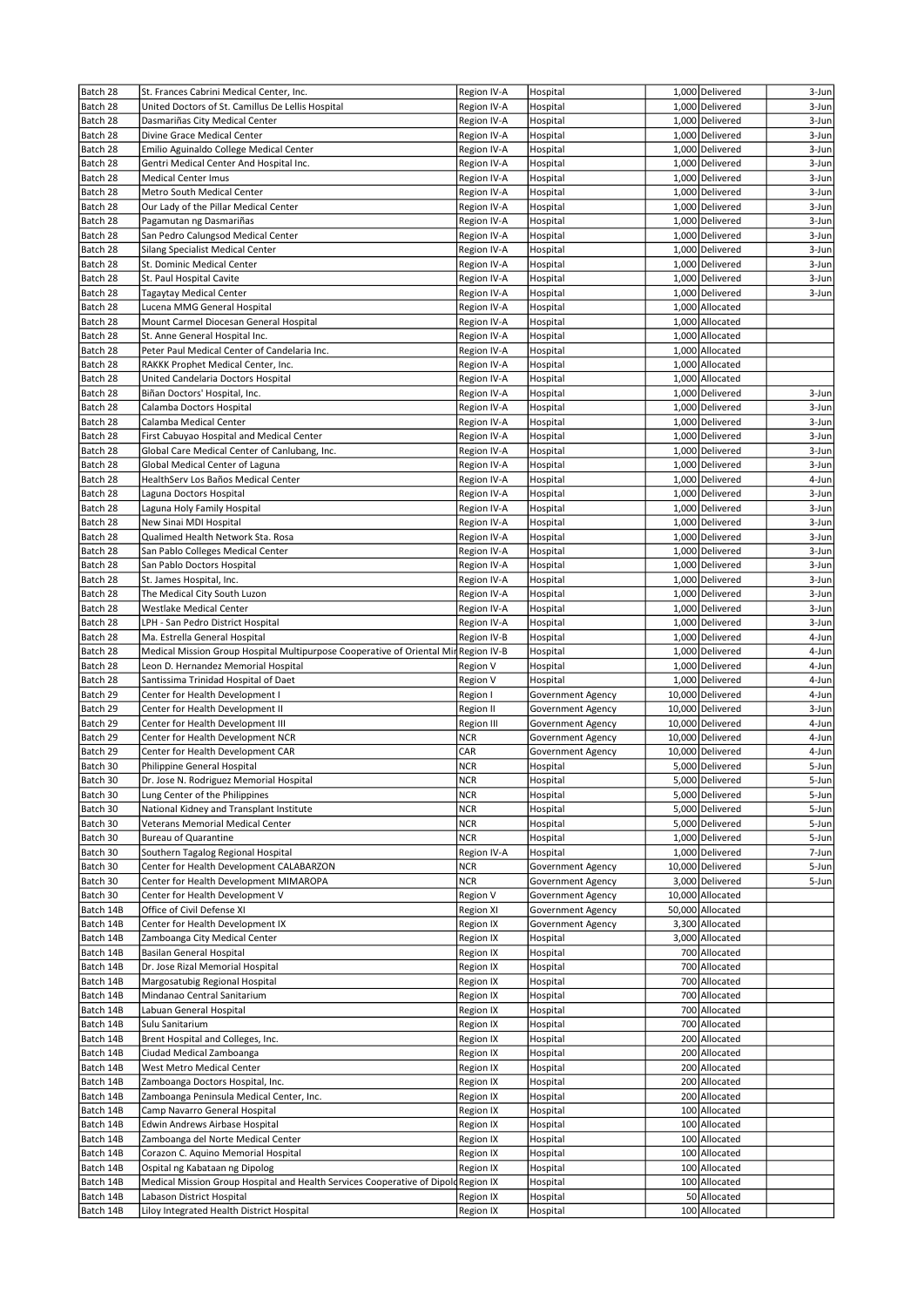| Batch 14B | Piñan District Hospital                              | Region IX | Hospital | 50 Allocated    |  |
|-----------|------------------------------------------------------|-----------|----------|-----------------|--|
| Batch 14B | Sindangan District Hospital                          | Region IX | Hospital | 100 Allocated   |  |
| Batch 14B | Siocon District Hospital                             | Region IX | Hospital | 50 Allocated    |  |
|           |                                                      |           |          |                 |  |
| Batch 14B | Trifon Saile Memorial Hospital                       | Region IX | Hospital | 50 Allocated    |  |
| Batch 14B | Sibuco Municipal Hospital                            | Region IX | Hospital | 50 Allocated    |  |
| Batch 14B | Sibutad Municipal Hospital                           | Region IX | Hospital | 50 Allocated    |  |
| Batch 14B | Zamboanga Del Sur Medical Center                     | Region IX | Hospital | 100 Allocated   |  |
| Batch 14B | Aisha Medical Hospital                               | Region IX | Hospital | 100 Allocated   |  |
| Batch 14B | Borbon General Hospital, Inc                         | Region IX | Hospital | 100 Allocated   |  |
| Batch 14B | Hofilena Hospital                                    | Region IX | Hospital | 100 Allocated   |  |
| Batch 14B | Jamelarin Hospital                                   | Region IX | Hospital | 100 Allocated   |  |
| Batch 14B |                                                      |           |          |                 |  |
|           | J. Cabahug Hospital                                  | Region IX | Hospital | 100 Allocated   |  |
| Batch 14B | Lorenzo Tan Multi-Purpose Cooperative Hospital       | Region IX | Hospital | 100 Allocated   |  |
| Batch 14B | Metro Pagadian Hospital, Inc.                        | Region IX | Hospital | 100 Allocated   |  |
| Batch 14B | Pagadian City Medical Center                         | Region IX | Hospital | 100 Allocated   |  |
| Batch 14B | Pagadian Doctors Hospital                            | Region IX | Hospital | 100 Allocated   |  |
| Batch 14B | Salug Valley Medical Center                          | Region IX | Hospital | 100 Allocated   |  |
| Batch 14B | Mahayag District Hospital                            | Region IX | Hospital | 50 Allocated    |  |
| Batch 14B | Kuta Cesar L. Sang-an Station Hospital               | Region IX | Hospital | 50 Allocated    |  |
|           |                                                      |           |          |                 |  |
| Batch 14B | Zamboanga Sibugay Provincial Hospital                | Region IX | Hospital | 100 Allocated   |  |
| Batch 14B | Dr. Henry M. De Villa Memorial Hospital              | Region IX | Hospital | 84 Allocated    |  |
| Batch 14B | Ipil Doctors Hospital                                | Region IX | Hospital | 84 Allocated    |  |
| Batch 14B | M. Simon Hospital                                    | Region IX | Hospital | 83 Allocated    |  |
| Batch 14B | Pathfinder Estate Hospital                           | Region IX | Hospital | 83 Allocated    |  |
| Batch 14B | Romeo B. Sibud County Hospital                       | Region IX | Hospital | 83 Allocated    |  |
| Batch 14B | St. John General Hospital of Buug, Inc.              | Region IX | Hospital | 83 Allocated    |  |
| Batch 14B | Alicia District Hospital                             | Region IX | Hospital | 50 Allocated    |  |
|           |                                                      |           |          |                 |  |
| Batch 14B | Olutanga Municipal Hospital                          | Region IX | Hospital | 50 Allocated    |  |
| Batch 14B | Wilfredo C. Palma Memorial Hospital                  | Region IX | Hospital | 50 Allocated    |  |
| Batch 14B | Malangas Emergency Infirmary                         | Region IX | Hospital | 50 Allocated    |  |
| Batch 14B | <b>Basilan Community Hospital</b>                    | Region IX | Hospital | 134 Allocated   |  |
| Batch 14B | Infante Hospital Management Corporation              | Region IX | Hospital | 133 Allocated   |  |
| Batch 14B | Juan S. Alano Memorial Hospital                      | Region IX | Hospital | 133 Allocated   |  |
| Batch 14B | Northern Mindanao Medical Center                     | Region X  | Hospital | 5,160 Allocated |  |
| Batch 14B | Mayor Hilarion A. Ramiro Sr. Medical Center          | Region X  | Hospital | 3,870 Allocated |  |
|           |                                                      |           |          |                 |  |
| Batch 14B | Bukidnon Provincial Medical Center - Malaybalay City | Region X  | Hospital | 774 Allocated   |  |
| Batch 14B | Camiguin General Hospital                            | Region X  | Hospital | 774 Allocated   |  |
| Batch 14B | Kapatagan Provincial Hospital                        | Region X  | Hospital | 774 Allocated   |  |
| Batch 14B | Doña Maria D. Tan Memorial Hospital                  | Region X  | Hospital | 774 Allocated   |  |
| Batch 14B | E & R Hospital and Pharmacy                          | Region X  | Hospital | 774 Allocated   |  |
| Batch 14B | St. Paul Hospital                                    | Region X  | Hospital | 107 Allocated   |  |
| Batch 14B | Jasaan Municipal Hospital                            | Region X  | Hospital | 107 Allocated   |  |
| Batch 14B | Misamis Oriental Provincial Hospital - Magsaysay     | Region X  | Hospital | 107 Allocated   |  |
|           |                                                      |           |          |                 |  |
| Batch 14B | Misamis Oriental Provincial Hospital - Claveria      | Region X  | Hospital | 107 Allocated   |  |
| Batch 14B | Owwa Misamis Oriental Provincial Hospital - Alubijid | Region X  | Hospital | 107 Allocated   |  |
| Batch 14B | Medina Hospital                                      | Region X  | Hospital | 107 Allocated   |  |
| Batch 14B | Tudela Minicipal Hospital                            | Region X  | Hospital | 107 Allocated   |  |
| Batch 14B | Jimenez Medicare Community Hospital                  | Region X  | Hospital | 107 Allocated   |  |
| Batch 14B | Plaridel Community Hospital                          | Region X  | Hospital | 107 Allocated   |  |
| Batch 14B | Bukidnon Provincial Medical Center - Kalilangan      | Region X  | Hospital | 107 Allocated   |  |
| Batch 14B | Bukidnon Provincial Medical Center - San Fernando    | Region X  | Hospital | 107 Allocated   |  |
| Batch 14B |                                                      |           |          | 107 Allocated   |  |
|           | Bukidnon Provincial Medical Center - Talakag         | Region X  | Hospital |                 |  |
| Batch 14B | Bukidnon Provincial Medical Center - Malitbog        | Region X  | Hospital | 107 Allocated   |  |
| Batch 14B | Central Mindanao University Hospital                 | Region X  | Hospital | 107 Allocated   |  |
| Batch 14B | Sultan Naga Dimaporo Provincial Hospital             | Region X  | Hospital | 107 Allocated   |  |
| Batch 14B | Kauswagan Provincial Hospital                        | Region X  | Hospital | 107 Allocated   |  |
| Batch 14B | Balo-i Provincial Hospital                           | Region X  | Hospital | 107 Allocated   |  |
| Batch 14B | Catarman District Hospital                           | Region X  | Hospital | 107 Allocated   |  |
| Batch 14B | Misamis Oriental Provincial Hospital - Balingasag    | Region X  | Hospital | 296 Allocated   |  |
| Batch 14B | Misamis Oriental Provincial Hospital - Talisayan     | Region X  | Hospital | 296 Allocated   |  |
|           |                                                      |           |          |                 |  |
| Batch 14B | Misamis Oriental Provincial Hospital - Initao        | Region X  | Hospital | 296 Allocated   |  |
| Batch 14B | Misamis Oriental Provincial Hospital - Manticao      | Region X  | Hospital | 296 Allocated   |  |
| Batch 14B | Misamis Oriental Provincial Hospital - Gingoog       | Region X  | Hospital | 296 Allocated   |  |
| Batch 14B | Camp Evangelista Station Hospital                    | Region X  | Hospital | 296 Allocated   |  |
| Batch 14B | J.R. Borja General Hospital                          | Region X  | Hospital | 296 Allocated   |  |
| Batch 14B | Calamba District Hospital                            | Region X  | Hospital | 296 Allocated   |  |
| Batch 14B | Bukidnon Provincial Hospital - Kibawe                | Region X  | Hospital | 296 Allocated   |  |
| Batch 14B | Bukidnon Provincial Hospital - Manolo Fortich        | Region X  | Hospital | 296 Allocated   |  |
|           |                                                      |           |          |                 |  |
| Batch 14B | Kolambugan Provincial Hospital                       | Region X  | Hospital | 296 Allocated   |  |
| Batch 14B | Lanao Del Norte Provincial Hospital                  | Region X  | Hospital | 296 Allocated   |  |
| Batch 14B | Misamis Occidental Provincial Hospital               | Region X  | Hospital | 324 Allocated   |  |
| Batch 14B | Bukidnon Provincial Hospital - Maramag               | Region X  | Hospital | 324 Allocated   |  |
| Batch 14B | Gregorio T. Lluch Memorial Hospital                  | Region X  | Hospital | 324 Allocated   |  |
| Batch 14B | Roa Medical Clinic                                   | Region X  | Hospital | 60 Allocated    |  |
| Batch 14B | Revelo Medical Clinic                                | Region X  | Hospital | 60 Allocated    |  |
| Batch 14B | Drazen Community Hospital                            | Region X  | Hospital | 60 Allocated    |  |
| Batch 14B | Tan Ho Medical Clinic                                | Region X  | Hospital | 60 Allocated    |  |
|           |                                                      |           |          |                 |  |
| Batch 14B | R and L Medical Clinic                               | Region X  | Hospital | 60 Allocated    |  |
| Batch 14B | Aruelo General Hospital                              | Region X  | Hospital | 60 Allocated    |  |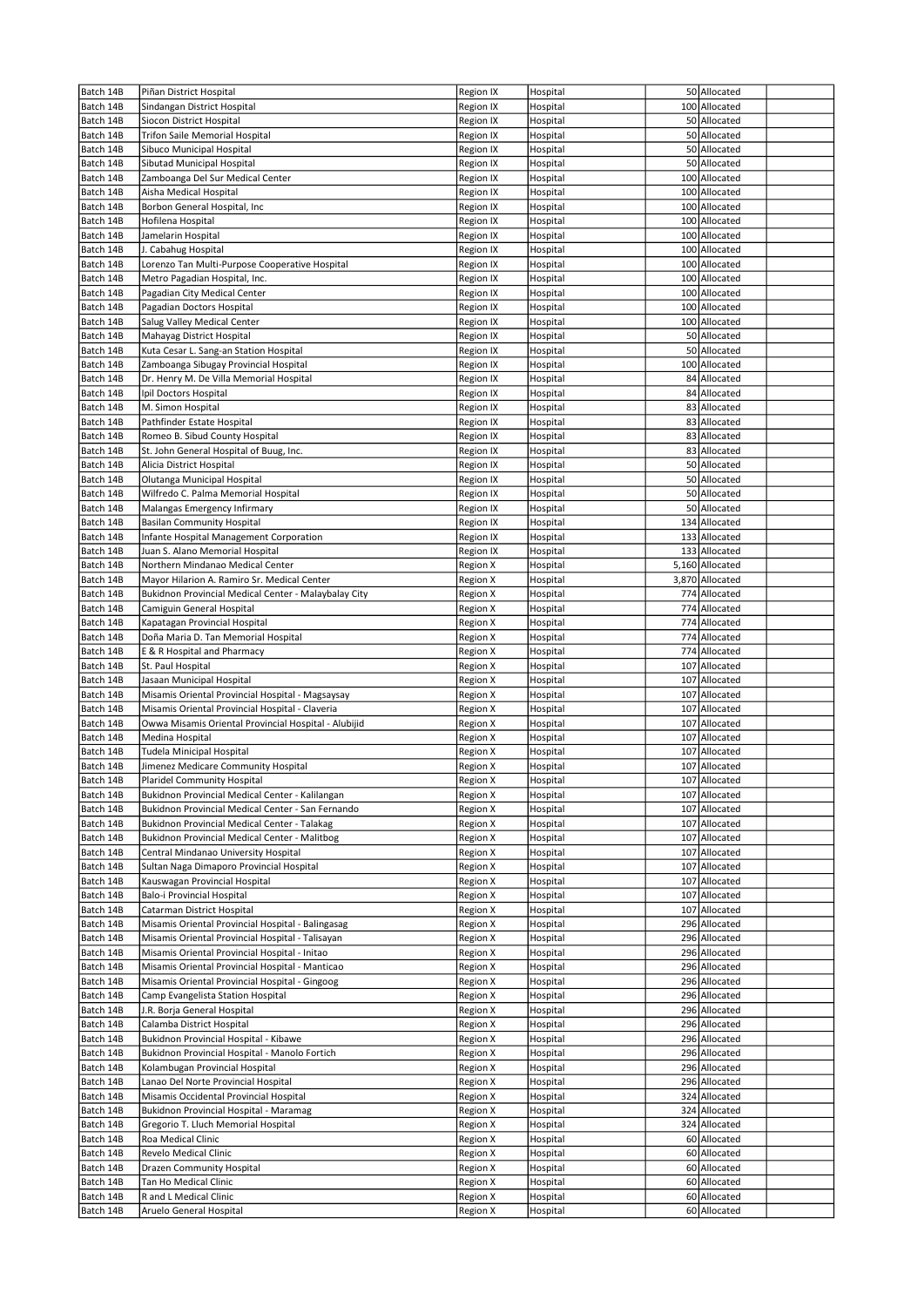| Batch 14B | St. Vincent Hospital                                          | Region X  | Hospital          | 60 Allocated    |        |
|-----------|---------------------------------------------------------------|-----------|-------------------|-----------------|--------|
| Batch 14B | Tagaloguin - Adona Polymedic & Diagnostic Center              | Region X  | Hospital          | 60 Allocated    |        |
|           |                                                               |           |                   |                 |        |
| Batch 14B | St. Padre Pio Medical Clinic                                  | Region X  | Hospital          | 60 Allocated    |        |
| Batch 14B | Oroquieta Community Hospital                                  | Region X  | Hospital          | 60 Allocated    |        |
| Batch 14B | Tamola - Tan Medical Hospital                                 | Region X  | Hospital          | 60 Allocated    |        |
| Batch 14B | Dignum Foundation Hospital                                    | Region X  | Hospital          | 60 Allocated    |        |
| Batch 14B | Ermavi Hospital                                               | Region X  | Hospital          | 60 Allocated    |        |
| Batch 14B | Dr. Alberto M. Pastor Hospital                                | Region X  | Hospital          | 60 Allocated    |        |
|           |                                                               |           |                   |                 |        |
| Batch 14B | Gonzales Medical-Surgical and Birthing Clinic                 | Region X  | Hospital          | 60 Allocated    |        |
| Batch 14B | Pangantucan Doctors Hospital Corporation                      | Region X  | Hospital          | 60 Allocated    |        |
| Batch 14B | St. Ann Medical Hospital                                      | Region X  | Hospital          | 60 Allocated    |        |
| Batch 14B | Maramag Mediclinic Hospital and Laboratory                    | Region X  | Hospital          | 60 Allocated    |        |
|           |                                                               |           |                   |                 |        |
| Batch 14B | Maraat Medical Hospital                                       | Region X  | Hospital          | 60 Allocated    |        |
| Batch 14B | <b>Blanco Doctors Hospital</b>                                | Region X  | Hospital          | 60 Allocated    |        |
| Batch 14B | Deticio Community Hospital                                    | Region X  | Hospital          | 60 Allocated    |        |
| Batch 14B | Grospe Polymedic                                              | Region X  | Hospital          | 60 Allocated    |        |
| Batch 14B | Rever Medical Center                                          | Region X  | Hospital          | 79 Allocated    |        |
|           |                                                               |           |                   |                 |        |
| Batch 14B | Gingoog Sanitarium And Hospital, Inc.                         | Region X  | Hospital          | 79 Allocated    |        |
| Batch 14B | Lipunan Hospital, Inc.                                        | Region X  | Hospital          | 79 Allocated    |        |
| Batch 14B | Puerto Community Hospital                                     | Region X  | Hospital          | 79 Allocated    |        |
| Batch 14B | Sabal Hospital, Inc.                                          | Region X  | Hospital          | 79 Allocated    |        |
| Batch 14B | Cagayan De Oro Polymedic General Hospital, Inc.               | Region X  | Hospital          | 79 Allocated    |        |
|           |                                                               |           |                   |                 |        |
| Batch 14B | Cagayan de Oro Polymedic Medical Plaza, Inc.                  | Region X  | Hospital          | 79 Allocated    |        |
| Batch 14B | Francisca Apao Uy Memorial Hospital                           | Region X  | Hospital          | 79 Allocated    |        |
| Batch 14B | Clinica Ozaraga Doctors Hospital                              | Region X  | Hospital          | 79 Allocated    |        |
| Batch 14B | St. Augustine Hospital                                        | Region X  | Hospital          | 79 Allocated    |        |
|           |                                                               |           |                   |                 |        |
| Batch 14B | Olegario General Hospital                                     | Region X  | Hospital          | 79 Allocated    |        |
| Batch 14B | Ozamiz City St. Joseph General Hospital                       | Region X  | Hospital          | 79 Allocated    |        |
| Batch 14B | Tobias Feliciano Faith General Hospital, Inc.                 | Region X  | Hospital          | 79 Allocated    |        |
| Batch 14B | St. Therese Hospital                                          | Region X  | Hospital          | 79 Allocated    |        |
|           |                                                               |           |                   |                 |        |
| Batch 14B | Pangantucan Medical Hospital                                  | Region X  | Hospital          | 79 Allocated    |        |
| Batch 14B | Simbulan Sto. Niño Hospital                                   | Region X  | Hospital          | 79 Allocated    |        |
| Batch 14B | St. Claire Hospital                                           | Region X  | Hospital          | 79 Allocated    |        |
| Batch 14B | Bongcas Holy Child Hospital                                   | Region X  | Hospital          | 79 Allocated    |        |
| Batch 14B | Medidas Medical Center, Inc.                                  |           | Hospital          | 79 Allocated    |        |
|           |                                                               | Region X  |                   |                 |        |
| Batch 14B | <b>Esther Hospital</b>                                        | Region X  | Hospital          | 79 Allocated    |        |
| Batch 14B | Valencia Medical Hospital                                     | Region X  | Hospital          | 79 Allocated    |        |
| Batch 14B | Abella Midway Hospital                                        | Region X  | Hospital          | 79 Allocated    |        |
| Batch 14B |                                                               |           |                   | 79 Allocated    |        |
|           | Malaybalay Medical Hospital Care                              | Region X  | Hospital          |                 |        |
| Batch 14B | Bethel Baptist Hospital, Inc.                                 | Region X  | Hospital          | 79 Allocated    |        |
| Batch 14B | St. Jude Thaddeus General Hospital                            | Region X  | Hospital          | 79 Allocated    |        |
| Batch 14B | Delbert Jon's Polyclinic, Inc.                                | Region X  | Hospital          | 79 Allocated    |        |
| Batch 14B | Asentista Doctors Hospital and Laboratory                     | Region X  | Hospital          | 79 Allocated    |        |
|           |                                                               |           |                   |                 |        |
| Batch 14B | Gozo Community Hospital                                       | Region X  | Hospital          | 79 Allocated    |        |
| Batch 14B | <b>Bontilao Country Hospital</b>                              | Region X  | Hospital          | 79 Allocated    |        |
| Batch 14B | <b>Tubod Community Hospital</b>                               | Region X  | Hospital          | 79 Allocated    |        |
| Batch 14B | Maranding Community Hospital, Inc.                            | Region X  | Hospital          | 79 Allocated    |        |
|           |                                                               |           |                   |                 |        |
| Batch 14B | <b>Andot Medical Clinic</b>                                   | Region X  | Hospital          | 79 Allocated    |        |
| Batch 14B | St. Mary's Maternity and Children's Hospital, Inc.            | Region X  | Hospital          | 79 Allocated    |        |
| Batch 14B | Tagoloan Polymedic General Hospital, Inc.                     | Region X  | Hospital          | 152 Allocated   |        |
| Batch 14B | Capitol University Medical Center Foundation of Cagayan, Inc. | Region X  | Hospital          | 152 Allocated   |        |
| Batch 14B | Cagayan de Oro Medical Center, Inc.                           |           |                   | 152 Allocated   |        |
|           |                                                               | Region X  | Hospital          |                 |        |
| Batch 14B | Madonna and Child Hospital                                    | Region X  | Hospital          | 152 Allocated   |        |
| Batch 14B | Medina General Hospital                                       | Region X  | Hospital          | 152 Allocated   |        |
| Batch 14B | Misamis University Medical Center                             | Region X  | Hospital          | 152 Allocated   |        |
| Batch 14B | Don Carlos Doctors Hospital                                   | Region X  | Hospital          | 152 Allocated   |        |
|           |                                                               |           |                   |                 |        |
| Batch 14B | St. Joseph Southern Bukidnon Hospital, Inc.                   | Region X  | Hospital          | 152 Allocated   |        |
| Batch 14B | Phillips Memorial Hospital                                    | Region X  | Hospital          | 152 Allocated   |        |
| Batch 14B | Valencia Polymedic General Hospital, Inc.                     | Region X  | Hospital          | 152 Allocated   |        |
| Batch 14B | La Viña General Hospital, Inc.                                | Region X  | Hospital          | 152 Allocated   |        |
| Batch 14B | Adventist Medical Center - Valencia City, Inc.                | Region X  | Hospital          | 152 Allocated   |        |
|           |                                                               |           |                   |                 |        |
| Batch 14B | Malaybalay Polymedic General Hospital, Inc.                   | Region X  | Hospital          | 152 Allocated   |        |
| Batch 14B | Mercy Community Hospital, Inc.                                | Region X  | Hospital          | 152 Allocated   |        |
| Batch 14B | Dr. Uy Hospital, Inc.                                         | Region X  | Hospital          | 152 Allocated   |        |
| Batch 14B | Iligan Medical Center College                                 | Region X  | Hospital          | 152 Allocated   |        |
|           |                                                               |           |                   |                 |        |
| Batch 14B | Adventist Medical Center - Iligan City, Inc.                  | Region X  | Hospital          | 152 Allocated   |        |
| Batch 14B | Maria Reyna-Xavier University Hospital, Inc.                  | Region X  | Hospital          | 152 Allocated   |        |
| Batch 14B | Center for Health Development X                               | Region X  | Government Agency | 4,300 Allocated |        |
| Batch 14B | Ligtas COVID-19 Centers                                       | Region X  | Government Agency | 4,300 Allocated |        |
|           |                                                               |           |                   |                 |        |
| Batch 14B | Northern Mindanao TB Reference Center                         | Region X  | Government Agency | 2,150 Allocated |        |
| Batch 14B | Center for Health Development X                               | Region X  | Government Agency | 2,150 Allocated |        |
| Batch 14B | Center for Health Development X                               | Region X  | Government Agency | 4,087 Allocated |        |
| Batch 14B | Cure Philippines, Inc.                                        | Region XI | Hospital          | 100 Allocated   |        |
|           |                                                               |           |                   |                 |        |
| Batch 14B | Davao Mediquest Hospital, Inc.                                | Region XI | Hospital          | 100 Allocated   |        |
| Batch 14B | Holy Spirit Community Hospital of Davao, Inc.                 | Region XI | Hospital          | 100 Delivered   | 4-Jun  |
| Batch 14B | Isaac T. Robillo Memorial Hospital                            | Region XI | Hospital          | 100 Delivered   | 30-May |
| Batch 14B | Malta Medical Center, Inc.                                    | Region XI | Hospital          | 100 Allocated   |        |
| Batch 14B | St. John of the Cross Hospital                                |           |                   | 100 Allocated   |        |
|           |                                                               | Region XI | Hospital          |                 |        |
| Batch 14B | Alterado General Hospital, Inc.                               | Region XI | Hospital          | 100 Allocated   |        |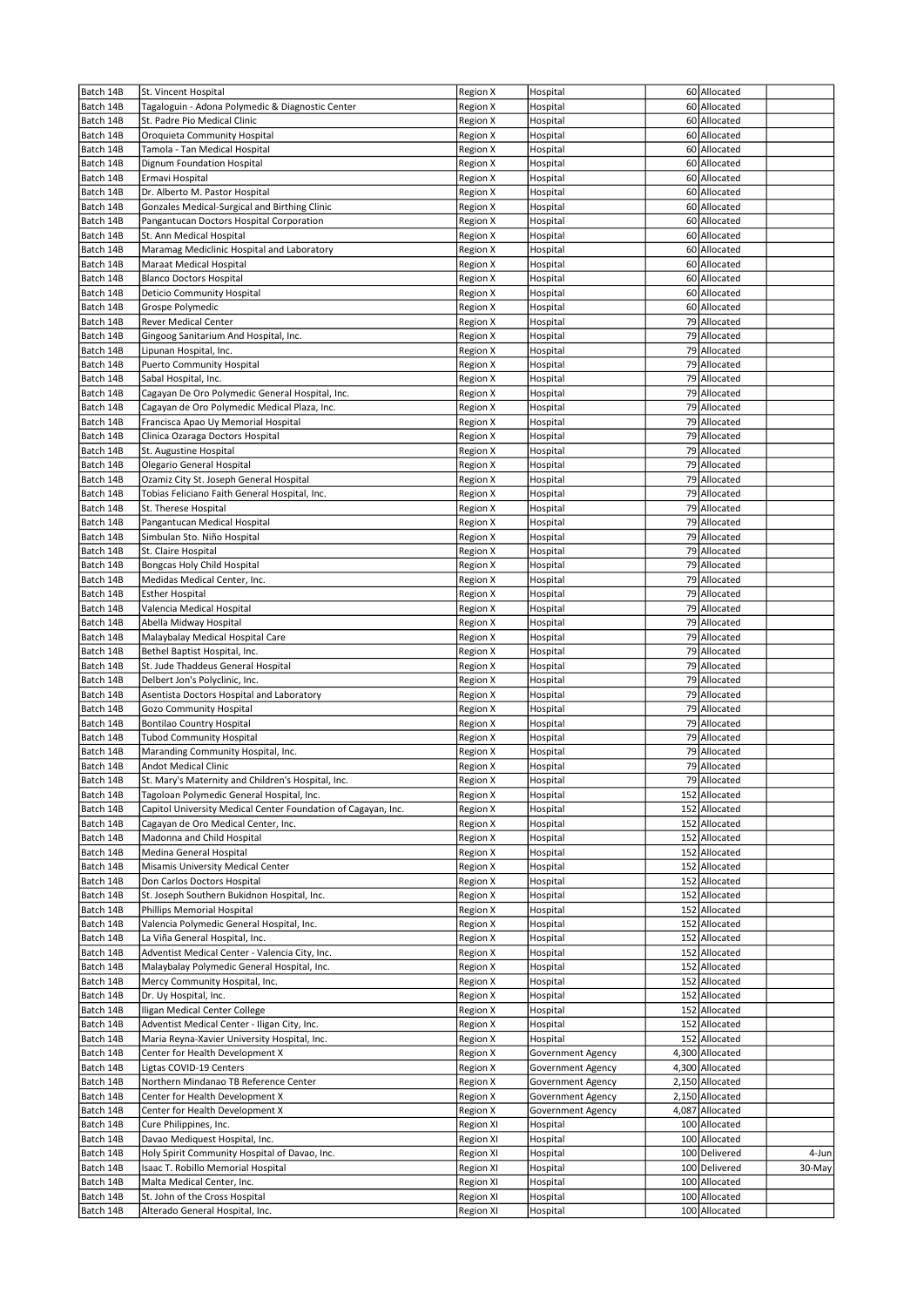| Batch 14B              | Anda Riverview Medical Center                                                                         | Region XI              | Hospital                                 | 100 Allocated                    |                  |
|------------------------|-------------------------------------------------------------------------------------------------------|------------------------|------------------------------------------|----------------------------------|------------------|
| Batch 14B              | Adventist Hospital - Davao, Inc.                                                                      | Region XI              | Hospital                                 | 100 Allocated                    |                  |
| Batch 14B              | Davao Medical School Foundation, Inc.                                                                 | Region XI              | Hospital                                 | 200 Allocated                    |                  |
| Batch 14B              | Gig Oca Robles Seamen's Hospital Davao                                                                | Region XI              | Hospital                                 | 100 Allocated                    |                  |
| Batch 14B              | Medical Mission Group Hospital and Health Services Cooperative of Davad Region XI                     |                        | Hospital                                 | 100 Delivered                    | 2-Jun            |
| Batch 14B              | Metro Davao Medical and Research Center, Inc.                                                         | Region XI              | Hospital                                 | 200 Allocated                    |                  |
| Batch 14B              | Southern Philippines Medical Center                                                                   | <b>Region XI</b>       | Hospital                                 | 5,000 Delivered                  | 20-May           |
| Batch 14B              | Brokenshire Integrated Health Ministries, Inc.                                                        | Region XI              | Hospital                                 | 500 Allocated                    |                  |
| Batch 14B              | Davao Doctors Hospital                                                                                | Region XI              | Hospital                                 | 500 Allocated                    |                  |
| Batch 14B              | Ricardo Limso Medical Center, Inc.                                                                    | Region XI              | Hospital                                 | 100 Allocated                    |                  |
| Batch 14B              | San Pedro Hospital of Davao City, Inc.                                                                | Region XI              | Hospital                                 | 200 Allocated                    |                  |
| Batch 14B              | Alfonso G. Llanos Hospital, Inc.                                                                      | Region XI              | Hospital                                 | 100 Delivered<br>100 Delivered   | 1-Jun            |
| Batch 14B              | Baron-Yee Hospital                                                                                    | Region XI              | Hospital                                 | 100 Delivered                    | 1-Jun            |
| Batch 14B<br>Batch 14B | Centeno Med. Specialists Hospital, Inc.<br>Dominican Hospital Inc.                                    | Region XI<br>Region XI | Hospital<br>Hospital                     | 100 Delivered                    | 1-Jun<br>1-Jun   |
| Batch 14B              | Gonzales Maranan Medical Center, Inc. Guihing Satellite                                               | Region XI              | Hospital                                 | 100 Delivered                    | 1-Jun            |
| Batch 14B              | Jose J. Golingay General Hospital, Inc. (New)                                                         | Region XI              | Hospital                                 | 100 Delivered                    | 1-Jun            |
| Batch 14B              | Mabama Doctor's Hospital                                                                              | Region XI              | Hospital                                 | 100 Delivered                    | 1-Jun            |
| Batch 14B              | Medcore Hospital, Inc.                                                                                | Region XI              | Hospital                                 | 100 Delivered                    | 1-Jun            |
| Batch 14B              | Marpe Medical Clinic And Hospital, Inc. (New)                                                         | Region XI              | Hospital                                 | 100 Delivered                    | 1-Jun            |
| Batch 14B              | South Davao Medical Specilaists Hospital, Inc.                                                        | Region XI              | Hospital                                 | 100 Delivered                    | 1-Jun            |
| Batch 14B              | Digos Doctors Hospital, Inc.                                                                          | Region XI              | Hospital                                 | 100 Delivered                    | 1-Jun            |
| Batch 14B              | Gonzales Maranan Medical Center, Inc.                                                                 | Region XI              | Hospital                                 | 100 Delivered                    | 1-Jun            |
| Batch 14B              | Medical Center of Digos Cooperative Hospital                                                          | Region XI              | Hospital                                 | 100 Delivered                    | 1-Jun            |
| Batch 14B              | St. Benedict Hospital of Davao del Sur, Inc (New)                                                     | Region XI              | Hospital                                 | 100 Delivered                    | 1-Jun            |
| Batch 14B              | Davao del Sur Provincial Hospital                                                                     | Region XI              | Hospital                                 | 1,000 Delivered                  | 1-Jun            |
| Batch 14B              | Sunga Hospital Inc.                                                                                   | Region XI              | Hospital                                 | 100 Delivered                    | 1-Jun            |
| Batch 14B              | Viacrucis Medical Hospital                                                                            | Region XI              | Hospital                                 | 100 Delivered                    | 1-Jun            |
| Batch 14B              | Malita District Hospital                                                                              | Region XI              | Hospital                                 | 500 Delivered                    | 28-May           |
| Batch 14B              | Davao del Norte Hospital (Kapalong Zone)                                                              | Region XI              | Hospital                                 | 500 Delivered                    | 29-May           |
| Batch 14B              | United Doctors Hospital of Tagum, Inc.                                                                | Region XI              | Hospital                                 | 100 Delivered                    | 29-May           |
| Batch 14B              | Davao del Norte Hospital (Carmen Zone)                                                                | Region XI              | Hospital                                 | 500 Delivered                    | 29-May           |
| Batch 14B              | Davao del Norte Hospital (Island Garden City of Samal Zone)                                           | Region XI              | Hospital                                 | 500 Delivered                    | 29-May           |
| Batch 14B              | Aquino Medical Specialists Hospital, Inc.                                                             | Region XI              | Hospital                                 | 100 Delivered                    | 29-May           |
| Batch 14B              | Tadeco Hospital                                                                                       | Region XI              | Hospital                                 | 100 Delivered                    | 29-May           |
| Batch 14B              | Cainglet Medical Hospital, Inc.                                                                       | Region XI              | Hospital                                 | 100 Delivered                    | 29-May           |
| Batch 14B              | Good Shepherd Hospital of Panabo City, Inc.                                                           | Region XI              | Hospital                                 | 100 Delivered                    | 29-May           |
| Batch 14B              | Metropolitan Polymedic Community Hospital, Inc.                                                       | Region XI              | Hospital                                 | 100 Delivered                    | 29-May           |
| Batch 14B              | Mindanao Foundation for Medical Disaster Preparedness and Response In                                 | Region XI              | Hospital                                 | 100 Delivered                    | 29-May           |
| Batch 14B<br>Batch 14B | Somoso General Hospital, Inc.<br>Davao Regional Medical Center                                        | Region XI<br>Region XI | Hospital<br>Hospital                     | 100 Delivered<br>3,000 Delivered | 29-May<br>21-May |
| Batch 14B              | Bishop Joseph Regan Memorial Hospital                                                                 | Region XI              | Hospital                                 | 100 Delivered                    | 29-May           |
| Batch 14B              | Medical Mission Group Hospital and Health Services Cooperative of Tagun Region XI                     |                        | Hospital                                 | 100 Delivered                    | 29-May           |
| Batch 14B              | Tagum Doctors Hospital                                                                                | Region XI              | Hospital                                 | 100 Delivered                    | 29-May           |
| Batch 14B              | Panabo Polymedic Hospital, Inc.                                                                       | Region XI              | Hospital                                 | 100 Delivered                    | 29-May           |
| Batch 14B              | Rivera Medical Center, Inc.                                                                           | Region XI              | Hospital                                 | 100 Delivered                    | 29-May           |
| Batch 14B              | Davao Oriental Provincial Medical Center                                                              | Region XI              | Hospital                                 | 1,000 Delivered                  | 30-May           |
| Batch 14B              | St. Camillus Hospital of Mati Foundation, Inc.                                                        | <b>Region XI</b>       | Hospital                                 | 100 Delivered                    | 30-May           |
| Batch 14B              | Compostela Valley Provincial Hospital - Maragusan                                                     | Region XI              | Hospital                                 | 500 Delivered                    | 26-May           |
| Batch 14B              | Compostela Valley Provincial Hospital - Laak                                                          | Region XI              | Hospital                                 | 500 Delivered                    | 26-May           |
| Batch 14B              | Compostela Valley Provincial Hospital - Pantukan                                                      | Region XI              | Hospital                                 | 500 Delivered                    | 26-May           |
| Batch 14B              | Compostela Valley Provincial Hospital - Montevista                                                    | Region XI              | Hospital                                 | 500 Delivered                    | 26-May           |
| Batch 14B              | <b>Doctors Community Hospital</b>                                                                     | Region XI              | Hospital                                 | 100 Delivered                    | 26-May           |
| Batch 14B              | Center for Health Development XI                                                                      | Region XI              | Government Agency                        | 6,100 Allocated                  |                  |
| Batch 14B              | Camp Panacan Station Hospital                                                                         | Region XI              | Hospital                                 | 500 Delivered                    | 30-May           |
| Batch 14B              | Camp Quintin M Merecido Hospital                                                                      | Region XI              | Hospital                                 | 100 Delivered                    | 30-May           |
| Batch 14B              | Gregorio Matas District Hospital                                                                      | Region XI              | Hospital                                 | 500 Delivered                    | 1-Jun            |
| Batch 14B              | Sarangani Municipal Hospital                                                                          | Region XI              | Hospital                                 | 300 Delivered                    | 28-May           |
| Batch 14B              | Tomas Lachica District Hospital                                                                       | Region XI              | Hospital                                 | 500 Delivered                    | 28-May           |
| Batch 14B              | Igacos General Hospital, Inc.                                                                         | Region XI              | Hospital                                 | 100 Delivered                    | 29-May           |
| Batch 14B              | Davao Oriental Provincial Hospital - Cateel                                                           | Region XI              | Hospital                                 | 500 Delivered                    | 30-May           |
| Batch 14B              | Davao Oriental Provincial Hospital - Manay                                                            | Region XI              | Hospital                                 | 500 Delivered                    | 30-May           |
| Batch 14B<br>Batch 14B | Davao Oriental Provincial Hospital - Gov. Generoso<br>Davao Oriental Provincial Hospital - Gov. Lupon | Region XI<br>Region XI | Hospital<br>Hospital                     | 500 Delivered<br>500 Delivered   | 30-May<br>30-May |
| Batch 14B              | Isolation Facilities of Davao Region                                                                  |                        |                                          | 6,000 Allocated                  |                  |
| Batch 14B              | Bureau of Jail Management and Penology Regional Office XI                                             | Region XI<br>Region XI | Quarantine Facility<br>Government Agency | 7,000 Allocated                  |                  |
| Batch 14B              | RHU/CHO/PHO                                                                                           | Region XI              | Government Agency                        | 4,000 Allocated                  |                  |
| Batch 14B              | Center for Health Development XI                                                                      | <b>Region XII</b>      | Government Agency                        | 25,040 Allocated                 |                  |
| Batch 14B              | St. Louis Hospital                                                                                    | Region XII             | Hospital                                 | 100 Allocated                    |                  |
| Batch 14B              | Dr. Domingo B. Tamondong Memorial Hospital & College Foundation, Inc.                                 | <b>Region XII</b>      | Hospital                                 | 50 Allocated                     |                  |
| Batch 14B              | Sultan Kudarat Medical Specialist Center, Inc.                                                        | Region XII             | Hospital                                 | 50 Allocated                     |                  |
| Batch 14B              | Sultan Kudarat Doctors Hospital, Inc.                                                                 | Region XII             | Hospital                                 | 50 Allocated                     |                  |
| Batch 14B              | Sandig Medical Clinic & Hospital                                                                      | <b>Region XII</b>      | Hospital                                 | 50 Allocated                     |                  |
| Batch 14B              | Lu Clinic and Hospital                                                                                | <b>Region XII</b>      | Hospital                                 | 10 Allocated                     |                  |
| Batch 14B              | Sultan Kudarat Provincial Hospital                                                                    | Region XII             | Hospital                                 | 500 Allocated                    |                  |
| Batch 14B              | Isulan Doctors Specialist Center, Inc.                                                                | <b>Region XII</b>      | Hospital                                 | 10 Allocated                     |                  |
| Batch 14B              | Lambayong District Hospital                                                                           | Region XII             | Hospital                                 | 500 Allocated                    |                  |
| Batch 14B              | Tomboc-Salayog Hospital                                                                               | Region XII             | Hospital                                 | 100 Allocated                    |                  |
| Batch 14B              | St. Elizabeth Hospital, Inc.                                                                          | Region XII             | Hospital                                 | 100 Allocated                    |                  |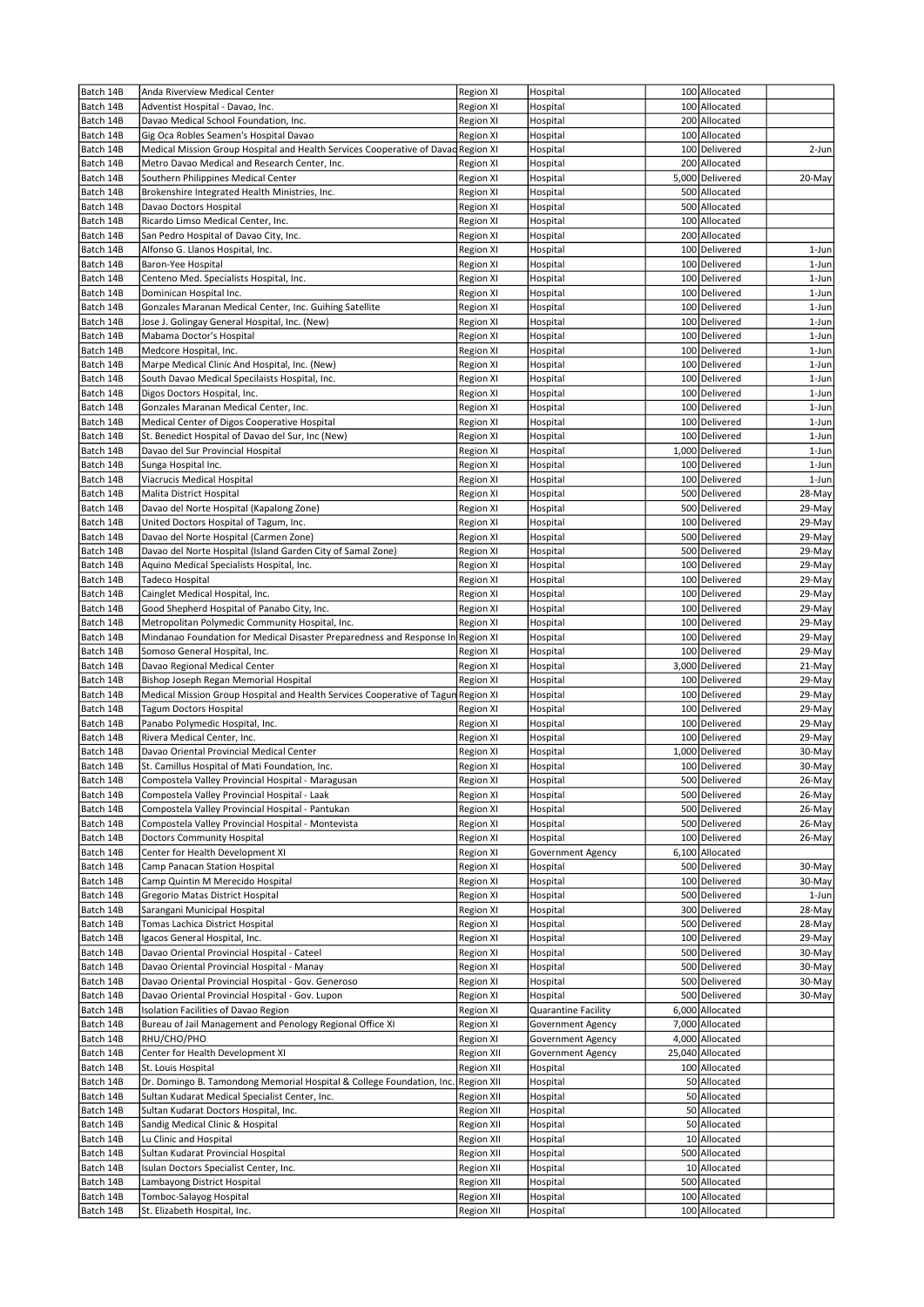| Batch 14B              | South Cotabato Provincial Hospital                                     | <b>Region XII</b> | Hospital             | 500 Allocated                  |  |
|------------------------|------------------------------------------------------------------------|-------------------|----------------------|--------------------------------|--|
| Batch 14B              | General Santos Doctors Hospital, Inc.                                  | Region XII        | Hospital             | 100 Allocated                  |  |
| Batch 14B              | Socsargen County Hospital                                              | Region XII        | Hospital             | 100 Allocated                  |  |
| Batch 14B              | Mindanao Medical Center, Inc.                                          | Region XII        | Hospital             | 100 Allocated                  |  |
| Batch 14B              | Gensan Medical Center                                                  | Region XII        | Hospital             | 100 Allocated                  |  |
| Batch 14B              | Dr. Arturo P. Pingoy Medical Center                                    | Region XII        | Hospital             | 100 Allocated                  |  |
| Batch 14B              | Allah Valley Medical Specialists Center, Inc.                          | Region XII        | Hospital             | 100 Allocated                  |  |
| Batch 14B              | Howard Hubbard Memorial Hospital                                       | Region XII        | Hospital             | 10 Allocated                   |  |
| Batch 14B              | R.O. Diagan Cooperative Hospital                                       | Region XII        | Hospital             | 50 Allocated                   |  |
| Batch 14B              | Dr. Jorge P. Royeca Hospital                                           | Region XII        | Hospital             | 100 Allocated                  |  |
| Batch 14B              | Norala District Hospital                                               | <b>Region XII</b> | Hospital             | 100 Allocated                  |  |
| Batch 14B              | Surallah Community Hospital                                            | Region XII        | Hospital             | 50 Allocated                   |  |
| Batch 14B              | Lariosa Clinic & Hospital                                              | Region XII        | Hospital             | 10 Allocated                   |  |
| Batch 14B              | Bontuyan Medical Hospital, Inc.                                        | Region XII        | Hospital             | 10 Allocated                   |  |
| Batch 14B              | Heramil Hospital                                                       | Region XII        | Hospital             | 10 Allocated                   |  |
| Batch 14B              | <b>Socomedics Medical Center</b>                                       | <b>Region XII</b> | Hospital             | 100 Allocated                  |  |
| Batch 14B              | Upper Valley General Hospital                                          | Region XII        | Hospital             | 500 Allocated                  |  |
| Batch 14B              | Landero Clinic & Hospital                                              | Region XII        | Hospital             | 10 Allocated                   |  |
| Batch 14B              | Mlang Specialists Medical Center, Inc.                                 | Region XII        | Hospital             | 50 Allocated                   |  |
| Batch 14B              | Anecito T. Pesante Sr. Memorial Hospital Co.                           | Region XII        | Hospital             | 100 Allocated                  |  |
| Batch 14B              | Kidapawan Medical Specialists Center, Inc.                             | Region XII        | Hospital             | 50 Allocated                   |  |
| Batch 14B              | Kidapawan Doctors Hospital, Inc.                                       | <b>Region XII</b> | Hospital             | 50 Allocated                   |  |
| Batch 14B              | Mindanao Doctors Hospital and Cancer Center, Inc.                      | Region XII        | Hospital             | 50 Allocated                   |  |
| Batch 14B              | Midway Hospital                                                        | Region XII        | Hospital             | 50 Allocated                   |  |
| Batch 14B              | Kabacan Polymedic Cooperative Hospital                                 | Region XII        | Hospital             | 10 Allocated                   |  |
| Batch 14B              | Kabacan Medical Specialist Hospital Inc.                               | <b>Region XII</b> | Hospital             | 10 Allocated                   |  |
| Batch 14B              | Sorilla Medical and Maternity Clinic and Hospital                      | <b>Region XII</b> | Hospital             | 10 Allocated                   |  |
| Batch 14B              | <b>Mlang District Hospital</b>                                         | Region XII        | Hospital             | 50 Allocated                   |  |
| Batch 14B              | Birhen sa Regla Medical Clinic and Hospital                            | Region XII        | Hospital             | 10 Allocated                   |  |
| Batch 14B              | Midsayap Diagnostic Center and Hospital                                | Region XII        | Hospital             | 10 Allocated                   |  |
| Batch 14B              | CEM Medical Specialist Hospital                                        | Region XII        | Hospital             | 10 Allocated                   |  |
| Batch 14B              | Roldan Medical Clinic and Hospital (New)                               | Region XII        | Hospital             | 10 Allocated                   |  |
| Batch 14B              | Makilala Medical Specialist Hospital, Inc.                             | Region XII        | Hospital             | 10 Allocated                   |  |
| Batch 14B              | Deseret Surgimed Hospital                                              | Region XII        | Hospital             | 50 Allocated                   |  |
| Batch 14B              | Cotabato Provincial Hospital                                           | Region XII        | Hospital             | 500 Allocated                  |  |
| Batch 14B              | Aleosan District Hospital                                              | Region XII        | Hospital             | 100 Allocated                  |  |
| Batch 14B              | Dr. Ramon Pesante Clinic and Hospital Inc.(New)                        | Region XII        | Hospital             | 50 Allocated                   |  |
| Batch 14B              | Dr. Amado B. Diaz Prov'l. Foundation Hospital                          | Region XII        | Hospital             | 50 Allocated                   |  |
| Batch 14B              | University of Southern Mindanao Hospital                               | Region XII        | Hospital             | 500 Allocated                  |  |
| Batch 14B              | Madonna Medical Center, Inc.                                           | Region XII        | Hospital             | 10 Allocated                   |  |
| Batch 14B              | Midsayap Community Doctors Hospital                                    | Region XII        | Hospital             | 10 Allocated                   |  |
| Batch 14B              | Makilala Midway Hospital                                               | Region XII        | Hospital             | 10 Allocated                   |  |
| Batch 14B              | Antipas Medical Specialists Hospital, Inc.                             | Region XII        | Hospital             | 10 Allocated                   |  |
| Batch 14B              | Cruzado Medical Hospital                                               | <b>Region XII</b> | Hospital             | 10 Allocated                   |  |
| Batch 14B              | Matalam Midway Hospital, Inc.                                          | Region XII        | Hospital             | 10 Allocated                   |  |
| Batch 14B              | Sarangani Health Facility                                              | <b>Region XII</b> | Hospital             | 100 Allocated                  |  |
| Batch 14B              | <b>Glan Community Hospital</b>                                         | Region XII        | Hospital             | 100 Allocated                  |  |
| Batch 14B              | Malungon Municipal Hospital                                            | <b>Region XII</b> | Hospital             | 100 Allocated                  |  |
| Batch 14B              | Maasim Municipal Hospital                                              | Region XII        | Hospital             | 100 Allocated                  |  |
| Batch 14B              | Kiamba District Hospital                                               | Region XII        | Hospital             | 100 Allocated                  |  |
| Batch 14B              | Maitum Municipal Hospital                                              | <b>Region XII</b> | Hospital             | 100 Allocated                  |  |
| Batch 14B              | Center for Health Development CARAGA                                   | CARAGA            | Government Agency    | 600 Allocated                  |  |
| Batch 14B              | Agusan del Sur                                                         | CARAGA            | Government Agency    | 2,500 Allocated                |  |
| Batch 14B              | Caraga Regional Hospital<br>St. Paul Surigao University Hospital, Inc. | CARAGA            | Hospital             | 1,000 Allocated                |  |
| Batch 14B              |                                                                        | CARAGA            | Hospital             | 100 Allocated                  |  |
| Batch 14B<br>Batch 14B | Adela Serra Ty Memorial Medical Center<br><b>Butuan Medical Center</b> | CARAGA            | Hospital             | 500 Allocated<br>200 Allocated |  |
| Batch 14B              | Manuel J. Santos Hospital                                              | CARAGA<br>CARAGA  | Hospital<br>Hospital | 100 Allocated                  |  |
| Batch 14B              | <b>Butuan Doctors Hospital</b>                                         | CARAGA            | Hospital             | 100 Allocated                  |  |
| Batch 14B              | Agusan del Norte Provincial Hospital                                   | CARAGA            | Hospital             | 200 Allocated                  |  |
| Batch 14B              | Surigao del Norte Provincial Hospital                                  | CARAGA            | Hospital             | 200 Allocated                  |  |
| Batch 14B              | Surigao Medical Center Inc.                                            | CARAGA            | Hospital             | 100 Allocated                  |  |
| Batch 14B              | Surigao Medical Center Inc.                                            | CARAGA            | Hospital             | 100 Allocated                  |  |
| Batch 14B              | <b>Bislig District Hospital</b>                                        | CARAGA            | Hospital             | 100 Allocated                  |  |
| Batch 14B              | Nasipit District Hospital                                              | CARAGA            | Hospital             | 100 Allocated                  |  |
| Batch 14B              | Bayugan Community Hospital                                             | CARAGA            | Hospital             | 100 Allocated                  |  |
| Batch 14B              | Center for Health Development BARMM                                    | BARMM             | Government Agency    | 800 Allocated                  |  |
| Batch 14B              | Maguindanao Provincial Hospital                                        | BARMM             | Hospital             | 1,000 Allocated                |  |
| Batch 14B              | Cotabato Sanitarium Hospital                                           | <b>BARMM</b>      | Hospital             | 100 Allocated                  |  |
| Batch 14B              | <b>Buluan District Hospital</b>                                        | BARMM             | Hospital             | 100 Allocated                  |  |
| Batch 14B              | Datu Blah T. Sinsuat District Hospital                                 | <b>BARMM</b>      | Hospital             | 100 Allocated                  |  |
| Batch 14B              | Dinaig Municipal Hospital                                              | BARMM             | Hospital             | 100 Allocated                  |  |
| Batch 14B              | South Upi Municipal Hospital                                           | <b>BARMM</b>      | Hospital             | 100 Allocated                  |  |
| Batch 14B              | Amai Pakpak Medical Center                                             | <b>BARMM</b>      | Hospital             | 250 Allocated                  |  |
| Batch 14B              | Balindong Municipal Hospital                                           | <b>BARMM</b>      | Hospital             | 100 Allocated                  |  |
| Batch 14B              | Dr. Serapio B. Montañer Jr. Al-Haj Memorial Hospital                   | <b>BARMM</b>      | Hospital             | 200 Allocated                  |  |
| Batch 14B              | Tamparan District Hospital                                             | <b>BARMM</b>      | Hospital             | 100 Allocated                  |  |
| Batch 14B              | Unayan Municipal Hospital                                              | <b>BARMM</b>      | Hospital             | 100 Allocated                  |  |
| Batch 14B              | Wao District Hospital                                                  | BARMM             | Hospital             | 200 Allocated                  |  |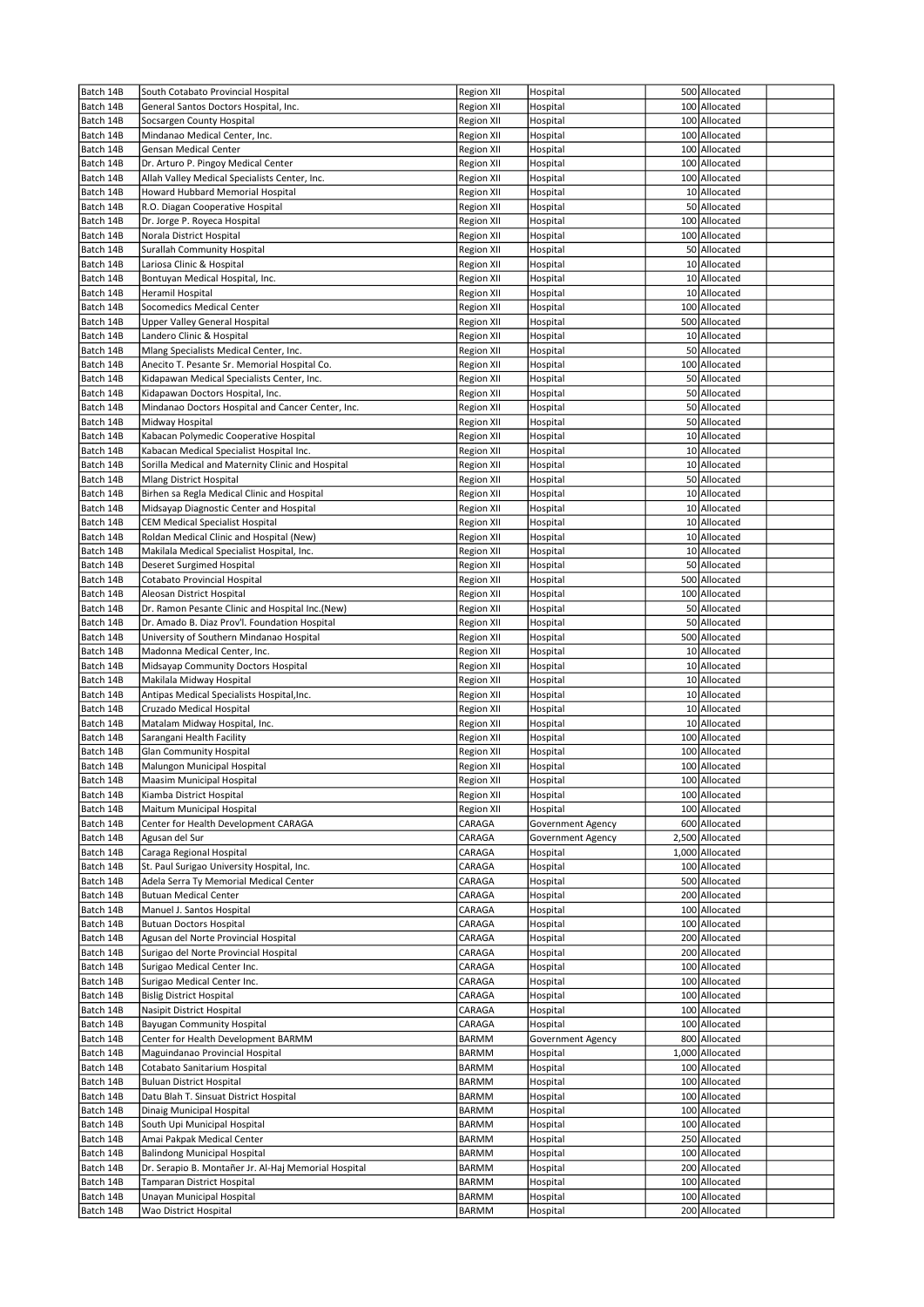| Batch 14B              | Sulu Provincial Hospital                                                | <b>BARMM</b>                 | Hospital                      | 1,000 Allocated                    |                |
|------------------------|-------------------------------------------------------------------------|------------------------------|-------------------------------|------------------------------------|----------------|
| Batch 14B              | Luuk District Hospital                                                  | <b>BARMM</b>                 | Hospital                      | 150 Allocated                      |                |
| Batch 14B              | Panamao District Hospital                                               | <b>BARMM</b>                 | Hospital                      | 150 Allocated                      |                |
| Batch 14B              | Pangutaran District Hospital                                            | <b>BARMM</b>                 | Hospital                      | 150 Allocated                      |                |
| Batch 14B              | Parang District Hospital                                                | <b>BARMM</b>                 | Hospital                      | 150 Allocated                      |                |
| Batch 14B              | Tapul Municipal Hospital                                                | <b>BARMM</b>                 | Hospital                      | 150 Allocated                      |                |
| Batch 14B              | Tongkil Municipal Hospital                                              | <b>BARMM</b>                 | Hospital                      | 150 Allocated                      |                |
| Batch 14B              | Sulu Sanitarium<br>Siasi District Hospital                              | <b>BARMM</b>                 | Hospital                      | 100 Allocated<br>150 Allocated     |                |
| Batch 14B<br>Batch 14B | Datu Halun Sakilan Memorial Hospital                                    | <b>BARMM</b><br><b>BARMM</b> | Hospital<br>Hospital          | 1,000 Allocated                    |                |
| Batch 14B              | Cagayan de Tawi-Tawi District Hospital                                  | <b>BARMM</b>                 | Hospital                      | 150 Allocated                      |                |
| Batch 14B              | Datu Alawadin Bandon Memorial Hospital                                  | <b>BARMM</b>                 | Hospital                      | 150 Allocated                      |                |
| Batch 14B              | Languyan Municipal Hospital                                             | <b>BARMM</b>                 | Hospital                      | 150 Allocated                      |                |
| Batch 14B              | Tuan Liggadung Lipae Memorial Hospital                                  | <b>BARMM</b>                 | Hospital                      | 150 Allocated                      |                |
| Batch 14B              | Lamitan District Hospital                                               | <b>BARMM</b>                 | Hospital                      | 300 Allocated                      |                |
| Batch 14B              | Sumisip District Hospital                                               | <b>BARMM</b>                 | Hospital                      | 300 Allocated                      |                |
| Batch 14B              | Cotabato Regional and Medical Center                                    | <b>BARMM</b>                 | Hospital                      | 200 Allocated                      |                |
| Batch 14B              | Notre Dame Hospital and School of Midwifery, Inc.                       | <b>BARMM</b>                 | Hospital                      | 50 Allocated                       |                |
| Batch 14B              | United Doctors Hospital                                                 | <b>BARMM</b>                 | Hospital                      | 50 Allocated                       |                |
| Batch 14B              | Cotabato Medical Specialist Hospital                                    | <b>BARMM</b>                 | Hospital                      | 50 Allocated                       |                |
| Batch 14B              | Cotabato Puericulture Center General Hospital Foundation, Inc.          | <b>BARMM</b>                 | Hospital                      | 50 Allocated                       |                |
| Batch 31               | Dr. Jose Fabella Memorial Hospital                                      | <b>NCR</b>                   | Hospital                      | 3,000 Delivered                    | 6-Jun          |
| Batch 31               | Amang Rodriguez Memorial Medical Center                                 | <b>NCR</b>                   | Hospital                      | 2,000 Delivered                    | 6-Jun          |
| Batch 31               | National Children's Hospital                                            | <b>NCR</b>                   | Hospital                      | 2,000 Delivered                    | 6-Jun          |
| Batch 31               | Philippine Children's Medical Center<br>Quirino Memorial Medical Center | <b>NCR</b>                   | Hospital                      | 2,000 Delivered                    | 6-Jun          |
| Batch 31               |                                                                         | <b>NCR</b>                   | Hospital                      | 2,000 Delivered                    | 6-Jun          |
| Batch 31<br>Batch 31   | Quezon City General Hospital<br>Ospital ng Makati                       | <b>NCR</b><br><b>NCR</b>     | Hospital<br>Hospital          | 2,000 Delivered<br>2,000 Delivered | 6-Jun<br>6-Jun |
| Batch 31               | Philippine National Police Special Action Force                         | <b>NCR</b>                   | <b>Government Agency</b>      | 1,000 Delivered                    | 5-Jun          |
| Batch 31               | Philippine Air Force                                                    | <b>NCR</b>                   | Government Agency             | 1,000 Delivered                    | 6-Jun          |
| Batch 31               | Marikina City Health Office                                             | NCR                          | Government Agency             | 1,000 Delivered                    | 5-Jun          |
| Batch 31               | Makati City Health Office                                               | <b>NCR</b>                   | Government Agency             | 1,000 Delivered                    | 8-Jun          |
| Batch 31               | Mandaluyong City Medical Center                                         | <b>NCR</b>                   | Hospital                      | 1,000 Delivered                    | 6-Jun          |
| Batch 31               | Mandaluyong City Health Office                                          | <b>NCR</b>                   | Government Agency             | 1,000 Delivered                    | 6-Jun          |
| Batch 31               | Ospital ng Muntinlupa                                                   | <b>NCR</b>                   | Hospital                      | 1,000 Delivered                    | 8-Jun          |
| Batch 31               | Ospital ng Paranaque                                                    | <b>NCR</b>                   | Hospital                      | 1,000 Delivered                    | 8-Jun          |
| Batch 31               | Ospital ng Paranaque District II                                        | NCR                          | Hospital                      | 1,000 Delivered                    | 6-Jun          |
| Batch 31               | Paranaque City Health Office                                            | <b>NCR</b>                   | Government Agency             | 1,000 Delivered                    | 6-Jun          |
| Batch 31               | Las Pinas City Health Office                                            | NCR                          | Government Agency             | 1,000 Delivered                    | 6-Jun          |
| Batch 31               | Pasay City General Hospital                                             | NCR                          | Hospital                      | 1,000 Delivered                    | 8-Jun          |
| Batch 31               | Pasay City Health Office                                                | <b>NCR</b>                   | Government Agency             | 1,000 Delivered                    | 8-Jun          |
| Batch 31               | Navotas City Hospital                                                   | <b>NCR</b>                   | Hospital                      | 1,000 Delivered                    | 8-Jun          |
| Batch 31<br>Batch 31   | Navotas City Health Office<br>Novaliches District Hospital              | NCR<br><b>NCR</b>            | Government Agency<br>Hospital | 1,000 Delivered<br>1,000 Delivered | 6-Jun<br>6-Jun |
| Batch 31               | Nodado General Hospital                                                 | <b>NCR</b>                   | Hospital                      | 1,000 Delivered                    | 6-Jun          |
| Batch 31               | North Caloocan Doctors Hospital                                         | <b>NCR</b>                   | Hospital                      | 1,000 Delivered                    | 6-Jun          |
| Batch 31               | Our Lady of Grace Hospital                                              | <b>NCR</b>                   | Hospital                      | 1,000 Delivered                    | 6-Jun          |
| Batch 31               | E. Zarate Hospital                                                      | <b>NCR</b>                   | Hospital                      | 1,000 Delivered                    | 6-Jun          |
| Batch 31               | Maria Lourdes Maternity Hospital                                        | <b>NCR</b>                   | Hospital                      | 1,000 Delivered                    | 8-Jun          |
| Batch 31               | Unciano General Hospital                                                | <b>NCR</b>                   | Hospital                      | 1,000 Delivered                    | 8-Jun          |
| Batch 31               | Trinity Woman and Child Center                                          | <b>NCR</b>                   | Hospital                      | 1,000 Delivered                    | 8-Jun          |
| Batch 31               | SDS Medical Center                                                      | <b>NCR</b>                   | Hospital                      | 1,000 Delivered                    | 6-Jun          |
| Batch 31               | St. Victoria Hospital                                                   | <b>NCR</b>                   | Hospital                      | 1,000 Delivered                    | 6-Jun          |
| Batch 31               | Villon-Tansinsin Hospital, Inc.                                         | <b>NCR</b>                   | Hospital                      | 1,000 Delivered                    | 6-Jun          |
| Batch 31               | VT Maternity Hospital                                                   | <b>NCR</b>                   | Hospital                      | 1,000 Delivered                    | 6-Jun          |
| Batch 31               | Medical Center Manila, Inc.                                             | <b>NCR</b>                   | Hospital                      | 1,000 Delivered                    | 8-Jun          |
| Batch 31<br>Batch 31   | Olivarez General Hospital<br>Sta. Rita de Baclaran Hospital             | <b>NCR</b><br><b>NCR</b>     | Hospital<br>Hospital          | 1,000 Delivered<br>1,000 Delivered | 6-Jun<br>6-Jun |
| Batch 31               | Holy Life Hospital                                                      | <b>NCR</b>                   | Hospital                      | 1,000 Delivered                    | 6-Jun          |
| Batch 31               | MCPC St. Therese of Lisieux Doctors Hospital                            | <b>NCR</b>                   | Hospital                      | 1,000 Delivered                    | 6-Jun          |
| Batch 31               | <b>Mission Hospital</b>                                                 | <b>NCR</b>                   | Hospital                      | 1,000 Delivered                    | 6-Jun          |
| Batch 31               | Sabater General Hospital                                                | <b>NCR</b>                   | Hospital                      | 1,000 Delivered                    | 6-Jun          |
| Batch 31               | Salve Regina General Hospital                                           | <b>NCR</b>                   | Hospital                      | 1,000 Delivered                    | 6-Jun          |
| Batch 31               | General Miguel Malvar Medical Research Foundation                       | <b>NCR</b>                   | Hospital                      | 1,000 Delivered                    | 6-Jun          |
| Batch 31               | J.P. Sioson General Hospital & Colleges                                 | <b>NCR</b>                   | Hospital                      | 1,000 Delivered                    | 6-Jun          |
| Batch 31               | Novaliches General Hospital                                             | <b>NCR</b>                   | Hospital                      | 1,000 Delivered                    | 6-Jun          |
| Batch 31               | Pascual General Hospital                                                | <b>NCR</b>                   | Hospital                      | 1,000 Delivered                    | 6-Jun          |
| Batch 31               | Queensberry Hospital                                                    | NCR                          | Hospital                      | 1,000 Delivered                    | 6-Jun          |
| Batch 31               | Manila Naval Hospital                                                   | <b>NCR</b>                   | Hospital                      | 1,000 Delivered                    | 8-Jun          |
| Batch 31               | Philippine Arena Quarantine Facility                                    | Region III                   | Quarantine Facility           | 4,000 Delivered                    | 5-Jun          |
| Batch 31               | M.S. Magbitang Ospital ng San Ildefonso                                 | Region III                   | Hospital                      | 1,000 Delivered                    | 8-Jun          |
| Batch 31<br>Batch 31   | Daniel O. Mercado Medical Center                                        | Region IV-A<br>Region IV-A   | Hospital<br>Hospital          | 1,000 Delivered<br>4,000 Delivered | 9-Jun<br>6-Jun |
| Batch 31               | <b>Batangas Medical Center</b><br>Batangas Provincial Hospital          | Region IV-A                  | Hospital                      | 2,000 Delivered                    | 6-Jun          |
| Batch 31               | Bauan General Hospital                                                  | Region IV-A                  | Hospital                      | 2,000 Delivered                    | 6-Jun          |
| Batch 31               | Don Manuel Lopez Memorial District Hospital                             | Region IV-A                  | Hospital                      | 2,000 Delivered                    | 6-Jun          |
| Batch 31               | Fernando Air Base Hospital                                              | Region IV-A                  | Hospital                      | 2,000 Delivered                    | 8-Jun          |
| Batch 31               | Laurel Memorial District Hospital                                       | Region IV-A                  | Hospital                      | 2,000 Delivered                    | 9-Jun          |
| Batch 31               | Lipa City District Hospital                                             | Region IV-A                  | Hospital                      | 2,000 Delivered                    | 8-Jun          |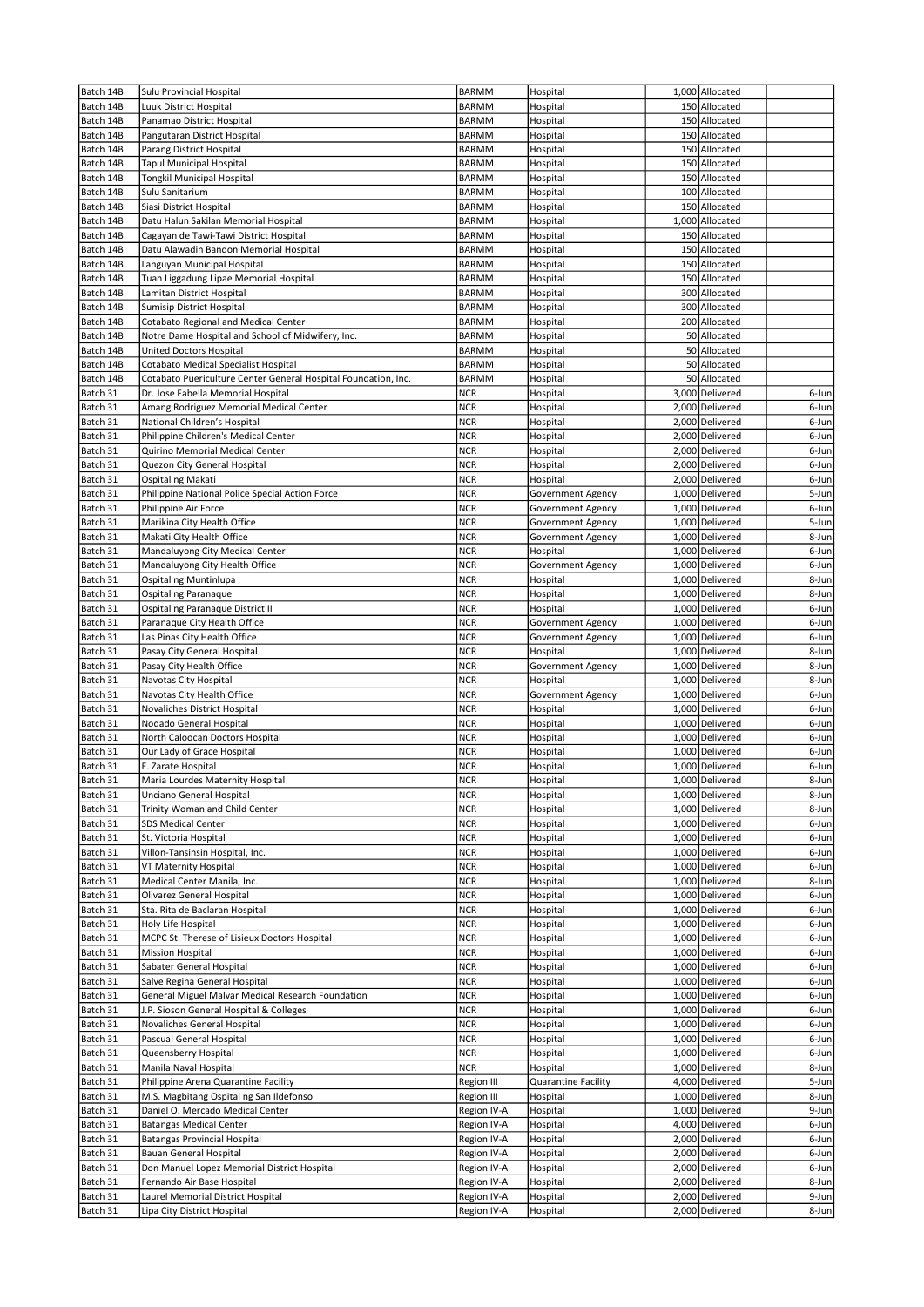| Batch 31 | Lobo Municipal Hospital                                   | Region IV-A | Hospital          | 2,000 Delivered                    | 9-Jun          |
|----------|-----------------------------------------------------------|-------------|-------------------|------------------------------------|----------------|
| Batch 31 | Mahal na Virgen Maria Sto. Rosario District Hospital      | Region IV-A | Hospital          | 2,000 Delivered                    | 8-Jun          |
| Batch 31 | Martin Marasigan District Hospital                        | Region IV-A | Hospital          | 2,000 Delivered                    | 8-Jun          |
| Batch 31 | Ospital ng Calaca                                         | Region IV-A | Hospital          | 2,000 Delivered                    | 6-Jun          |
| Batch 31 | Ospital ng Lipa                                           | Region IV-A | Hospital          | 2,000 Delivered                    | 9-Jun          |
| Batch 31 | San Jose District Hospital                                | Region IV-A | Hospital          | 2,000 Delivered                    | 8-Jun          |
| Batch 31 | San Juan District Hospital                                | Region IV-A | Hospital          | 2,000 Delivered                    | 8-Jun          |
| Batch 31 | Santo Tomas General Hospital                              | Region IV-A | Hospital          | 1,000 Delivered                    | 9-Jun          |
| Batch 31 | Untalan General Hospital                                  | Region IV-A | Hospital          | 1,000 Delivered                    | 8-Jun          |
| Batch 31 | Global Care Medical Center of Bay, Inc.                   | Region IV-A | Hospital          | 1,000 Delivered                    | 8-Jun          |
| Batch 31 | Mabini General Hospital                                   | Region IV-A | Hospital          | 1,000 Delivered                    | 6-Jun          |
| Batch 31 | Dr. Mario D. Bejasa General Hospital                      | Region IV-A | Hospital          | 1,000 Delivered                    | 6-Jun          |
| Batch 31 | Dr. R. Rosales Memorial Medical Hospital, Inc.            | Region IV-A | Hospital          | 1,000 Delivered                    | 8-Jun          |
| Batch 31 | Maria Estrella General Hospital                           | Region IV-B | Hospital          | 1.000 Allocated                    |                |
| Batch 31 | Baguio City Emergency Medical Service                     | CAR         | Government Agency | 1,000 Allocated                    |                |
| Batch 32 | Research Institute for Tropical Medicine                  | <b>NCR</b>  | Hospital          | 4,000 Delivered                    | 8-Jun          |
| Batch 32 | Philippine Heart Center                                   | <b>NCR</b>  | Hospital          | 4,000 Delivered                    | 8-Jun          |
| Batch 32 | Pasig City Clinical Laboratory                            | <b>NCR</b>  | Hospital          | 1,000 Delivered                    | 8-Jun          |
| Batch 32 | Manila East Medical Center                                | <b>NCR</b>  | Hospital          | 1,000 Delivered                    | 8-Jun          |
| Batch 32 | Bangui District Hospital                                  | Region I    | Hospital          | 1,000 Allocated                    |                |
| Batch 32 | Dingras District Hospital                                 | Region I    | Hospital          | 1,000 Allocated                    |                |
| Batch 32 | Gaoat General Hospital                                    | Region I    | Hospital          | 1,000 Allocated                    |                |
| Batch 32 | Bacnotan District Hospital                                | Region I    | Hospital          | 1,000 Allocated                    |                |
| Batch 32 | Apayao Cagayan Medical Center                             | Region II   | Hospital          | 1,000 Allocated                    |                |
| Batch 32 | Dr. Domingo S. De Leon General Hospital                   | Region II   | Hospital          | 1,000 Allocated                    |                |
| Batch 32 | Fr. Gerry Filippetto Memorial Foundation Hospital         | Region II   | Hospital          | 1,000 Allocated                    |                |
| Batch 32 | Holy Infant Hospital                                      | Region II   | Hospital          | 1,000 Allocated                    |                |
| Batch 32 | Lyceum of Aparri Hospital                                 | Region II   | Hospital          | 1,000 Allocated                    |                |
| Batch 32 | Matilde A. Olivas District Hospital                       | Region II   | Hospital          | 1,000 Allocated                    |                |
| Batch 32 | Nuestra Senora De Piat District Hospital                  | Region II   | Hospital          | 1,000 Allocated                    |                |
| Batch 32 | Puyaoan General Hospital                                  | Region II   | Hospital          | 1,000 Allocated                    |                |
| Batch 32 | Nueva Vizcaya Provincial Hospital                         | Region II   | Hospital          | 1,000 Allocated                    |                |
|          |                                                           |             |                   | 1,000 Allocated                    |                |
| Batch 32 | Region II Trauma and Medical Center                       | Region II   | Hospital          |                                    |                |
| Batch 32 | Clinica Henson Eye, Ear, Nose and Throat Foundation, Inc. | Region III  | Hospital          | 1,000 Delivered<br>1,000 Delivered | 9-Jun<br>9-Jun |
| Batch 32 | Holy Family Medical Center, Inc.                          | Region III  | Hospital          |                                    |                |
| Batch 32 | Angeles Medical Center, Inc.                              | Region III  | Hospital          | 1,000 Delivered                    | 9-Jun          |
| Batch 32 | Bataan Peninsula Medical Center                           | Region III  | Hospital          | 1,000 Delivered                    | 8-Jun          |
| Batch 32 | Bataan Women's Hospital, Inc.                             | Region III  | Hospital          | 1,000 Delivered                    | 8-Jun          |
| Batch 32 | Isaac and Catalina Medical Center                         | Region III  | Hospital          | 1,000 Delivered                    | 8-Jun          |
| Batch 32 | Maheseco Multipurpose Cooperative                         | Region III  | Hospital          | 1,000 Delivered                    | 8-Jun          |
| Batch 32 | San Jose City General Hospital                            | Region III  | Hospital          | 2,000 Delivered                    | 8-Jun          |
| Batch 32 | Balibago Polyclinic and Hospital, Inc.                    | Region IV-A | Hospital          | 1,000 Delivered                    | 10-Jun         |
| Batch 32 | Christian General Hospital                                | Region IV-A | Hospital          | 1,000 Delivered                    | 10-Jun         |
| Batch 32 | City Medic Emergency Hospital Corporation                 | Region IV-A | Hospital          | 1,000 Delivered                    | 9-Jun          |
| Batch 32 | Divine Mercy Hospital, Inc.                               | Region IV-A | Hospital          | 1,000 Delivered                    | 8-Jun          |
| Batch 32 | Eastern Laguna Medical Hospital                           | Region IV-A | Hospital          | 1,000 Delivered                    | 10-Jun         |
| Batch 32 | Evangelista Medical Specialty Hospital, Inc.              | Region IV-A | Hospital          | 1,000 Delivered                    | 8-Jun          |
| Batch 32 | Family Care Hospital, Inc.                                | Region IV-A | Hospital          | 1,000 Delivered                    | 8-Jun          |
| Batch 32 | Gamez Hospital                                            | Region IV-A | Hospital          | 1,000 Delivered                    | $10 - Jun$     |
| Batch 32 | Holy Rosary of Cabuyao Hospital, Inc.                     | Region IV-A | Hospital          | 1,000 Delivered                    | 10-Jun         |
| Batch 32 | Immaculate Conception Hospital of San Pablo City, Inc.    | Region IV-A | Hospital          | 1,000 Delivered                    | 10-Jun         |
| Batch 32 | Marian Hospital of Sta. Rosa, Inc.                        | Region IV-A | Hospital          | 1,000 Delivered                    | 9-Jun          |
| Batch 32 | Paete General Hospital                                    | Region IV-A | Hospital          | 1,000 Delivered                    | 10-Jun         |
| Batch 32 | Pagsanjan Medical Clinic and General Hospital             | Region IV-A | Hospital          | 1,000 Delivered                    | 10-Jun         |
| Batch 32 | Pamana Medical Center                                     | Region IV-A | Hospital          | 1,000 Delivered                    | 10-Jun         |
| Batch 32 | San Jose Hospital and Medical Center                      | Region IV-A | Hospital          | 1,000 Delivered                    | 10-Jun         |
| Batch 32 | San Pedro Doctors Hospital, Inc.                          | Region IV-A | Hospital          | 1,000 Allocated                    |                |
| Batch 32 | Sta. Cruz Laguna Polymedic, Inc.                          | Region IV-A | Hospital          | 1,000 Delivered                    | 10-Jun         |
| Batch 32 | Siniloan Pioneer General Hospital, Inc.                   | Region IV-A | Hospital          | 1,000 Delivered                    | 10-Jun         |
| Batch 32 | St. John the Baptist Medical Center, Inc.                 | Region IV-A | Hospital          | 1,000 Delivered                    | 10-Jun         |
| Batch 32 | St. Jude Family Hospital                                  | Region IV-A | Hospital          | 1,000 Delivered                    | 10-Jun         |
| Batch 32 | Sts. Francis and Paul General Hospital                    | Region IV-A | Hospital          | 1,000 Delivered                    | 10-Jun         |
| Batch 32 | University Health Service                                 | Region IV-A | Hospital          | 1,000 Delivered                    | 10-Jun         |
| Batch 32 | Ospital ng Palawan                                        | Region IV-B | Hospital          | 2,000 Allocated                    |                |
| Batch 32 | Cuyo District Hospital                                    | Region IV-B | Hospital          | 1,000 Allocated                    |                |
| Batch 32 | Southern Palawan Provincial Hospital                      | Region IV-B | Hospital          | 1,000 Allocated                    |                |
| Batch 32 | Northern Palawan Provincial Hospital                      | Region IV-B | Hospital          | 1,000 Allocated                    |                |
| Batch 32 | Ago General Hospital                                      | Region V    | Hospital          | 1,000 Allocated                    |                |
| Batch 32 | Albay Doctors' Hospital, Inc.                             | Region V    | Hospital          | 1,000 Allocated                    |                |
| Batch 32 | Estevez Memorial Hospital, Inc.                           | Region V    | Hospital          | 1,000 Allocated                    |                |
| Batch 32 | Tanchuling General Hospital, Inc.                         | Region V    | Hospital          | 1,000 Allocated                    |                |
| Batch 32 | University of Santo Tomas - Legazpi                       | Region V    | Hospital          | 1,000 Allocated                    |                |
| Batch 32 | Cabredo General Hospital                                  | Region V    | Hospital          | 1,000 Allocated                    |                |
| Batch 32 | Dr. Amando D. Cope Memorial Hospital, Inc.                | Region V    | Hospital          | 1,000 Allocated                    |                |
| Batch 32 | Jaime B. Berces Memorial Hospital                         | Region V    | Hospital          | 1,000 Allocated                    |                |
| Batch 32 | Josefina Belmonte Duran Memorial District Hospital        | Region V    | Hospital          | 1,000 Allocated                    |                |
| Batch 32 | Legazpi City Hospital                                     | Region V    | Hospital          | 1,000 Allocated                    |                |
| Batch 32 | Ludovice General Hospital                                 | Region V    | Hospital          | 1,000 Allocated                    |                |
| Batch 32 | Lumbis Rances General Hospital                            | Region V    | Hospital          | 1,000 Allocated                    |                |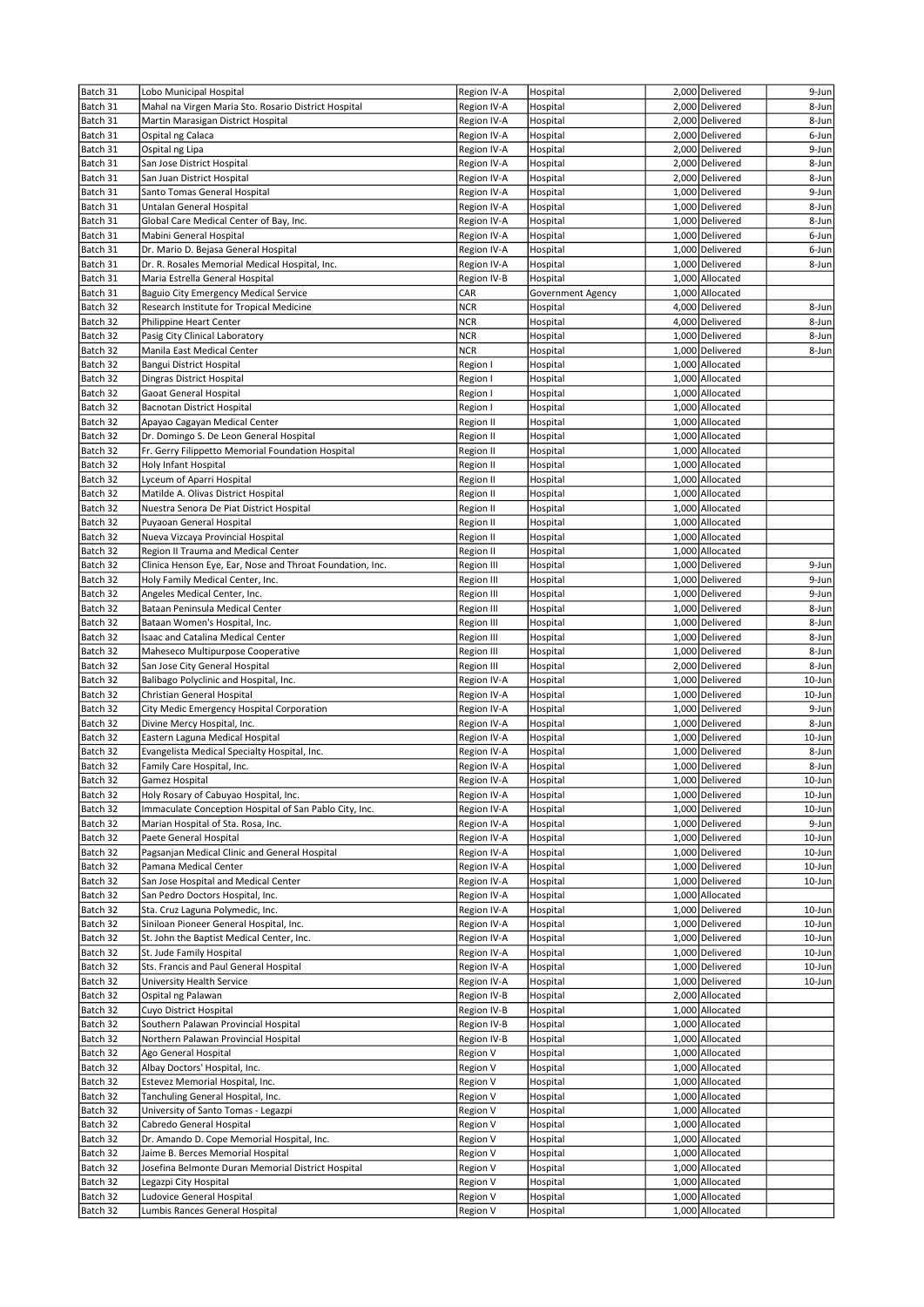| Batch 32             | Rapu-rapu District Hospital                                                                     | Region V                          | Hospital                   | 1,000 Allocated                    |                    |
|----------------------|-------------------------------------------------------------------------------------------------|-----------------------------------|----------------------------|------------------------------------|--------------------|
| Batch 32             | <b>Tabaco College Hospital</b>                                                                  | Region V                          | Hospital                   | 1,000 Allocated                    |                    |
| Batch 32             | Ziga Memorial District Hospital                                                                 | Region V                          | Hospital                   | 1,000 Allocated                    |                    |
| Batch 32             | Zone Medical and Intervention Hospital                                                          | Region V                          | Hospital                   | 1,000 Allocated                    |                    |
| Batch 32             | Our Lady of Lourdes Hospital                                                                    | Region V                          | Hospital                   | 1,000 Allocated                    |                    |
| Batch 32             | Daet Doctors Hospital Inc.                                                                      | Region V                          | Hospital                   | 1,000 Allocated                    |                    |
| Batch 32             | Rosary of Virgin Mary Hospital                                                                  | Region V                          | Hospital                   | 1,000 Allocated                    |                    |
| Batch 32             | Universidad de Sta. Isabel de Naga, Inc.                                                        | Region V                          | Hospital                   | 1,000 Allocated                    |                    |
| Batch 32             | Naga Imaging Center Cooperative Doctors Hospital                                                | Region V                          | Hospital                   | 1,000 Allocated                    |                    |
| Batch 32             | Bicol Access Health Centrum                                                                     | Region V                          | Hospital                   | 1,000 Allocated                    |                    |
| Batch 32             | St. John Hospital, Inc.                                                                         | Region V                          | Hospital                   | 1,000 Allocated                    |                    |
| Batch 32             | Bicol Region General Hospital and Geriatric Medical Center                                      | Region V                          | Hospital                   | 4,000 Allocated                    |                    |
| Batch 32<br>Batch 32 | <b>Bicol Regional Training and Teaching Hospital</b>                                            | Region V<br>CAR                   | Hospital                   | 4,000 Allocated<br>3,000 Delivered |                    |
| Batch 32             | Baguio General Hospital and Medical Center<br><b>Benguet General Hospital</b>                   | CAR                               | Hospital<br>Hospital       | 2,000 Delivered                    | 8-Jun<br>$11$ -Jun |
| Batch 32             | Dr. Petronilo V. Seares Sr. Memorial Hospital                                                   | CAR                               | Hospital                   | 1,000 Allocated                    |                    |
| Batch 32             | Abra Provincial Hospital                                                                        | CAR                               | Hospital                   | 2,000 Delivered                    | 9-Jun              |
| Batch 32             | <b>Bangued Christian Hospital</b>                                                               | CAR                               | Hospital                   | 1,000 Allocated                    |                    |
| Batch 33             | Jose R. Reyes Memorial Medical Center                                                           | <b>NCR</b>                        | Hospital                   | 4,000 Delivered                    | 9-Jun              |
| Batch 33             | <b>Rizal Medical Center</b>                                                                     | <b>NCR</b>                        | Hospital                   | 4,000 Delivered                    | 9-Jun              |
| Batch 33             | Pasig City General Hospital                                                                     | <b>NCR</b>                        | Hospital                   | 2,000 Delivered                    | 9-Jun              |
| Batch 33             | Pasay City General Hospital                                                                     | <b>NCR</b>                        | Hospital                   | 2,000 Delivered                    | 9-Jun              |
| Batch 33             | V. Luna Hospital (AFRIMS)                                                                       | <b>NCR</b>                        | Hospital                   | 2,000 Delivered                    | 10-Jun             |
| Batch 33             | Ospital ng Makati                                                                               | <b>NCR</b>                        | Hospital                   | 2,000 Delivered                    | 9-Jun              |
| Batch 33             | Ospital ng Maynila                                                                              | <b>NCR</b>                        | Hospital                   | 2,000 Delivered                    | 9-Jun              |
| Batch 33             | <b>Tondo Medical Center</b>                                                                     | <b>NCR</b>                        | Hospital                   | 2,000 Delivered                    | 9-Jun              |
| Batch 33             | Valenzuela Medical Center                                                                       | <b>NCR</b>                        | Hospital                   | 2,000 Delivered                    | 9-Jun              |
| Batch 33             | Rizal Memorial Stadium                                                                          | NCR                               | Quarantine Facility        | 2,000 Delivered                    | 9-Jun              |
| Batch 33             | Philippine International Convention Center                                                      | <b>NCR</b>                        | <b>Quarantine Facility</b> | 2,000 Delivered                    | 9-Jun              |
| Batch 33             | Philippine Air Force                                                                            | NCR                               | Government Agency          | 1,000 Delivered                    | 10-Jun             |
| Batch 33             | Makati Medical Center                                                                           | <b>NCR</b>                        | Hospital                   | 2,000 Delivered                    | 9-Jun              |
| Batch 33             | Bureau of Fire                                                                                  | <b>NCR</b>                        | Government Agency          | 2,000 Delivered                    | 9-Jun              |
| Batch 33             | Manila Health Department                                                                        | <b>NCR</b>                        | Government Agency          | 1,000 Delivered                    | 9-Jun              |
| Batch 33             | Taguig Pateros District Hospital                                                                | <b>NCR</b>                        | Hospital                   | 2,000 Delivered                    | 9-Jun              |
| Batch 33             | Region I Medical Center                                                                         | Region I                          | Hospital                   | 2,000 Delivered                    | 10-Jun             |
| Batch 33             | New Clark City                                                                                  | <b>Region III</b>                 | <b>Quarantine Facility</b> | 3,000 Delivered                    | 9-Jun              |
| Batch 33             | <b>Tarlac Provincial Hospital</b>                                                               | <b>Region III</b>                 | Hospital                   | 2,000 Delivered                    | 9-Jun              |
| Batch 33             | Gen. Emilio Aguinaldo Memorial Hospital                                                         | Region IV-A                       | Hospital                   | 1,000 Delivered                    | 10-Jun             |
| Batch 33             | Angel Salazar Memorial General Hospital                                                         | Region VI                         | Hospital                   | 1,000 Allocated                    |                    |
| Batch 33             | Dr. Rafael S. Tumbokon Memorial Hospital                                                        | Region VI                         | Hospital                   | 1,000 Allocated                    |                    |
| Batch 33             | Corazon Locsin Montelibano Memorial RH                                                          | Region VI                         | Hospital                   | 5,000 Allocated                    |                    |
| Batch 33             | Roxas Memorial Provincial Hospital                                                              | Region VI                         | Hospital                   | 1,000 Allocated                    |                    |
| Batch 33             | Dr. Catalino Gallego Nava Provincial Hospital                                                   | Region VI                         | Hospital                   | 1,000 Allocated                    |                    |
| Batch 33             | Center for Health Development VI                                                                | Region VI                         | Government Agency          | 10,000 Allocated                   |                    |
| Batch 33             | Western Visayas Medical Center                                                                  | Region VI                         | Hospital                   | 10,000 Allocated                   |                    |
| Batch 33             | Don Jose S. Monfort Medical Center Extension Hospital                                           | Region VI                         | Hospital                   | 5,000 Allocated                    |                    |
| Batch 33             | Western Visayas Sanitarium                                                                      | Region VI                         | Hospital                   | 2,000 Allocated                    |                    |
| Batch 33             | West Visayas State University Medical Center                                                    | <b>Region VI</b>                  | Hospital                   | 1,000 Allocated                    |                    |
| Batch 33             | Ramon D. Duremdes District Hospital                                                             | Region VI                         | Hospital                   | 1,000 Allocated                    |                    |
| Batch 33<br>Batch 33 | Dr. Ricardo Y. Ladrido Memorial Hospital                                                        | Region VI                         | Hospital                   | 1,000 Allocated                    |                    |
| Batch 33             | Teresita L. Jalandoni Provincial Hospital<br>Alfredo E. Maranon, Sr. Memorial District Hospital | Region VI<br>Region VI            | Hospital<br>Hospital       | 1,000 Allocated<br>1,000 Allocated |                    |
| Batch 33             | Center for Health Development VIII                                                              | <b>Region VIII</b>                | Government Agency          | 10,000 Allocated                   |                    |
| Batch 33             | Eastern Visayas Regional Medical Center                                                         |                                   |                            | 5,000 Allocated                    |                    |
| Batch 33             | Schistosomiasis Control and Research Center                                                     | <b>Region VIII</b><br>Region VIII | Hospital<br>Hospital       | 1,000 Allocated                    |                    |
| Batch 33             | <b>Benguet HRH</b>                                                                              | CAR                               | Government Agency          | 1,000 Delivered                    | $11$ -Jun          |
| Batch 34             | Dr. Jose N. Rodriguez Memorial Hospital                                                         | <b>NCR</b>                        | Hospital                   | 5,000 Allocated                    |                    |
| Batch 34             | Lung Center of the Philippines                                                                  | <b>NCR</b>                        | Hospital                   | 5,000 Allocated                    |                    |
| Batch 34             | San Lazaro Hospital                                                                             | <b>NCR</b>                        | Hospital                   | 5,000 Allocated                    |                    |
| Batch 34             | National Center for Mental Health                                                               | <b>NCR</b>                        | Hospital                   | 5,000 Allocated                    |                    |
| Batch 34             | Jose R. Reyes Memorial Medical Center                                                           | <b>NCR</b>                        | Hospital                   | 5,000 Allocated                    |                    |
| Batch 34             | Tondo Medical Center                                                                            | <b>NCR</b>                        | Hospital                   | 5,000 Allocated                    |                    |
| Batch 34             | East Avenue Medical Center                                                                      | <b>NCR</b>                        | Hospital                   | 5,000 Allocated                    |                    |
| Batch 34             | Las Piñas General Hospital and Satellite Trauma Center                                          | <b>NCR</b>                        | Hospital                   | 5,000 Allocated                    |                    |
| Batch 34             | Valenzuela Medical Center                                                                       | <b>NCR</b>                        | Hospital                   | 2,000 Allocated                    |                    |
| Batch 34             | Rizal Medical Center                                                                            | <b>NCR</b>                        | Hospital                   | 2,000 Allocated                    |                    |
| Batch 34             | Pasig City General Hospital                                                                     | <b>NCR</b>                        | Hospital                   | 2,000 Allocated                    |                    |
| Batch 34             | Caloocan City Medical Center                                                                    | <b>NCR</b>                        | Hospital                   | 2,000 Allocated                    |                    |
| Batch 34             | Philippine General Hospital                                                                     | <b>NCR</b>                        | Hospital                   | 5,000 Allocated                    |                    |
| Batch 34             | Victoriano Luna General Hospital                                                                | <b>NCR</b>                        | Hospital                   | 2,000 Allocated                    |                    |
| Batch 34             | Veterans Memorial Medical Center                                                                | <b>NCR</b>                        | Hospital                   | 2,000 Allocated                    |                    |
| Batch 34             | Philippine Army General Hospital                                                                | <b>NCR</b>                        | Government Agency          | 2,000 Allocated                    |                    |
| Batch 34             | Mandaluyong City Medical Center                                                                 | <b>NCR</b>                        | Hospital                   | 1,000 Allocated                    |                    |
| Batch 34             | Las Piñas Rehabilitation Center                                                                 | <b>NCR</b>                        | Quarantine Facility        | 2,000 Allocated                    |                    |
| Batch 34             | Philippine Air Force                                                                            | <b>NCR</b>                        | Government Agency          | 1,000 Allocated                    |                    |
| Batch 34             | Bureau of Immigration                                                                           | <b>NCR</b>                        | Government Agency          | 2,000 Allocated                    |                    |
| Batch 34             | Philippine Navy Hospital                                                                        | <b>NCR</b>                        | Government Agency          | 2,000 Allocated                    |                    |
| Batch 34             | Chinese General Hospital and Medical Center                                                     | <b>NCR</b>                        | Hospital                   | 1,000 Allocated                    |                    |
| Batch 34             | <b>Bulacan Medical Center</b>                                                                   | Region III                        | Hospital                   | 2,000 Allocated                    |                    |